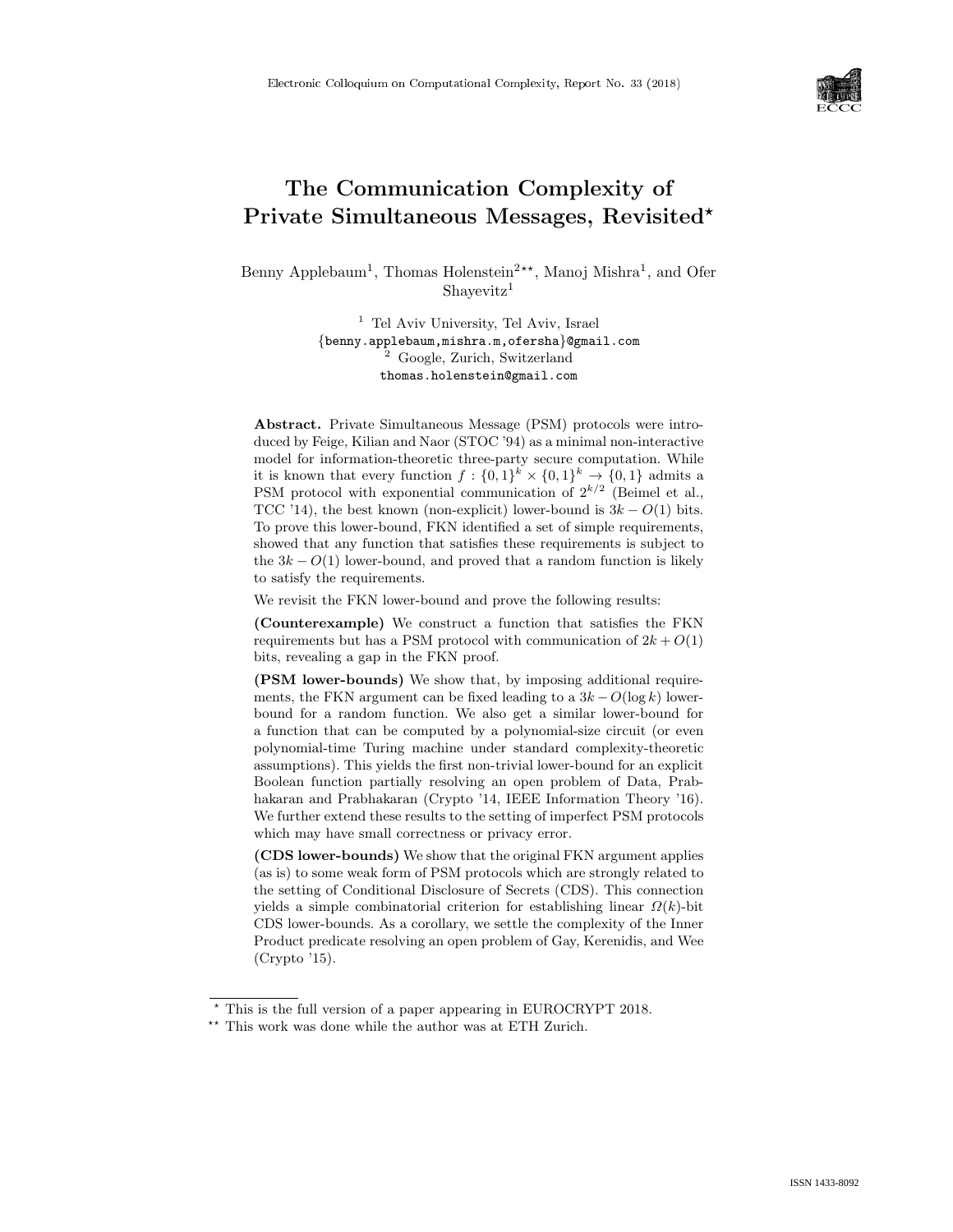## 1 Introduction

Information theoretic cryptography studies the problem of secure communication and computation in the presence of computationally unbounded adversaries. Unlike the case of computational cryptography whose full understanding is closely tied to basic open problems in computational complexity, information theoretic solutions depend "only" on non-computational (typically combinatorial or algebraic) objects. One may therefore hope to gain a full understanding of the power and limitations of information theoretic primitives. Indeed, Shannon's famous treatment of perfectly secure symmetric encryption [30] provides an archetypical example for such a study.

Unfortunately, for most primitives, the picture is far from being complete. This is especially true for the problem of secure function evaluation (SFE) [33], in which a set of parties  $P_1, \ldots, P_m$  wish to jointly evaluate a function f over their inputs while keeping those inputs private. Seminal completeness results show that *any function* can be securely evaluated with information theoretic security [10, 13] (or computational security [33, 19]) under various adversarial settings. However, the *communication complexity* of these solutions is tied to the computational complexity of the function (i.e., its circuit size), and it is unknown whether this relation is inherent. For instance, as noted by Beaver, Micali, and Rogaway [8] three decades ago, we cannot even rule out the possibility that any function can be securely computed by a constant number of parties with communication that is polynomial in the input length, even in the simple setting where the adversary passively corrupts a single party. More generally, the communication complexity of securely computing a function (possibly via an inefficient protocol) is wide open, even in the most basic models.

#### 1.1 A Minimal Model for Secure Computation

In light of the above, it makes sense to study the limitation of information theoretic secure computation in its simplest form. In [16] Feige, Kilian and Naor (hereinafter referred to as FKN) presented such a "Minimal Model for Secure Computation". In this model, Alice and Bob hold private inputs, x and  $y$ , and they wish to let Charlie learn the value of  $f(x, y)$  without leaking any additional information. The communication pattern is minimal. Alice and Bob each send to Charlie a single message,  $a$  and  $b$  respectively, which depends on the party's input and on a random string  $r$  which is shared between Alice and Bob but is hidden from Charlie. Given  $(a, b)$  Charlie should be able to recover  $f(x, y)$  without learning additional information. The parties are assumed to be computationally unbounded, and the goal is to minimize the communication complexity of the protocol (i.e., the total number of bits sent by Alice and Bob). Following [23], we refer to such a protocol as a private simultaneous message protocol (PSM).

Definition 1 (Private Simultaneous Messages). A private simultaneous message (PSM) protocol  $\Pi = (\Pi_A, \Pi_B, g)$  for a function  $f : \mathcal{X} \times \mathcal{Y} \to \mathcal{Z}$  is a triple of functions  $\Pi_A : \mathcal{X} \times \mathcal{R} \to \mathcal{A}, \Pi_B : \mathcal{Y} \times \mathcal{R} \to \mathcal{B}, \text{ and } g : \mathcal{A} \times \mathcal{B} \to \mathcal{Z}$  that satisfy the following two properties.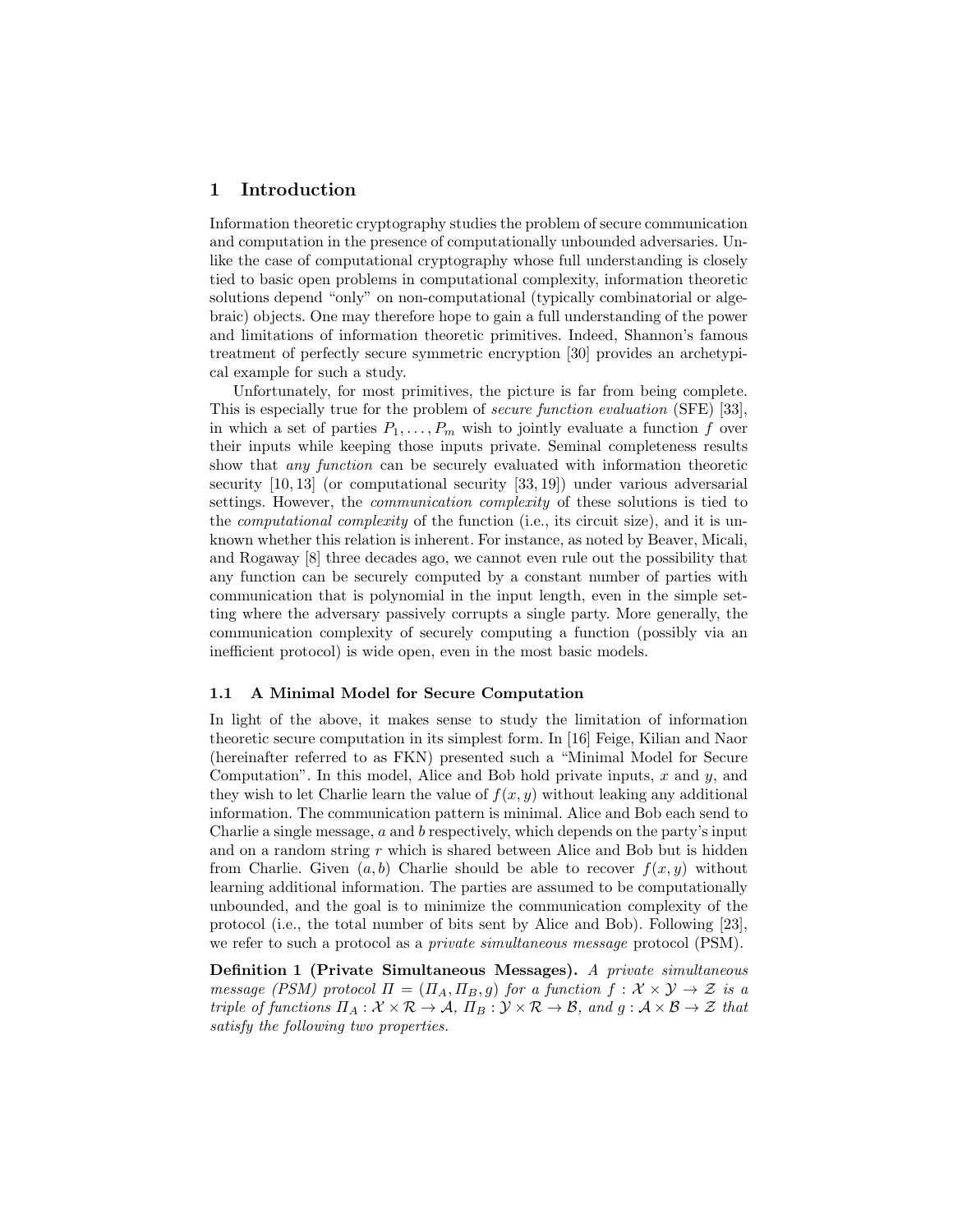

Fig. 1. Schematic of a PSM protocol.

– (δ-Correctness) The protocol has correctness error of δ if for every (x, y) ∈  $\mathcal{X} \times \mathcal{Y}$  it holds that

$$
\Pr_{r \stackrel{k}{\leftarrow} \mathcal{R}} [f(x, y) \neq g(\Pi_A(x, r), \Pi_B(y, r))] \le \delta
$$

 $-$  ( $\epsilon$ -Privacy) The protocol has privacy error of  $\epsilon$  if for every pair of inputs  $(x, y) \in \mathcal{X} \times \mathcal{Y}$  and  $(x', y') \in \mathcal{X} \times \mathcal{Y}$  for which  $f(x, y) = f(x', y')$  the random variables

$$
(H_A(x,r), H_B(y,r)) \quad and \quad (H_A(x',r), H_A(y',r), \tag{1}
$$

induced by a uniform choice of  $r \stackrel{\$}{\leftarrow} \mathcal{R}$ , are  $\epsilon$ -close in statistical distance.

We mainly consider perfect protocols which enjoy both perfect correctness ( $\delta =$ 0) and perfect privacy ( $\epsilon = 0$ ). We define the communication complexity of the protocol to be  $\log |\mathcal{A}| + \log |\mathcal{B}|$ .

The correctness and privacy conditions assert that, for every pair of inputs  $(x, y)$ and  $(x', y')$ , the transcript distributions are either close to each other when  $f(x, y) = f(x', y')$ , or far apart when  $f(x, y) \neq f(x', y')$ . Hence, the joint computation of Alice and Bob,  $C_r(x, y) = (H_A(x, r), H_B(y, r))$ , can be also viewed as a "randomized encoding" [24, 5] (or "garbled version") of the function  $f(x, y)$  that has the property of being 2-decomposable into an x-part and a y-part. Being essentially non-interactive, such protocols (and their multiparty variants [23]) have found various applications in cryptography (cf. [22, 2]). Moreover, it was shown in [9, 6] that PSM is the strongest model among several other non-interactive models for secret-sharing and zero-knowledge proofs.

FKN showed that any function  $f: \{0,1\}^k \times \{0,1\}^k \to \{0,1\}$  admits a PSM protocol [16]. The best known communication complexity is polynomial for logspace computable functions [16] and  $O(2^{k/2})$  for general functions [9]. While it seems likely that some functions require super-polynomial communication, the best known lower-bound, due to the original FKN paper, only shows that a random function requires  $3k - O(1)$  bits of communication. This lower-bound is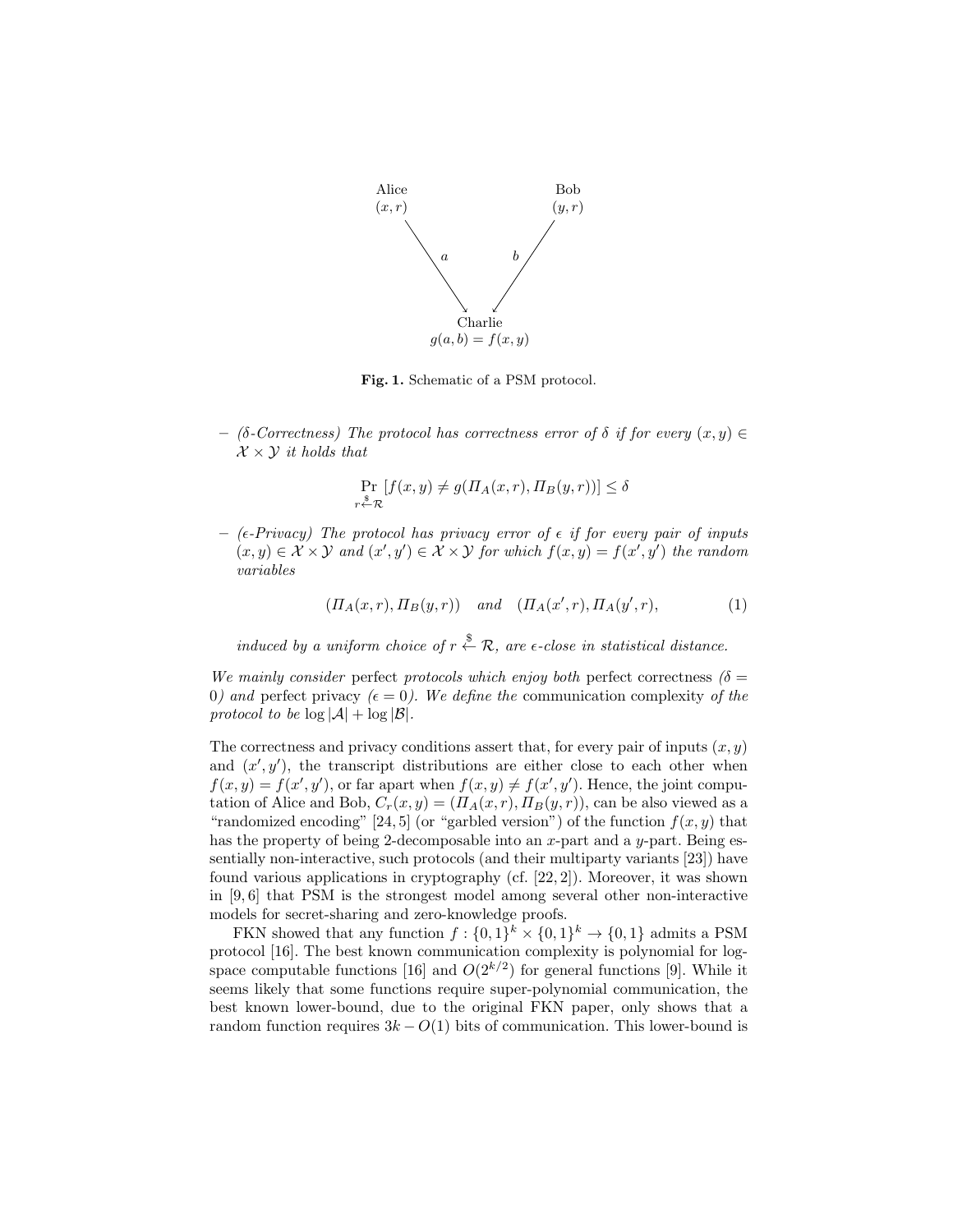somewhat weak but still non-trivial since an insecure solution (in which Alice and Bob just send their inputs to Charlie) costs  $2k$  bits of communication. The question of improving this lower-bound is an intriguing open problem. In this paper, we aim for a more modest goal. Inspired by the general theory of communication complexity, we ask:

How does the PSM complexity of a function f relate to its combinatorial properties? Is there a "simple" condition that guarantees a non-trivial lower-bound on the PSM complexity?

We believe that such a step is necessary towards proving stronger lower-bounds. Additionally, as we will see, this question leads to several interesting insights for related information-theoretic tasks.

#### 1.2 Revisiting the FKN lower-bound

Our starting point is the original proof of the  $3k$  lower-bound from [16]. In order to prove a lower-bound FKN relax the privacy condition by requiring that Charlie will not be able to recover the last bit of Alice's input. Formally, let us denote by  $\bar{x}$  the string obtained by flipping the last bit of x. Then, the privacy condition (Eq. 1) is relaxed to hold only over *sibling* inputs  $(x, y)$  and  $(\bar{x}, y)$  for which  $f(x, y) = f(\bar{x}, y)$ . We refer to this relaxation as weak privacy. Since (standard) privacy implies weak privacy, it suffices to lower-bound the communication complexity of weakly private PSM protocols.

To prove a lower-bound for random functions, FKN (implicitly) identify three conditions which hold for most functions and show that if a function  $f: \{0,1\}^k \times \{0,1\}^k \rightarrow \{0,1\}$  satisfies these conditions then any weak PSM for f has communication complexity of at least  $3k - O(1)$ . The FKN conditions are:

- 1. The function f is non-degenerate, namely, for every  $x \neq x'$  there exists y for which  $f(x, y) \neq f(x', y)$  and similarly, for every  $y \neq y'$  there exists x for which  $f(x, y) \neq f(x, y')$ .
- 2. The function is *useful* in the sense that for at least  $\frac{1}{2} o(1)$  of the inputs  $(x, y)$  it holds that  $f(x, y) = f(\bar{x}, y)$  where  $\bar{x}$  denotes the string x with its last bit flipped. (An input  $(x, y)$  for which the equation holds is referred to as being  $useful.^3$ )
- 3. We say that  $(x_1, \ldots, x_m) \times (y_1, \ldots, y_n)$  is a *complement similar* rectangle of f if  $f(x_i, y_j) = f(\bar{x}_i, y_j)$  for every  $1 \leq i \leq m$  and  $1 \leq j \leq n$ . Then, f has no complement similar rectangle of size mn larger than  $M = 2^{k+1}$ . Equivalently, the function  $f'(x, y) = f(x, y) - f(\bar{x}, y)$ , which can be viewed as a partial derivative of  $f$  with respect to its last coordinate, has no 0-monochromatic rectangle of size M.

We observe that the above conditions are, in fact, insufficient to prove a nontrivial lower-bound. As a starting point, we note that the inner-product function

<sup>&</sup>lt;sup>3</sup> In the FKN terminology such an input  $(x, y)$  is referred to as being dangerous.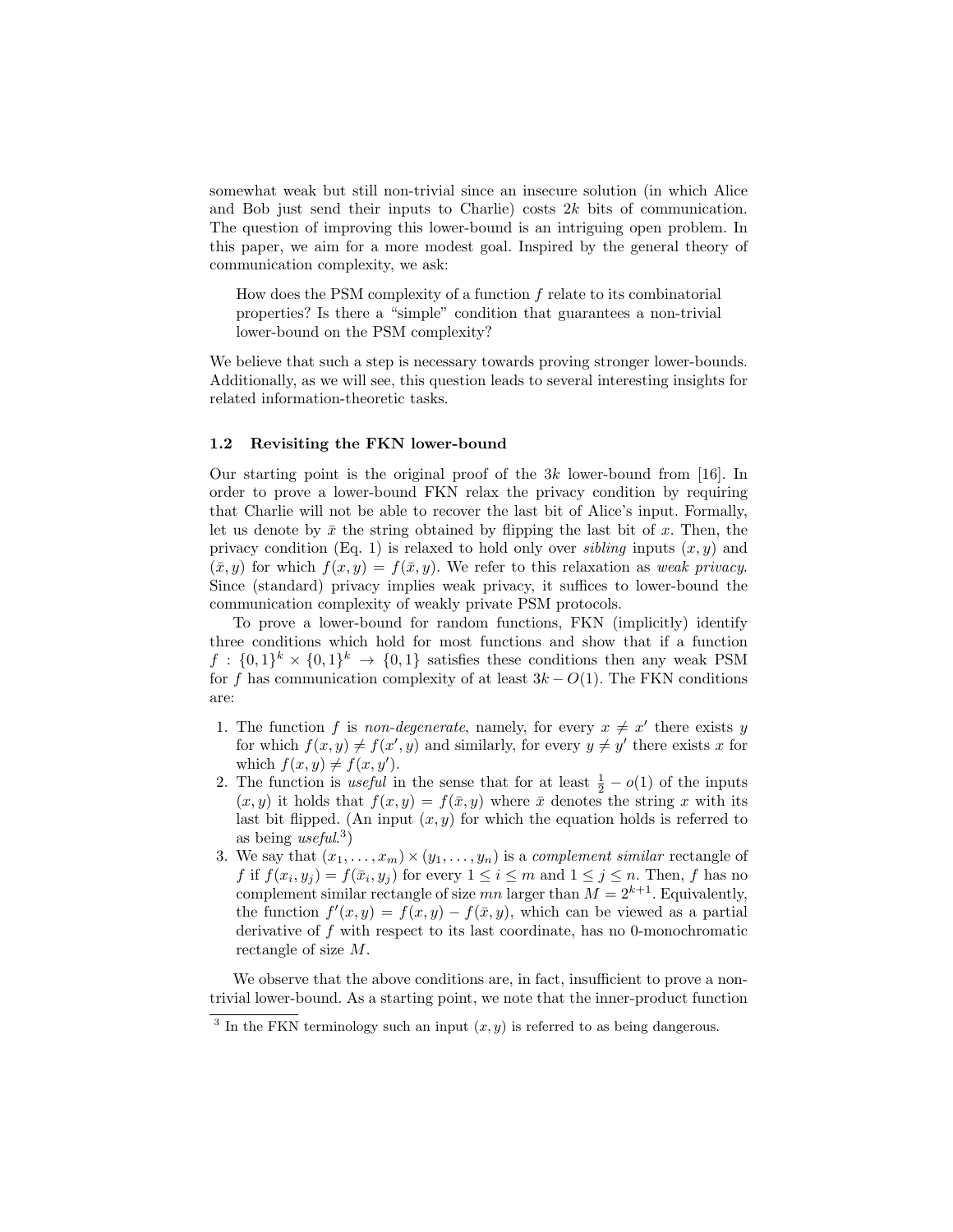has low PSM complexity and has no large monochromatic rectangles. While the inner-product function cannot be used directly as a counterexample (since it has huge complement similar rectangles), we can construct a related function f such that: (1) the derivative  $f'$  is (a variant of) the inner product function and so  $f'$  has no large monochromatic rectangles; and  $(2)$  by applying some local preprocessing on Alice's input, the computation of  $f(x, y)$  reduces to the computation of the inner product function. Altogether, we prove the following theorem (see Section 3).

**Theorem 1 (FKN counterexample).** There exists a function  $f : \{0,1\}^k \times$  $\{0,1\}^k \rightarrow \{0,1\}$  that satisfies the FKN conditions but has a (standard) PSM of communication complexity of  $2k + O(1)$ .

Let us take a closer look at the proof of the FKN lower-bound to see where the gap is. The FKN proof boils down to showing that the set  $S_r$  of all possible transcripts  $(a, b)$  sent by Alice and Bob under a random string r, has relatively small intersection with the set  $S_{r'}$  of all possible transcripts  $(a, b)$  sent by Alice and Bob under a different random string r'. Such a collision,  $c = (a, b) \in S_r \cap S_{r'}$ , is counted as a *trivial collision* if the inputs  $(x, y)$  that generate c under r are the same as the inputs  $(x', y')$  that generate c under r'. Otherwise, the collision is counted as non-trivial. The argument mistakenly assumes that all non-trivial collisions are due to sibling inputs, i.e.,  $(x', y') = (\bar{x}, y)$ . In other words, it is implicitly assumed that the transcript  $(a, b)$  fully reveals all the information about  $(x, y)$  except for the last input of x. (In addition to the value of  $f(x, y)$ which is revealed due to the correctness property.) Indeed, we show that the FKN argument holds if one considers fully-revealing PSM protocols. (See Theorem 8 for a slightly stronger version.)

Theorem 2 (LB's against weakly private fully revealing PSM). Let  $f$ :  $\{0,1\}^k \times \{0,1\}^k \rightarrow \{0,1\}$  be a non-degenerate function. Let M be an upperbound on size of the largest complement similar rectangle of f and let U be a lower-bound on the number of useful inputs of f. Then, any weakly-private fully-revealing PSM for f has communication complexity of at least  $2 \log U \log M - O(1)$ . In particular, for all but  $o(1)$  fraction of the functions  $f: \{0,1\}^k \times$  $\{0,1\}^k \to \{0,1\}$ , we get a lower-bound of  $3k - O(1)$ .

A lower-bound of c bits against fully-revealing weakly-private PSM easily yields a lower-bound of  $c - 2k + 1$  bits for PSM. (Since a standard PSM can be turned into a fully-revealing weakly-private PSM by letting Alice/Bob append  $x[1 : k-1]$  and y to their messages.) Unfortunately, this loss (of 2k bits) makes the 3k bit lower-bound useless. Moreover, Theorem 1 shows that this loss is unavoidable. Put differently, fully-revealing weakly-private PSM may be more expensive than standard PSM. Nevertheless, as we will see in Section 1.4, lowerbounds for fully-revealing weakly-private PSM have useful implications for other models.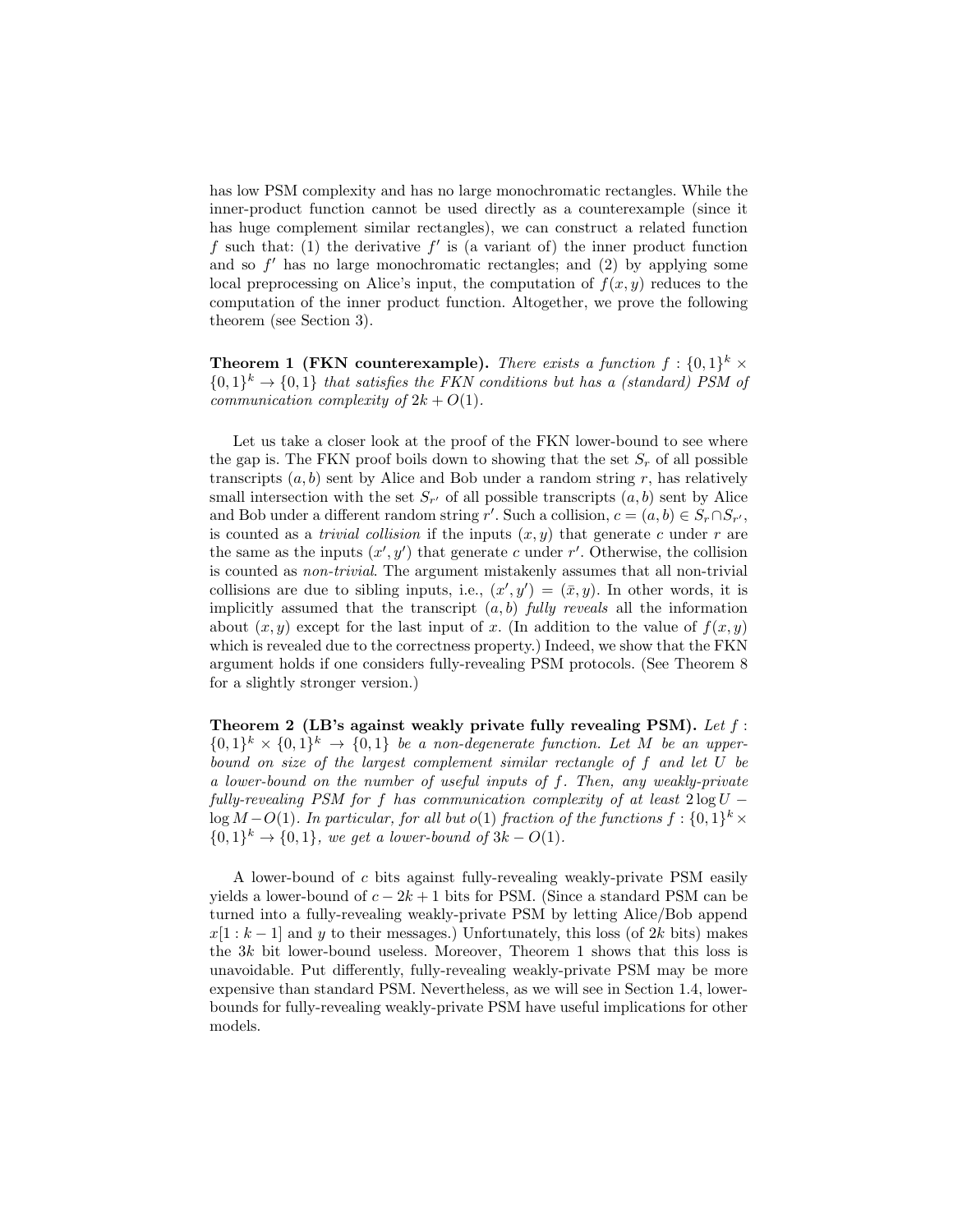#### 1.3 Fixing the PSM lower-bound

We show that the FKN argument can be fixed by posing stronger requirements on f. Roughly speaking, instead of limiting the size of complement similar rectangles, we limit the size of any pair of *similar* rectangles by a parameter  $M$ . That is, if the restriction of f to the ordered rectangle  $R = (x_1, \ldots, x_m) \times (y_1, \ldots, y_\ell)$ is equal to the restriction of f to the ordered rectangle  $R' = (x'_1, \ldots, x'_m) \times$  $(y'_1, \ldots, y'_\ell)$  and the rectangles are disjoint in the sense that either  $x_i \neq x'_i$  for every *i*, or  $y_j \neq y'_j$  for every *j*, then the size  $m\ell$  of R should be at most M. (See Section 2 for a formal definition.)

**Theorem 3 (perfect-PSM LB's).** Let  $\mathcal{X}, \mathcal{Y}$  be sets of size at least 2, and let  $f: \mathcal{X} \times \mathcal{Y} \rightarrow \{0,1\}$  be a non-degenerate function for which any pair of disjoint similar rectangles  $(R, R')$  satisfies  $|R| \leq M$ . Then, any perfect PSM for f has communication of at least  $2(\log |\mathcal{X}| + \log |\mathcal{Y}|) - \log M - 3$ .

The theorem is proved by a distributional version of the FKN argument which also implies Theorem 2. (See Section 4.) As a corollary, we recover the original lower-bound claimed by FKN.

**Corollary 1.** For a 1 – o(1) fraction of the functions  $f: \{0,1\}^k \times \{0,1\}^k \to$  ${0, 1}$  any perfect PSM protocol for f requires  $3k - 2 \log k - O(1)$  bits of total communication.<sup>4</sup>

*Proof.* It is not hard to verify that  $1 - o(1)$  fraction of all functions are nondegenerate. In Section 6 we further show that, for  $1 - o(1)$  of the functions, any pair of disjoint similar rectangles  $(R, R')$  satisfies  $|R| \leq k^2 \cdot 2^k$ . The proof follows from Theorem 3.  $\Box$ 

By partially de-randomizing the proof, we show that the above lower-bound applies to a function that is computable by a family of polynomial-size circuits, or, under standard complexity-theoretic assumptions, by a polynomialtime Turing machine. This resolves an open question of Data, Prabhakaran and Prabhakaran [15] who proved a similar lower-bound for an explicit non-boolean function  $f: \{0,1\}^k \times \{0,1\}^k \to \{0,1\}^{k-1}$ . Prior to our work, we could not even rule out the (absurd!) possibility that all efficiently computable functions admit a perfect PSM with communication of  $2k + o(k)$ .

Theorem 4. There exists a sequence of polynomial-size circuits

$$
f = \{f_k : \{0,1\}^k \times \{0,1\}^k \to \{0,1\}\}\
$$

such that any perfect PSM for  $f_k$  has communication complexity of at least  $3k O(\log k)$  bits. Moreover, assuming the existence of a hitting-set generator against co-nondeterministic uniform algorithms, f is computable by a polynomial-time Turing machine.<sup>5</sup>

 $\frac{4}{4}$  The constant 2 can be replaced by any constant larger than 1.

<sup>&</sup>lt;sup>5</sup> It is worth mentioning that the proof of Theorem 4 strongly relies on the explicit combinatorial condition given in Theorem 3 (and we do not know how to obtain it directly from Corollary 1). This illustrates again the importance of relating PSM complexity to other more explicit properties of functions.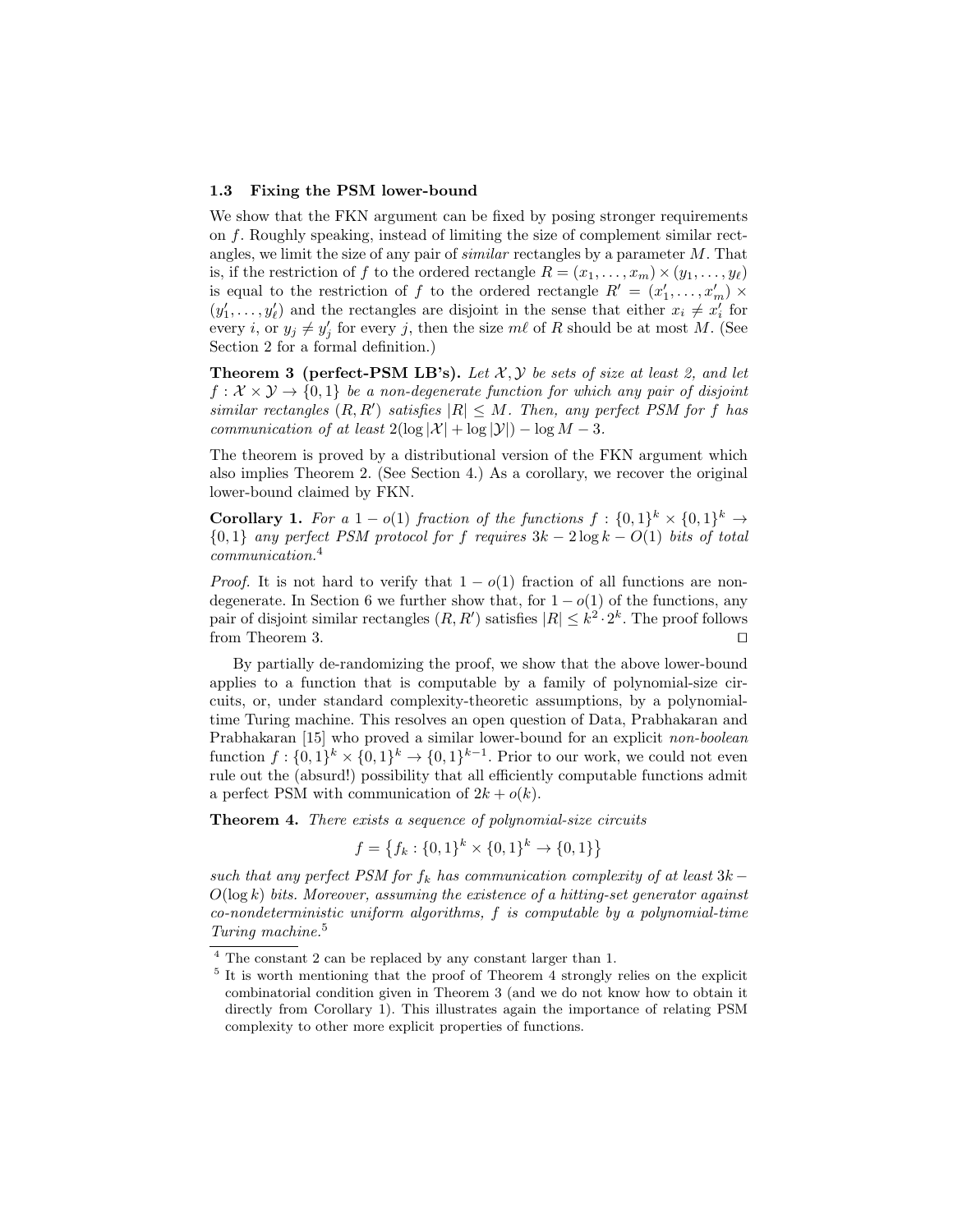Remark 1 (On the hitting-set generator assumption). The exact definition of a hitting-set generator against co-nondeterministic uniform algorithms is postponed to Section 6. For now, let us just say that the existence of such a generator follows from standard Nissan-Wigderson type complexity-theoretic assumptions. In particular, it suffices to assume that the class E of functions computable in  $2^{O(n)}$ -deterministic time contains a function that has no sub-exponential nondeterministic circuits [28], or, more liberally, that some function in E has no sub-exponential time Arthur-Merlin protocol [21]. (See also the discussion in [7].)

Lower-bounds for imperfect PSM's. We extend Theorem 3 to handle imperfect PSM protocols by strengthening the non-degeneracy condition and the non selfsimilarity condition. This can be used to prove an imperfect version of Corollary 1 showing that, for almost all functions, an imperfect PSM with correctness error  $\delta$  and privacy error  $\epsilon$  must communicate at least

 $\min \{3k - 2\log(k), 2k + \log(1/\epsilon), 2k + \log(1/\delta)\} - O(1)$ 

bits. An analogous extension of Theorem 4, yields a similar bound for an explicit function. (See Section 5.)

#### 1.4 Applications to Conditional Disclosure of Secrets

We move on to the closely related model of *Conditional Disclosure of Secrets* (CDS) [18]. In the CDS model, Alice holds an input x and Bob holds an input  $y$ , and, in addition, Alice holds a secret bit  $s$ . The referee, Charlie, holds both  $x$  and  $y$ , but does not know the secret  $s$ . Similarly to the PSM case, Alice and Bob use shared randomness to compute the messages  $a$  and  $b$  that are sent to Charlie. The CDS requires that Charlie can recover s from  $(a, b)$  if and only if the predicate  $f(x, y)$  evaluates to one.<sup>6</sup>

Definition 2 (Conditional Disclosure of Secrets). A conditional disclosure of secrets (CDS) protocol  $\Pi = (\Pi_A, \Pi_B, g)$  for a predicate  $f : \mathcal{X} \times \mathcal{Y} \to \{0, 1\}$  and domain S of secrets is a triple of functions  $\Pi_A: \mathcal{X} \times \mathcal{S} \times \mathcal{R} \to \mathcal{A}, \Pi_B: \mathcal{Y} \times \mathcal{R} \to \mathcal{B}$ and  $g: \mathcal{X} \times \mathcal{Y} \times \mathcal{A} \times \mathcal{B} \rightarrow \mathcal{S}$  that satisfy the following two properties:

1. (Perfect Correctness) For every  $(x, y)$  that satisfies f and any secret  $s \in \mathcal{S}$ we have that:

$$
\Pr_{r \stackrel{k}{\leftarrow} \mathcal{R}}[g(x, y, \Pi_A(x, s, r), \Pi_B(y, r)) \neq s] = 0.
$$

2. (Perfect Privacy) For every input  $(x, y)$  that does not satisfy f and any pair of secrets  $s, s' \in \mathcal{S}$  the distributions

 $(x, y, \Pi_A(x, s, r), \Pi_B(y, r))$  and  $(x, y, \Pi_A(x, s', r), \Pi_B(y, r)),$ 

induced by  $r \stackrel{\$}{\leftarrow} \mathcal{R}$  are identically distributed.

 $6$  Usually, it is assumed that both Alice and Bob hold the secret s. It is not hard to see that this variant and our variant (in which only Alice knows the secret) are equivalent up to at most 1-bit of additional communication.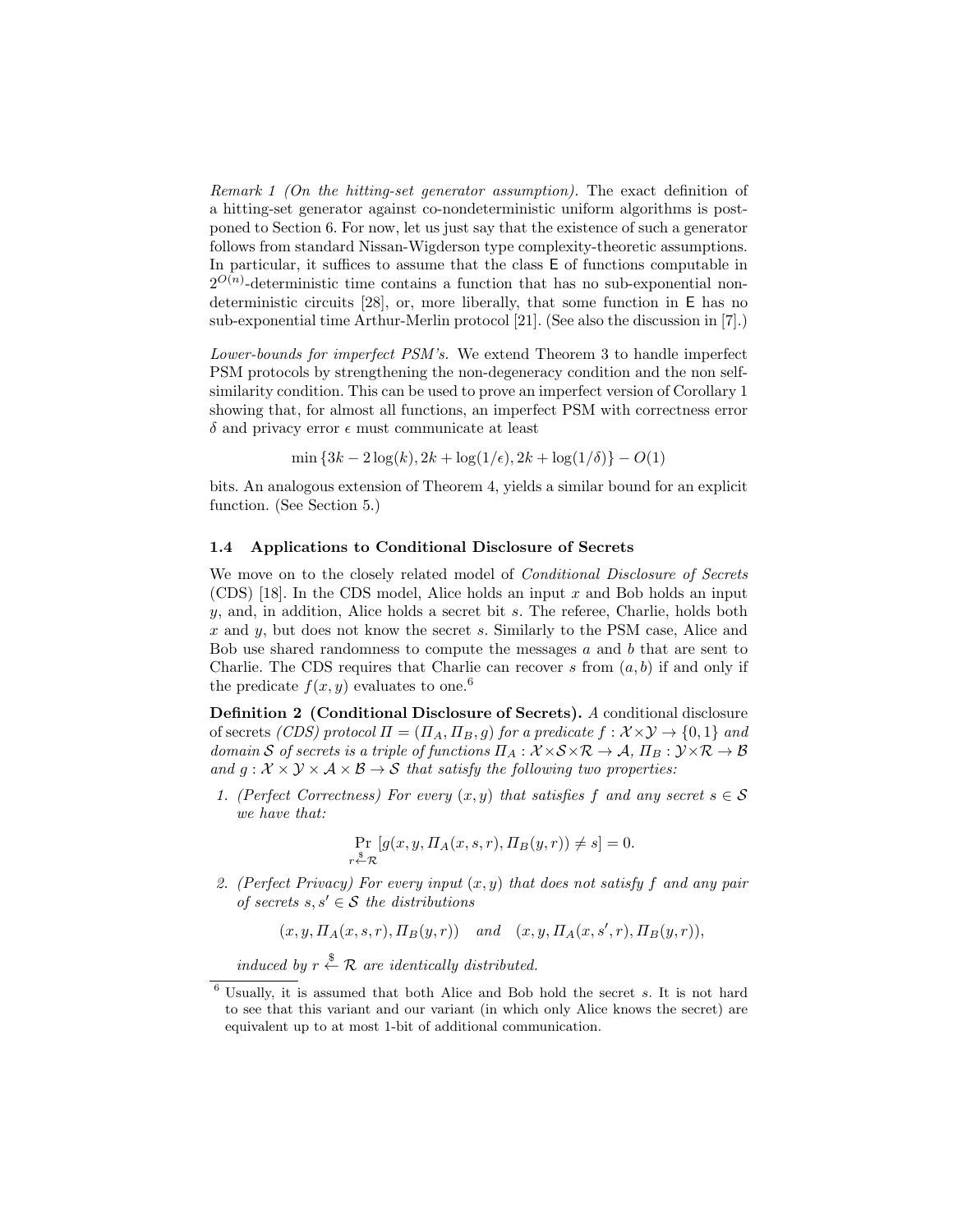The communication complexity of the CDS protocol is  $(\log |\mathcal{A}| + \log |\mathcal{B}|)$  and its randomness complexity is  $log |\mathcal{R}|$ . By default, we assume that the protocol supports single-bit secrets  $(S = \{0, 1\})$ .<sup>7</sup>

Intuitively, CDS is weaker than PSM since it either releases s or keeps it private but it cannot *manipulate the secret data*.<sup>8</sup> Still, this notion has found useful applications in various contexts such as information-theoretically private information retrieval (PIR) protocols [14], priced oblivious transfer protocols [1], secret sharing schemes for graph-based access structures (cf. [11, 12, 31]), and attribute-based encryption [20, 29].

The communication complexity of CDS. In light of the above, it is interesting to understand the communication complexity of CDS. Protocols with communication of  $O(t)$  were constructed for t-size Boolean formula by [18] and were extended to  $t$ -size (arithmetic) branching programs by [25] and to  $t$ -size (arithmetic) span programs by [6]. Until recently, the CDS complexity of a general predicate  $f: \{0,1\}^k \times \{0,1\}^k \to \{0,1\}$  was no better than its PSM complexity, i.e.,  $O(2^{k/2})$  [9]. This was improved to  $2^{O(\sqrt{k \log k})}$  by Liu, Vaikuntanathan and Wee [27]. Moreover, Applebaum et al. [4] showed that, for very long secrets, the amortized complexity of CDS can be reduced to  $O(\log k)$  bits per bit of secret. Very recently, the amortized cost was further reduced to  $O(1)$  establishing the existence of general CDS with constant rate [3].

Lower-bounds for the communication complexity of CDS were first established by Gay et al. [17]. Their main result shows that the CDS communication of a predicate  $f$  is at least logarithmic in its randomized one-way communication complexity, and leads to an  $\Omega(\log k)$  lower-bound for several explicit functions. Applebaum et al. [4] observed that weakly private PSM reduces to CDS. This observation together with the 3k-bit FKN lower-bound for weakly private PSM has lead to a CDS lower-bound of  $k - o(k)$  bits for some non-explicit predicate. (The reduction loses about 2k bits.)

In this paper, we further exploit the connection between CDS and PSM by observing that CDS protocols for a predicate  $h(x, y)$  give rise to weakly private fully revealing PSM for the function  $f((x \circ s), y) = h(x, y) \wedge s$ , where ◦ denotes concatenation. By using our lower-bounds for weakly private fully revealing PSM's we get the following theorem. (See Section 7 for a proof.)

**Theorem 5.** Let  $h : \mathcal{X} \times \mathcal{Y} \rightarrow \{0,1\}$  be a predicate. Suppose that M upperbounds the size of the largest 0-monochromatic rectangle of h and that for every  $x \in \mathcal{X}$ , the residual function  $h(x, \cdot)$  is not the constant zero function. Then, the communication complexity of any perfect CDS for h is at least

$$
2\log|f^{-1}(0)| - \log M - \log|\mathcal{X}| - \log|\mathcal{Y}| - 1,
$$

<sup>7</sup> One may consider imperfect variants of CDS. In this paper we restrict our attention to the (more common) setting of perfect CDS.

<sup>8</sup> This is analogous to the relation between Functional Encryption and Attribute Based Encryption. Indeed, CDS can be viewed as an information-theoretic one-time variant of Attribute Based Encryption.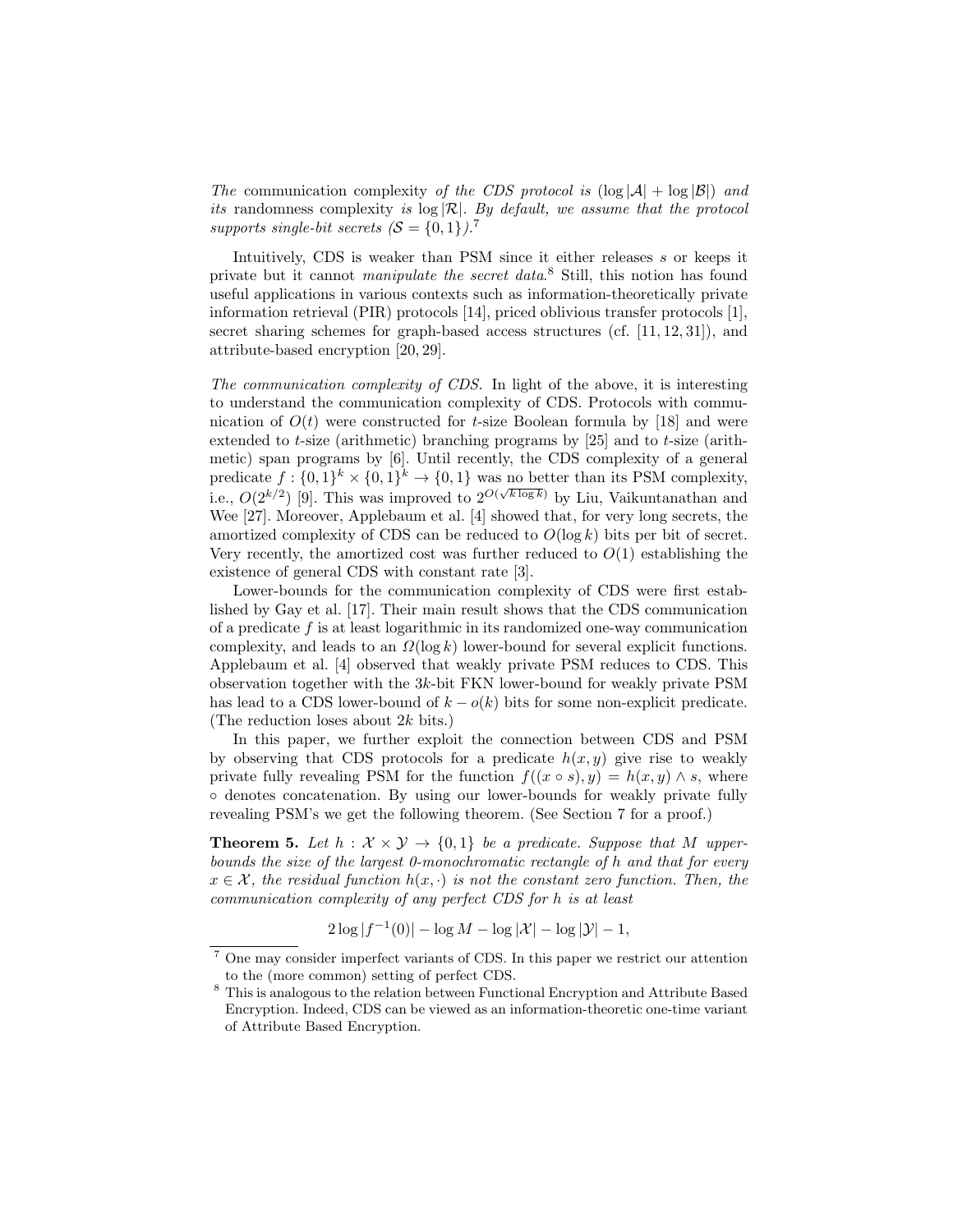where  $|f^{-1}(0)|$  denotes the number of inputs  $(x, y)$  that are mapped to zero.

Unlike the non-explicit lower-bound of [4], the above theorem provides a simple and clean sufficient condition for proving non-trivial CDS lower-bounds. For example, we can easily show that a random function has at least linear CDS complexity.

**Corollary 2.** For all but a  $o(1)$  fraction of the predicates  $h: \{0,1\}^k \times \{0,1\}^k \to$  ${0, 1}$ , any perfect CDS for h has communication of at least  $k - 4 - o(1)$ .

*Proof.* Let  $h : \{0,1\}^k \times \{0,1\}^k \to \{0,1\}$  be a randomly chosen predicate. Let  $K = 2^k$  and let  $\epsilon = 1/\sqrt{K}$ . There are exactly  $2^{K} \cdot 2^{K} = 2^{2K}$  rectangles. Therefore, by a union-bound, the probability of having a 0-monochromatic rectangle of size  $M = 2K(1 + \epsilon)$  is at most

$$
2^{2K} \cdot 2^{-M} = 2^{-2\epsilon K} = 2^{-\Omega(\sqrt{K})}.
$$

Also, since h has  $K^2$  inputs, the probability of having less than  $(\frac{1}{2} - \epsilon) \cdot K^2$ unsatisfying inputs is, by a Chernoff bound,  $2^{-\Omega(\epsilon^2 K^2)} = 2^{-\Omega(K)}$ . Finally, by the union bound, the probability that there exists  $x \in \mathcal{X}$  for which  $h(x, \cdot)$  is the all-zero function is at most  $K \cdot 2^{-K}$ . It follows, by Theorem 5, that with probability of  $1 - 2^{-\Omega(\sqrt{K})}$ , the function h has a CDS complexity of at least  $k - 4 - o(1)$ .

We can also get lower-bounds for explicit functions. For example, Gay et al. [17] studied the CDS complexity of the binary inner product function  $h(x, y) =$  $\langle x, y \rangle$ . They proved an upper-bound of  $k + 1$  bits and a lower-bound of  $\Omega(\log k)$ bits, and asked as an open question whether a lower-bound of  $\Omega(k)$  can be established. (The question was open even for the special case of linear CDS for which [17] proved an  $\Omega(\sqrt{k})$  lower-bound). By plugging the inner-product predicate into Theorem 5, we conclude:

**Corollary 3.** Any perfect CDS for the inner product predicate  $h_{ip}: \{0,1\}^k \times$  $\{0,1\}^k \to \{0,1\}$  requires at least  $k-3-o(1)$  bits of communication.

Proof. It suffices to prove the lower bound for the restriction of inner-product in which  $x \neq 0^n$ . It is well known (cf. [26]) that the largest monochromatic rectangle is of size  $M = 2^k$ , and the number of "zero" inputs is exactly  $S = 2^{2k-1} - 2^k$ . Hence, Theorem 5 yields a lower-bound of  $k - 3 - o(1)$ .

This lower-bound matches the  $k + 1$  upper-bound up to a constant additive difference (of 4 bits). It also implies that in any ABE scheme for the innerproduct function which is based on the dual system methodology [32] either the ciphertext or the secret-key must be of length  $\Omega(k)$ . (See [17] for discussion.)

Organization. Following some preliminaries (Section 2), we present the counter example for the FKN lower-bound (Section 3). We then analyze the communication complexity of perfect PSM (Section 4) and imperfect PSM (Section 5). Based on these results, we obtain PSM lower-bounds for random and explicit functions (Section 6), as well as CDS lower-bounds (Section 7).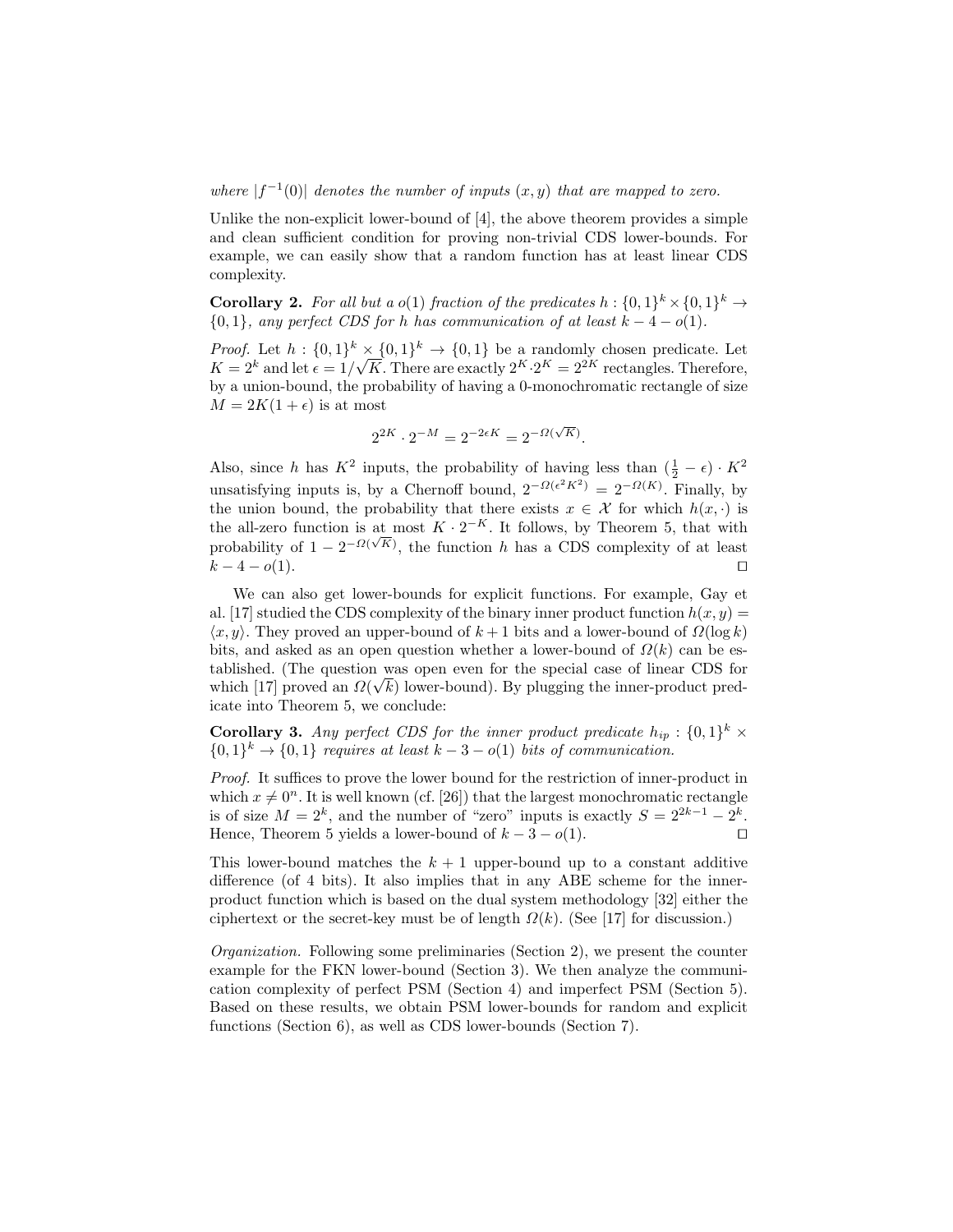## 2 Preliminaries

For a string (or a vector) x of length n, and indices  $1 \leq i \leq j \leq n$ , we let  $x[i]$ denote the *i*-th entry of x, and let  $x[i : j]$  denote the string  $(x[i], x[i+1] \ldots, x[j])$ . By convention, all logarithms are taken base 2.

Rectangles. An (ordered) rectangle of size  $m \times n$  over some finite domain  $\mathcal{X} \times \mathcal{Y}$ is a pair  $\rho = (\mathbf{x}, \mathbf{y})$ , where  $\mathbf{x} = (x_1, \dots, x_m) \subseteq \mathcal{X}^m$  and  $\mathbf{y} = (y_1, \dots, y_n) \subseteq \mathcal{Y}^n$ satisfy  $x_i \neq x_j$  and  $y_i \neq y_j$  for all  $i \neq j$ . We say that  $(x, y)$  belongs to  $\rho$  if  $x = x_i$ and  $y = y_j$  for some i, j (or by abuse of notation we simply write  $x \in \mathbf{x}$  and  $y \in \mathbf{y}$ ). The size of an  $m \times n$  rectangle  $\rho$  is  $mn$ , and its density with respect to some probability distribution  $\mu$  over  $\mathcal{X} \times \mathcal{Y}$ , is  $\sum_{x \in \mathbf{x}, y \in \mathbf{y}} \mu(x, y)$ . Let  $\rho = (\mathbf{x}, \mathbf{y})$ and  $\rho' = (\mathbf{x}', \mathbf{y}')$  be a a pair of  $m \times n$ -rectangles. We say that  $\rho$  and  $\rho'$  are x-disjoint (resp., y-disjoint) if  $x_i \neq x'_i$  for all  $i \in \{1, \ldots, m\}$  (resp., if  $y_j \neq y'_j$  for all  $j \in \{1, \ldots, n\}$ . We say that  $\rho$  and  $\rho'$  are disjoint if they are either x-disjoint or y-disjoint.

As an example, consider the three  $2 \times 3$  rectangles  $\rho_1 = ((1, 2), (5, 6, 7)),$  $\rho_2 = ((2,1),(6,5,4)),$  and  $\rho_3 = ((1,3),(7,5,6)).$  Among those,  $\rho_1$  and  $\rho_3$  are y-disjoint but not x-disjoint,  $\rho_2$  and  $\rho_3$  are x-disjoint but not y-disjoint, and  $\rho_1$  and  $\rho_2$  are both x-disjoint and y-disjoint. Therefore, each of these pairs is considered to be disjoint.

If  $f: \mathcal{X} \times \mathcal{Y} \to \mathcal{Z}$  is a function and  $\rho$  a rectangle of size  $m \times n$ , we let  $f_{[\rho]}$ be the matrix M of size  $m \times n$  whose entry  $M_{ij}$  is  $f(x_i, y_j)$ . A rectangle  $\rho$  is 0-monochromatic (resp., 1-monochromatic) if  $f_{[\rho]}$  is the all-zero matrix (resp., all-one matrix). A rectangle  $\rho$  is *similar* to a rectangle  $\rho'$  (with respect to f) if  $f_{[\rho]} = f_{[\rho']}$ . A rectangle  $(\mathbf{x} = (x_1, \ldots, x_m), \mathbf{y})$  is complement similar if it is similar to the rectangle  $((\bar{x}_1, \ldots, \bar{x}_m), \mathbf{y})$ , where  $\bar{x}$  denotes the string x with its last bit flipped.

Probabilistic notation. We will use calligraphic letters  $A, B, \ldots$ , to denote finite sets. Lower case letters denote values from these sets, i.e.,  $x \in \mathcal{X}$ . Upper case letters usually denote random variables (unless the meaning is clear from the context).

Given two random variables A and B over the same set A, we use  $||A-B||$  to denote their *statistical distance*  $||A-B|| = \frac{1}{2} \sum_{a \in A} |Pr[A = a] - Pr[B = a]|$ . The min-entropy of A, denoted by  $H_{\infty}(A)$ , is minus the logarithm of the probability of the most likely value of A, i.e.,  $-\log \max_{a \in \mathcal{A}} \Pr[A = a].$ 

### 3 A Counterexample to the FKN lower-bound

Let  $\mathbf{T}_0$ ,  $\mathbf{T}_1$  be a pair of  $(k-1) \times (k-1)$  non-singular matrices (over the binary field  $\mathbb{F} = \text{GF}(2)$ ) with the property that  $\mathbf{T} = \mathbf{T}_0 + \mathbf{T}_1$  is also non-singular. (The existence of such matrices is guaranteed via a simple probabilistic argument.<sup>9</sup>)

<sup>&</sup>lt;sup>9</sup> When  $k-1$  is even, there is a simple deterministic construction: Take  $T_0$  (resp.,  $T_1$ ) to be the upper triangular matrix (resp., lower triangular matrix) whose entries on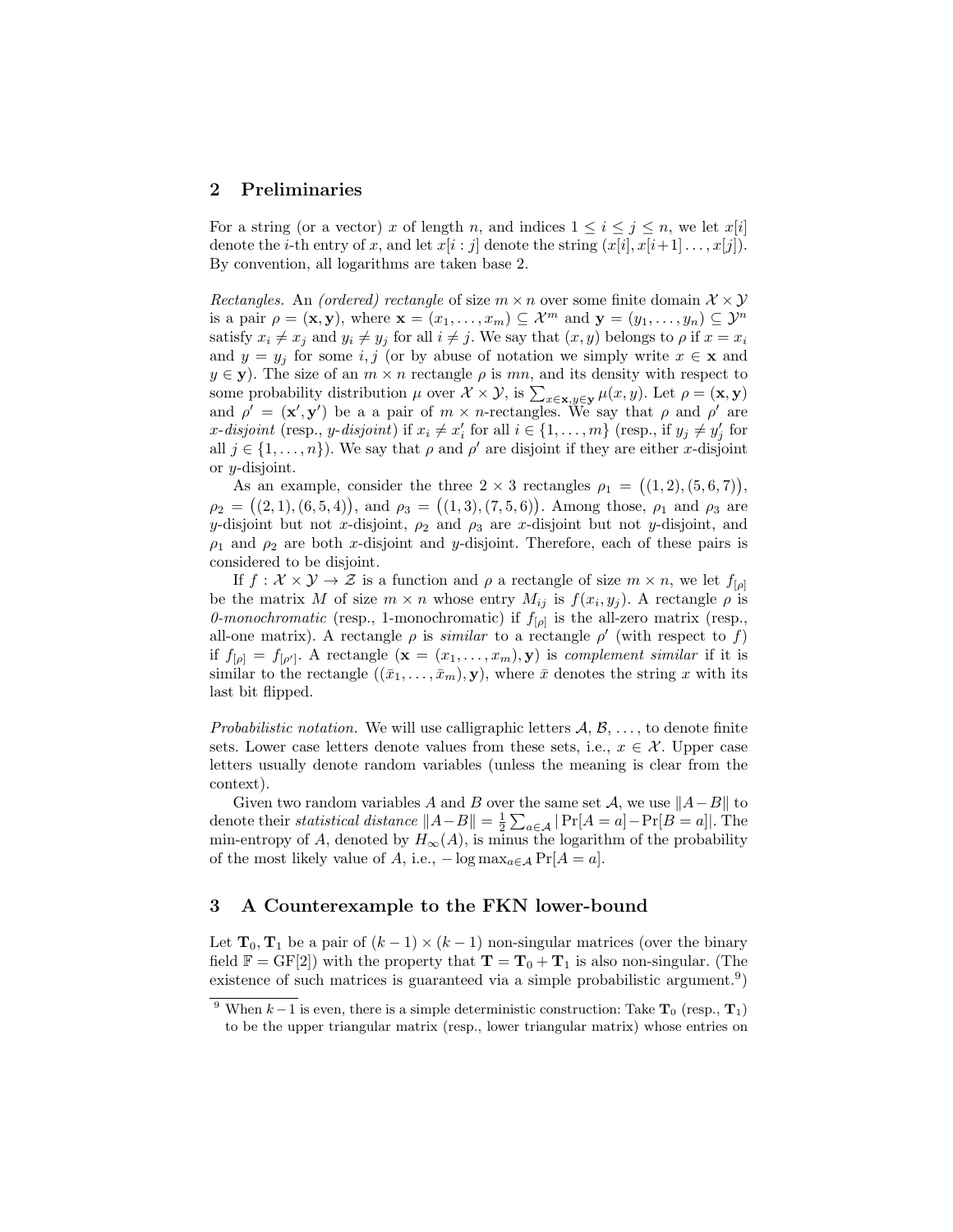Define the mapping  $L: \mathbb{F}^k \to \mathbb{F}^k$  by

$$
x \mapsto (\mathbf{T}_{x[k]} \cdot x[1:k-1]) \circ x[k],
$$

where  $\circ$  denotes concatenation. That is, if the last entry of x is zero then L applies  $\mathbf{T}_0$  to the  $k-1$  prefix  $x' = x[1 : k-1]$  and extends the resulting  $k-1$ vector by an additional 0 entry, and if  $x[k] = 1$  then the prefix  $x'$  is sent to  $\mathbf{T}_1 x'$ and the vector is extended by an additional  $1$  entry. Note that  $L$  is a bijection (since  $\mathbf{T}_0, \mathbf{T}_1$  are non-singular). The function  $f : \mathbb{F}^k \times \mathbb{F}^k \to \mathbb{F}^k$  is defined by

$$
(x, y) \mapsto \langle L(x), y \rangle,
$$

where  $\langle \cdot, \cdot \rangle$  denotes the inner-product function over F.

In Section 3.1, we will prove that  $f$  satisfies the FKN conditions (described in Section 1.2).

**Lemma 1.** The function f is  $(1)$  non-degenerate,  $(2)$  useful, and  $(3)$  its largest complement similar rectangle is of size at most  $M = 2^{k+1}$ .

Recall that f is non-degenerate if for every distinct  $x \neq x'$  (resp.,  $y \neq y'$ ) the residual functions  $f(x, \cdot)$  and  $f(x', \cdot)$  (resp.,  $f(\cdot, y')$  and  $f(\cdot, y')$ ) are distinct. It is useful if  $Pr_{x,y}[f(x,y) \neq f(\bar{x}, y)] \geq \frac{1}{2}$ , where  $\bar{x}$  denotes the string x with its last entry flipped. Also, a rectangle  $R = (\mathbf{x}, \mathbf{y})$  is complement similar if  $f(x, y) = f(\bar{x}, y)$  for every  $x \in \mathbf{x}, y \in \mathbf{y}$ .

In Section 3.2 we will show that  $f$  admits a PSM with communication complexity of  $2k + O(1)$ .

Lemma 2. The function f has a PSM protocol with communication complexity  $of 2k + 2.$ 

Theorem 1 follows from Lemma 1 and Lemma 2.

#### 3.1 f satisfies the FKN properties (Proof of Lemma 1)

(1) f is non-degenerate. Fix  $x_1 \neq x_2 \in \mathbb{F}^k$  and observe that  $L(x_1) \neq L(x_2)$  (since L is a bijection). Therefore there exists y for which  $f(x_1, y) = \langle L(x_1), y \rangle \neq$  $\langle L(x_2), y \rangle = f(x_2, y)$ . (In fact this holds for half of y's). Similarly, for every  $y_1 \neq y_2$  there exists  $v \in \mathbb{F}^k$  for which  $\langle v, y_1 \rangle \neq \langle v, y_2 \rangle$ , and since L is a bijection we can take  $x = L^{-1}(v)$  and get that  $f(x, y_1) = \langle v, y_1 \rangle \neq \langle v, y_2 \rangle = f(x, y_2)$ .

(2) f is useful. Choose  $x' \stackrel{\$}{\leftarrow} \mathbb{F}^{k-1}$  and  $y \stackrel{\$}{\leftarrow} \mathbb{F}^k$  and observe that  $f(x' \circ 0, y) =$  $f(x' \circ 1, y)$  if and only if

$$
\langle \mathbf{T}x', y[1:k-1] \rangle + y_k = 0,
$$

and above main diagonal (resp., on and below the diagonal) are ones and all other entries are zero. It is not hard to verify that both matrices are non-singular. Also  $T = T_0 + T_1$  has a zero diagonal and ones in all other entries and so T has full rank if  $k - 1$  is even. The same construction can be used when  $k - 1$  is odd, at the expense of obtaining a matrix T with an almost full rank that has only minor affect on the parameter M obtained in Lemma 1.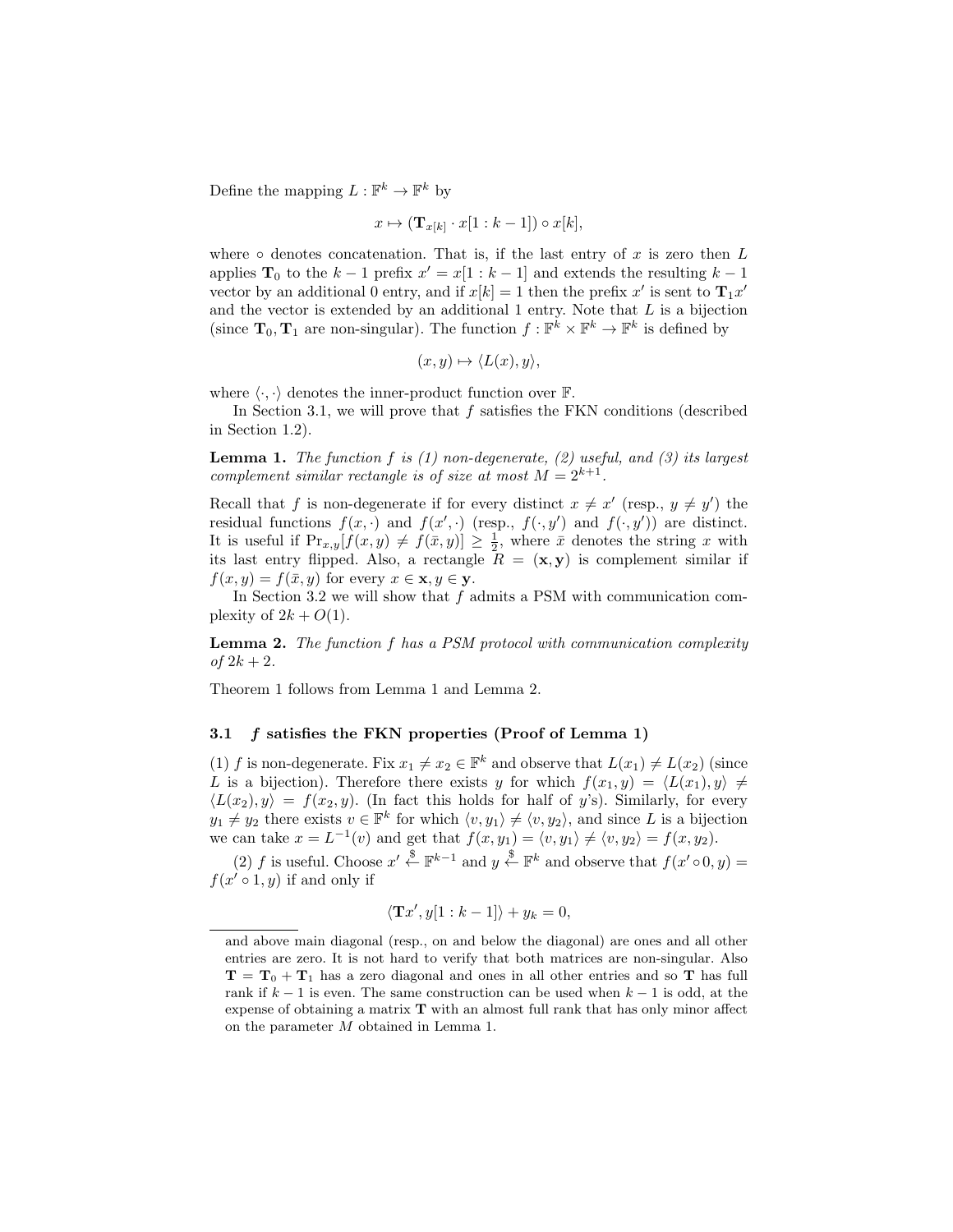which happens with probability  $\frac{1}{2}$ .

(3) The largest complement similar rectangle is of size at most  $2^{k+1}$ . Fix some rectangle  $R = (\mathbf{x}, \mathbf{y})$ , where  $\mathbf{x} = (x_1, \dots, x_m) \in (\mathbb{F}^k)^m$  and  $\mathbf{y} = (y_1, \dots, y_n) \in$  $(\mathbb{F}^k)^n$ . We show that if R is complement similar then  $mn \leq 2 \cdot 2^k$ . Since R is complement similar for every  $x \in \mathbf{x}, y \in \mathbf{y}$  it holds

$$
f(x,y) = f(\bar{x},y),
$$

which by definition of  $f$  implies that

$$
\langle \mathbf{T}x' \circ 1, y \rangle = 0,
$$

where  $x'$  is the  $(k-1)$  prefix of x. Let d be the dimension of the linear subspace spanned by the vectors in **x**, and so  $m \leq 2^d$ . Since **T** has full rank, the dimension of the subspace V spanned by  $\{(\mathbf{T}x[1:k-1] \circ 1) : x \in \mathbf{x}\}\)$  is at least  $d-1$ . (We may lose 1 in the dimension due to the removal of the last entry of the vectors  $x \in \mathbf{x}$ .) Noting that every  $y \in \mathbf{y}$  is orthogonal to V, we conclude that the dimension of the subspace spanned by y is at most  $k - (d - 1)$ . It follows that  $n \leq 2^{k-(d-1)}$  and so  $mn < 2 \cdot 2^k$ . The contract of the contract of the contract of the contract of the contract of the contract of the contract of the contract of the contract of the contract of the contract of the contract of the contract of the contract

## 3.2 PSM for f (Proof of Lemma 2)

Note that f can be expressed as applying the inner product to  $v$  and  $y$  where  $v$  can be locally computed based on  $x$ . Hence it suffices to construct a PSM for the inner-product function and let Alice compute  $v$  and apply the innerproduct protocol to v. (This reduction is a special instance of the so-called substitution lemma of randomize encoding, cf. [22, 2].) Lemma 2 now follows from the following lemma.

**Lemma 3.** The inner product function  $h_{ip} : \mathbb{F}^k \times \mathbb{F}^k \to \mathbb{F}$  has a PSM protocol with communication complexity of  $2k + 2$ .

A proof of the lemma appears<sup>10</sup> in [27, Corollary 3]. For the sake of selfcontainment we describe here an alternative proof.

*Proof.* We show a PSM  $\Pi = (\Pi_A, \Pi_B, g)$  with communication 2k under the promise that the inputs of Alice and Bob,  $x, y$ , are both not equal to the all zero vector. To get a PSM for the general case, let Alice and Bob locally extend their inputs x, y to  $k + 1$ -long inputs  $x' = x \circ 1$  and  $y' = y \circ 1$ . Then run the protocol  $\Pi$  and at the end let Charlie flip the outcome. It is easy to verify that the reduction preserves correctness and privacy. Since the inputs are longer by a single bit the communication becomes  $2(k+1)$  as promised.

We move on to describe the protocol  $\Pi$ . The common randomness consists of a random invertible matrix  $\mathbf{R} \in \mathbb{F}^{k \times k}$ . Given non-zero  $x \in \mathbb{F}^k$ , Alice outputs  $a = \mathbf{R}x$  where x is viewed as a column vector. Bob, who holds  $y \in \mathbb{F}^k$ , outputs  $b = y^T \mathbf{R}^{-1}$ . Charlie outputs ba.

Prefect correctness is immediate:  $(y^T \mathbf{R}^{-1}) \cdot (\mathbf{R}x) = y^T x$ , as required. To prove perfect privacy, we use the following claim.

<sup>&</sup>lt;sup>10</sup> We thank the anonymous reviewer for pointing this out.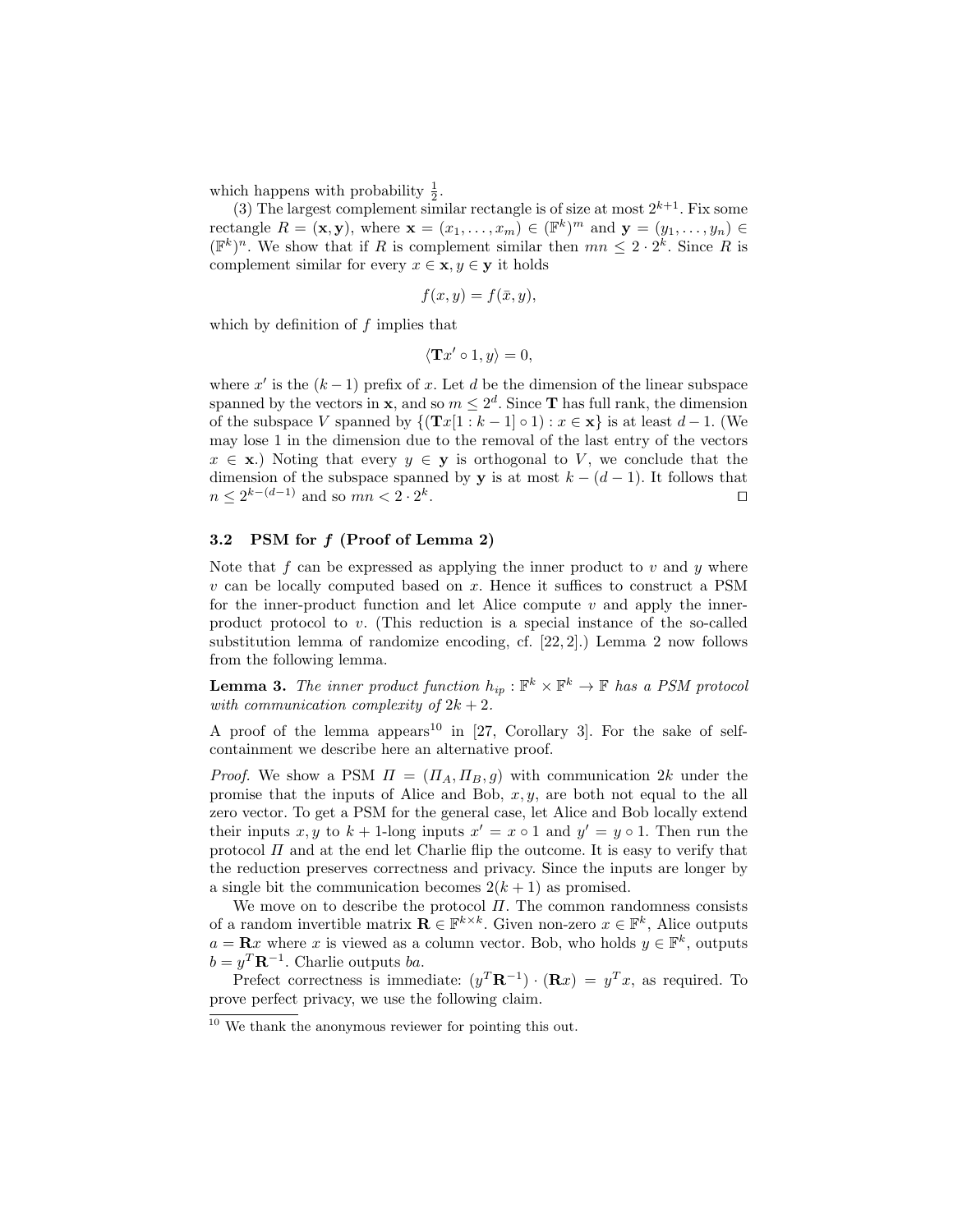**Claim 6.** Let  $x, y \in \mathbb{F}^k$  be non-zero vectors and denote their inner-product by z. Then, there exists an invertible matrix  $\mathbf{M} \in \mathbb{F}^{k \times k}$  for which  $\mathbf{M}e_1 = x$  and  $v_z^T \mathbf{M}^{-1} = y^T$  where  $e_i$  is the i-th unit vector, and  $v_z$  is taken to be  $e_1$  if  $z = 1$ and  $e_k$  if  $z = 0$ .

*Proof.* Let us first rewrite the condition  $v_z^T \mathbf{M}^{-1} = y^T$  as  $v_z^T = y^T \mathbf{M}$ . Let  $V \subset \mathbb{F}^k$ be the linear subspace of all vectors that are orthogonal to  $y$ . Note that the dimension of V is  $k - 1$ . We distinguish between two cases based on the value of z.

Suppose that  $z = 0$ , that is,  $x \in V$  and  $v_z = e_k$ . Then set the first column of M to be x and choose the next  $k-2$  columns  $M_2, \ldots, M_{k-1}$  so that together with x they form a basis for V. Let the last column  $M_k$  be some vector outside  $V$ . Observe that the columns are linearly independent and so  $M$  is invertible. Also, it is not hard to verify that  $\mathbf{M}e_1 = x$  and that  $y^T \mathbf{M} = e_k^T$ .

Next, consider the case where  $z = 1$ , that is,  $x \notin V$  and  $v_z = e_1$ . Then, take  $M_1 = x$  and let the other columns  $M_2, \ldots, M_k$  to be some basis for V. Since x is non-zero the columns of M are linearly independent. Also,  $Me<sub>1</sub> = x$  and  $y^T \mathbf{M} = e_1^T$ . The claim follows.

We can now prove perfect privacy. Fix some non-zero  $x, y \in \mathbb{F}^k$  and let  $z = \langle x, y \rangle$ . We show that the joint distribution of the messages  $(A, B)$  depends only on z. In particular,  $(A, B)$  is distributed identically to  $(\mathbf{R}e_1, v_b^T \mathbf{R}^{-1})$  where R a random invertible matrix. Indeed, letting M be the matrix guaranteed in Claim 6 we can write

$$
(\mathbf{R}x, y^T \mathbf{R}^{-1}) = (\mathbf{R}(\mathbf{M}e_1), (v_z^T \mathbf{M}^{-1}) \mathbf{R}^{-1}).
$$

Noting that  $T = RM$  is also a random invertible matrix (since the the set of invertible matrices forms a group) we conclude that the RHS is identically distributed to  $\mathbf{T}e_1, v_\text{z}^T \mathbf{T}^{-1}$ , as claimed.

Remark 2. Overall the PSM for f has the following form: Alice sends  $a = \mathbf{R} \cdot$  $(L(x) \circ 1)$  and Bob sends  $b = (y \circ 1)^T \mathbf{R}$  where  $\mathbf{R} \in \mathbb{F}^{(k+1)\times (k+1)}$  is a random invertible matrix. The privacy proof shows that if the input  $(x, y)$  is mapped to  $(a, b)$  for some **R** then for every  $(x', y')$  for which  $f(x, y) = f(x', y')$ , there exists **R'** under which the input  $(x', y')$  is mapped to  $(a, b)$  as well. Hence, there are collisions between non-sibling inputs. As explained in the introduction, this makes the FKN lower-bound inapplicable.

## 4 Lower bound for perfect PSM protocols

In this Section we will prove a lower bound for perfect PSM protocols.

**Definition 3.** For a function  $f : \mathcal{X} \times \mathcal{Y} \rightarrow \mathcal{Z}$  and distribution  $\mu$  over the domain  $X \times Y$  with marginals  $\mu_A$  and  $\mu_B$ , define

$$
\alpha(\mu) = \max_{(R_1, R_2)} \min(\mu(R_1), \mu(R_2)),
$$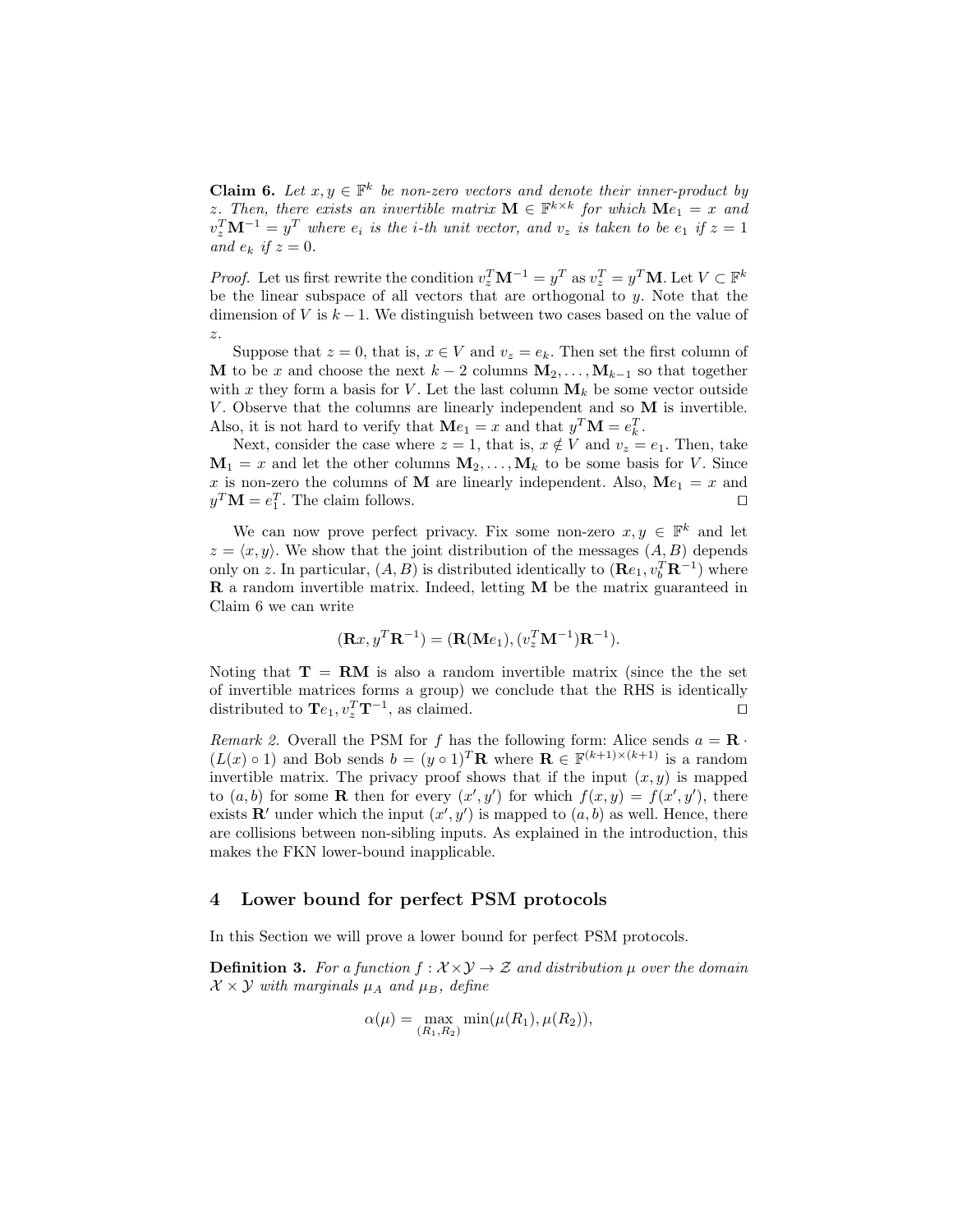where the maximum ranges over all pairs of similar disjoint rectangles  $(R_1, R_2)$ . We also define

$$
\beta(\mu) = \Pr[(X, Y) \neq (X', Y') | f(X, Y) = f(X', Y')],
$$

where  $(X, Y)$  and  $(X', Y')$  represent two independent samples from  $\mu$ . Finally, we say that f is non-degenerate with respect to  $\mu$  if for every  $x \neq x'$  in the support of  $\mu_A$  there exists some  $y \in \mathcal{Y}$  for which  $f(x, y) \neq f(x', y)$ , and similarly for every  $y \neq y'$  in the support of  $\mu_B$  there exists some  $x \in \mathcal{X}$  for which  $f(x, y) \neq f(x, y')$ .

We prove the following key lemma.

**Lemma 4.** Let  $f : \mathcal{X} \times \mathcal{Y} \rightarrow \mathcal{Z}$ . Then the communication complexity of any perfect PSM protocol is at least

$$
\max_{\mu} \log(1/\alpha(\mu)) + H_{\infty}(\mu) - \log(1/\beta(\mu)) - 1,
$$

where the maximum is taken over all (not necessarily product) distribution  $\mu$ under which f is non-degenerate.

The lower-bound is meaningful as long as  $\beta$  is not too small. Intuitively, this makes sure that the privacy requirement (which holds only over inputs on which the function agrees) is not trivial to achieve under  $\mu$ .

For the special case of a Boolean function  $f$ , we can use the uniform distribution over  $X \times Y$  and prove Theorem 3 from the introduction (restated here for the convenience of the reader).

**Theorem 7 (Thm 3 restated).** Let  $\mathcal{X}, \mathcal{Y}$  be sets of size at least 2. Let f:  $\mathcal{X} \times \mathcal{Y} \rightarrow \{0,1\}$  be a non-degenerate function for which any pair of disjoint similar rectangles  $(R, R')$  satisfies  $|R| \leq M$ . Then, any perfect PSM for f has communication of at least  $2(\log |\mathcal{X}| + \log |\mathcal{Y}|) - \log M - 3$ .

*Proof.* For the uniform distribution  $\mu$  we have  $\alpha(\mu) \leq M/(|\mathcal{X}||\mathcal{Y}|), H_{\infty}(\mu) =$  $\log |\mathcal{X}| + \log |\mathcal{Y}|$  and

$$
\beta(\mu) \ge \Pr[(X, Y) \ne (X', Y')] - \Pr[f(X, Y) \ne f(X', Y')],
$$

where  $X, Y$  and  $X', Y'$  are two independent copies of uniformly distributed inputs. The minuend is  $1 - 1/(|\mathcal{X}||\mathcal{Y}|)$  and the subtrahend is at most  $\frac{1}{2}$  (since f is Boolean). For  $|\mathcal{X}||\mathcal{Y}| \geq 4$ , we get  $\beta(\mu) \geq 1/4$ , and the proof follows from the key lemma (Lemma 4).  $\Box$ 

We note that the constant 3 can be replaced by  $2 + o_k(1)$  when the size of the domain  $\mathcal{X} \times \mathcal{Y}$  grows with k.

Weakly private fully revealing PSM. We can also derive a lower-bound on the communication complexity of weakly private fully revealing PSM. We begin with a formal definition.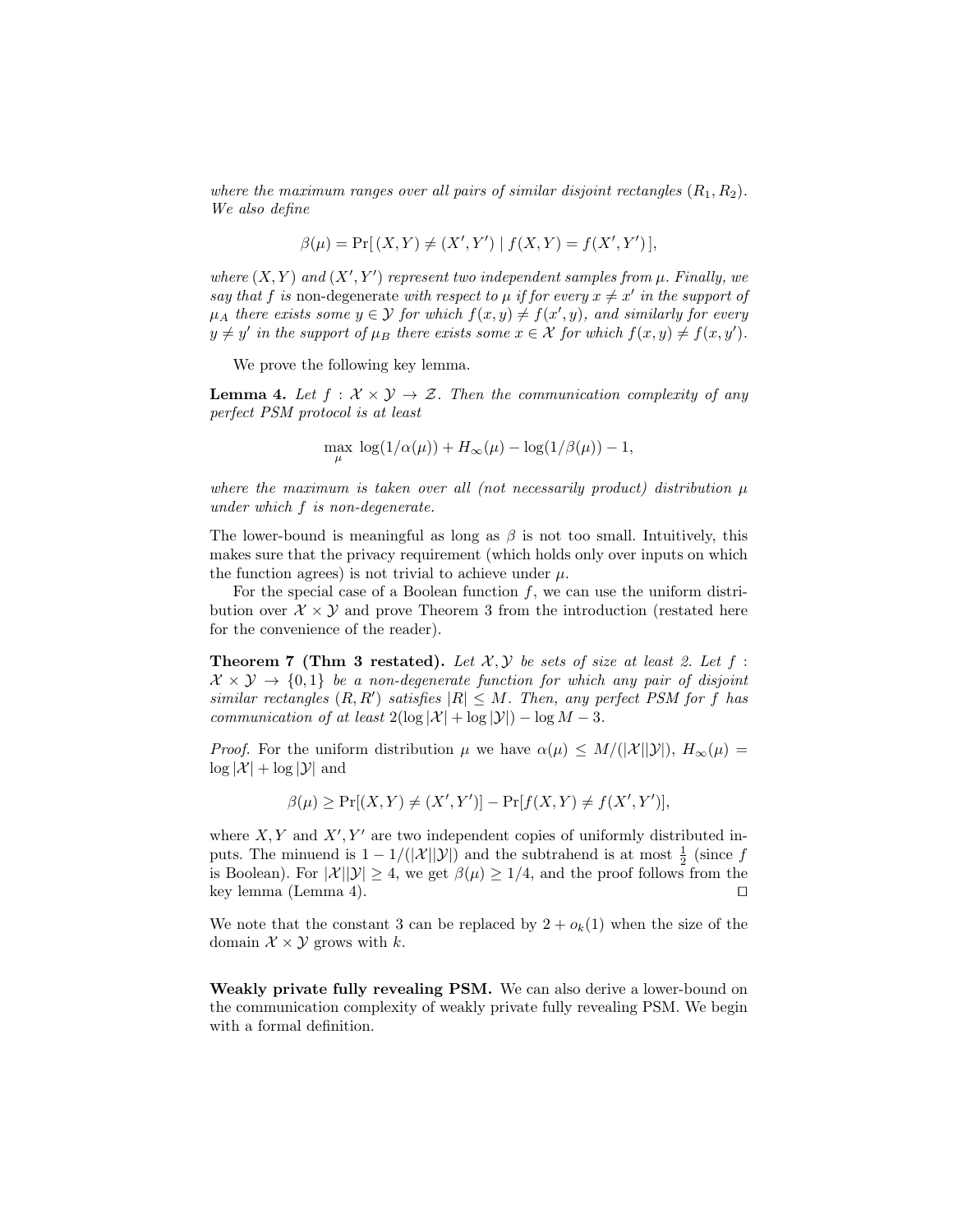Definition 4 (Weakly Private Fully Revealing PSM). A weakly private fully revealing PSM  $\Pi = (\Pi_A, \Pi_B, g)$  for a function  $f : \mathcal{X} \times \mathcal{Y} \to \mathcal{Z}$  is a perfect PSM for the function  $f' : \{0,1\}^{k_1} \times \{0,1\}^{k_2} \rightarrow \{0,1\}^{k_1-1} \times \{0,1\}^{k_2} \times \{0,1\}$  that takes  $(x, y)$  and outputs  $(x[1 : k_1 - 1], y, f(x, y))$ , where  $x[1 : k_1 - 1]$  is the  $k_1 - 1$ prefix of x.

In the following, we say that f is *weakly non-degenerate* if for every x there exists y such that  $f(x, y) \neq f(\bar{x}, y)$ . Recall that an input  $(x, y)$  is useful if  $f(x, y) = f(\bar{x}, y)$ . We prove the following (stronger) version of Theorem 2 from the introduction.

**Theorem 8.** Let  $f : \{0,1\}^{k_1} \times \{0,1\}^{k_2} \rightarrow \{0,1\}$  be a weakly non-degenerate function. Let M be an upper-bound on size of the largest complement similar rectangle of  $f$  and let  $U$  be a lower-bound on the number of useful inputs of  $f$ . Then, any weakly-private fully-revealing PSM for f has communication complexity of at least  $2 \log U - \log M - 2$ . In particular, for all but an o(1) fraction of the predicates  $f: \{0,1\}^k \times \{0,1\}^k \rightarrow \{0,1\}$  we get a lower-bound of  $3k-4-o(1)$ .

*Proof.* Let  $f'$  be the function defined in Definition 4 based on  $f$ . We will prove a lower-bound on the communication complexity of any perfect PSM for  $f'$ . Let  $\mu$  be the uniform distribution over the set of useful inputs. Since f is weakly non-degenerate the function  $f'$  is non-degenerate under  $\mu$ . Also, observe that

 $\alpha(\mu) \leq M/U$ ,  $\beta(\mu) = 1/2$ , and  $H_{\infty}(\mu) \geq \log U$ .

The first part of the theorem follows from Lemma 4.

To prove the second ("in particular") part observe that, for a random function f, each pair of inputs  $(x, y)$  and  $(\bar{x}, y)$  gets the same f-value with probability  $\frac{1}{2}$ independently of other inputs. Hence, with all but  $o(1)$  probability, a fraction of  $\frac{1}{2}$  −o(1) of all  $2^{2k-1}$  of the pairs is mapped to the same value, and so there will be  $2^{2k-1}(1-o(1))$  useful inputs. (Since each successful pair contributes two useful inputs.) Also, each  $M$ -size rectangle  $R$  is complement similar with probability  $2^{-M}$ . By taking a union bound over all  $2^{2^{k+1}}$  rectangles, we conclude that f has an  $M = 2^{k+1}(1+o(1))$ -size complement similar rectangle with probability at most  $2^{2^{k+1}-M} = o(1)$ . We conclude that, all but an  $o(1)$  fraction of the functions, do not have weakly-private fully-revealing PSM with complexity smaller than  $3k - 4 - o(1)$ .

A direct combinatorial proof of this theorem (based on the FKN argument) appears in Appendix A.

#### 4.1 Proof of the Key Lemma (Lemma 4)

Fix some function  $f: \mathcal{X} \times \mathcal{Y} \to \mathcal{Z}$  and let  $\Pi = (\Pi_A, \Pi_B, g)$  be a perfect PSM protocol for f. Let  $\mu$  denote some distribution over the domain  $\mathcal{X} \times \mathcal{Y}$  and assume that f is non-degenerate with respect to  $\mu$ .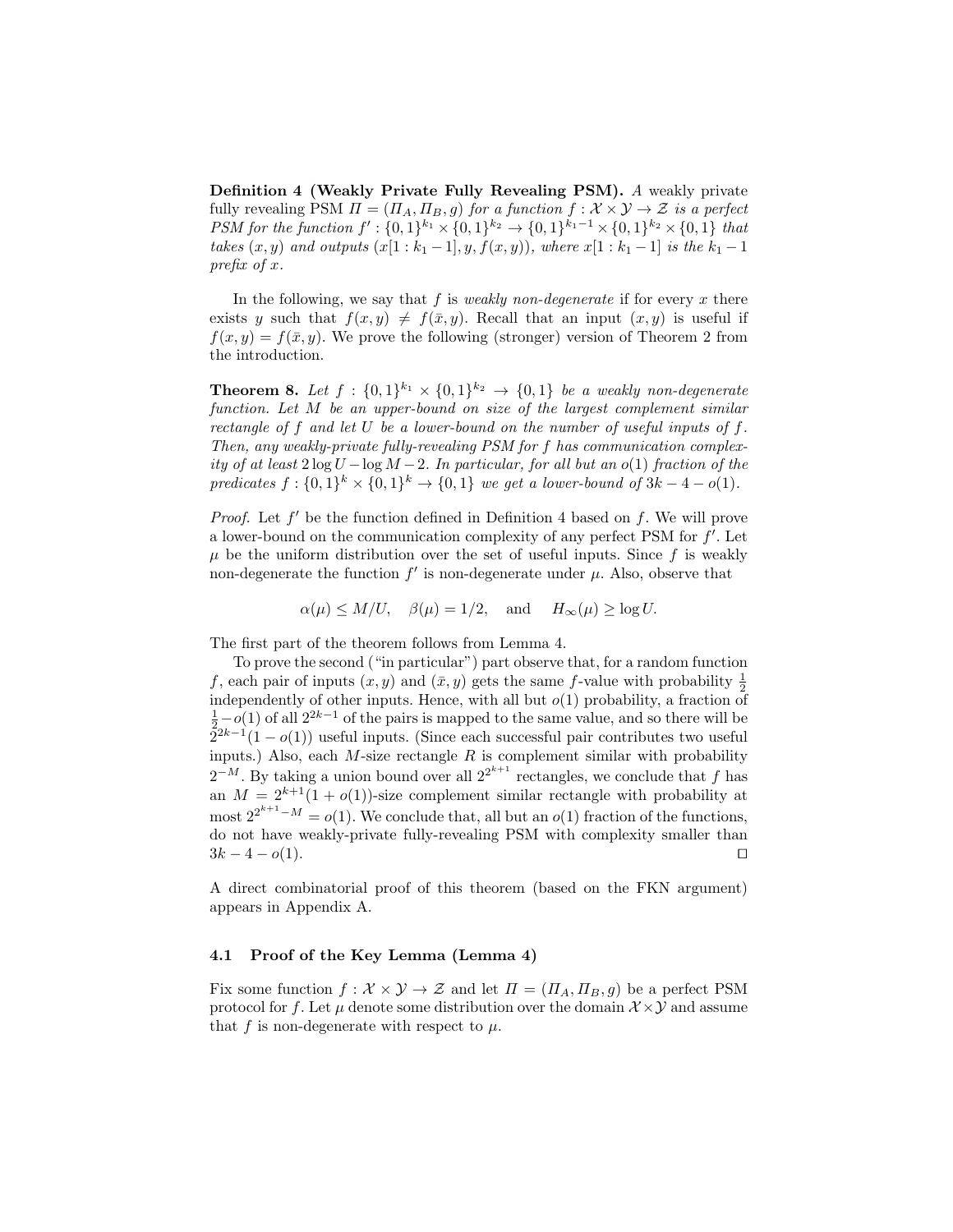We will use a probabilistic version of the FKN proof. In particular, consider two independent executions of  $\Pi$  on inputs that are sampled independently from  $\mu$ . We let X, Y and R (resp., X', Y' and R') denote the random variables that represent the inputs of Alice and Bob and their shared randomness in the first execution (resp., second execution). Thus, we can for example write  $Pr[(A, B) = (A', B') \wedge X \neq X']$  to denote the probability that the messages in the two executions match while the two inputs for Alice are different.

To simplify notation somewhat, we define the following events:

$$
\mathcal{P}^{(=)} \coloneqq (A = A') \land (B = B')
$$
  
\n
$$
\mathcal{I}^{(=)} \coloneqq (X = X') \land (Y = Y')
$$
  
\n
$$
\mathcal{I}^{(\neq)} \coloneqq (X \neq X') \lor (Y \neq Y') \equiv \neg \mathcal{I}^{(=)}
$$
  
\n
$$
\mathcal{F}^{(=)} \coloneqq f(X, Y) = f(X', Y')
$$

(The notation  $P$  is chosen to indicate equivalence/inequivalence of *Protocol* message and  $\mathcal I$  to indicate equivalence/inequivalence of the *Inputs*.) Our lower-bound follows from the following claims.

**Claim 9.** The communication complexity of  $\Pi$  is at least  $\log(1/\Pr[\mathcal{I}^{(\neq)} \wedge \mathcal{P}^{(=)}])$  $\log(1/\beta)$ .

*Proof.* We will compute the collision probability  $Pr[(A, B) = (A', B')]$  of two random executions by showing that

$$
\Pr[\mathcal{P}^{(=)}] = \frac{\Pr[\mathcal{I}^{(\neq)} \land \mathcal{P}^{(=)}]}{\Pr[\mathcal{I}^{(\neq)} | \mathcal{F}^{(=)}]} = \frac{\Pr[\mathcal{I}^{(\neq)} \land \mathcal{P}^{(=)}]}{\beta}.
$$
\n(2)

Because the collision probability of two independent instances of a random variable is at least the inverse of the alphabet size, the alphabet of A and B must have size at least  $\beta$  Pr[ $\mathcal{I}^{(\neq)} \wedge \mathcal{P}^{(=)}$ ]. Thus, in total the protocol requires

$$
\log(1/\Pr[\mathcal{I}^{(\neq)} \wedge \mathcal{P}^{(=)}]) - \log(1/\beta)
$$

bits of communication.

We move on to prove (2). By perfect correctness,  $\mathcal{P}^{(=)}$  can only happen if  $\mathcal{F}^{(=)}$  happens, therefore

$$
\frac{\Pr[\mathcal{P}^{(=)}]}{\Pr[\mathcal{I}^{(\neq)} \land \mathcal{P}^{(=)}]} = \frac{\Pr[\mathcal{F}^{(=)}] \Pr[\mathcal{P}^{(=)} | \mathcal{F}^{(=)}]}{\Pr[\mathcal{I}^{(\neq)} \land \mathcal{P}^{(=)}]}.
$$
\n(3)

By the same reasoning, we can express the denominator of the RHS by

$$
\Pr[\mathcal{I}^{(\neq)} \wedge \mathcal{P}^{(=)} \wedge \mathcal{F}^{(=)}] = \Pr[\mathcal{F}^{(=)}] \Pr[\mathcal{I}^{(\neq)} | \mathcal{F}^{(=)}] \Pr[\mathcal{P}^{(=)} | \mathcal{F}^{(=)} \wedge \mathcal{I}^{(\neq)}].
$$

It follows that (3) equals to

$$
\frac{\Pr[\mathcal{F}^{(=)}] \Pr[\mathcal{P}^{(=)} | \mathcal{F}^{(=)}]}{\Pr[\mathcal{F}^{(=)}] \Pr[\mathcal{I}^{(\ne)} | \mathcal{F}^{(=)}] \Pr[\mathcal{P}^{(=)} | \mathcal{F}^{(=)} | \mathcal{F}^{(=)}]} = \frac{1}{\Pr[\mathcal{I}^{(\ne)} | \mathcal{F}^{(=)}]} ,\tag{4}
$$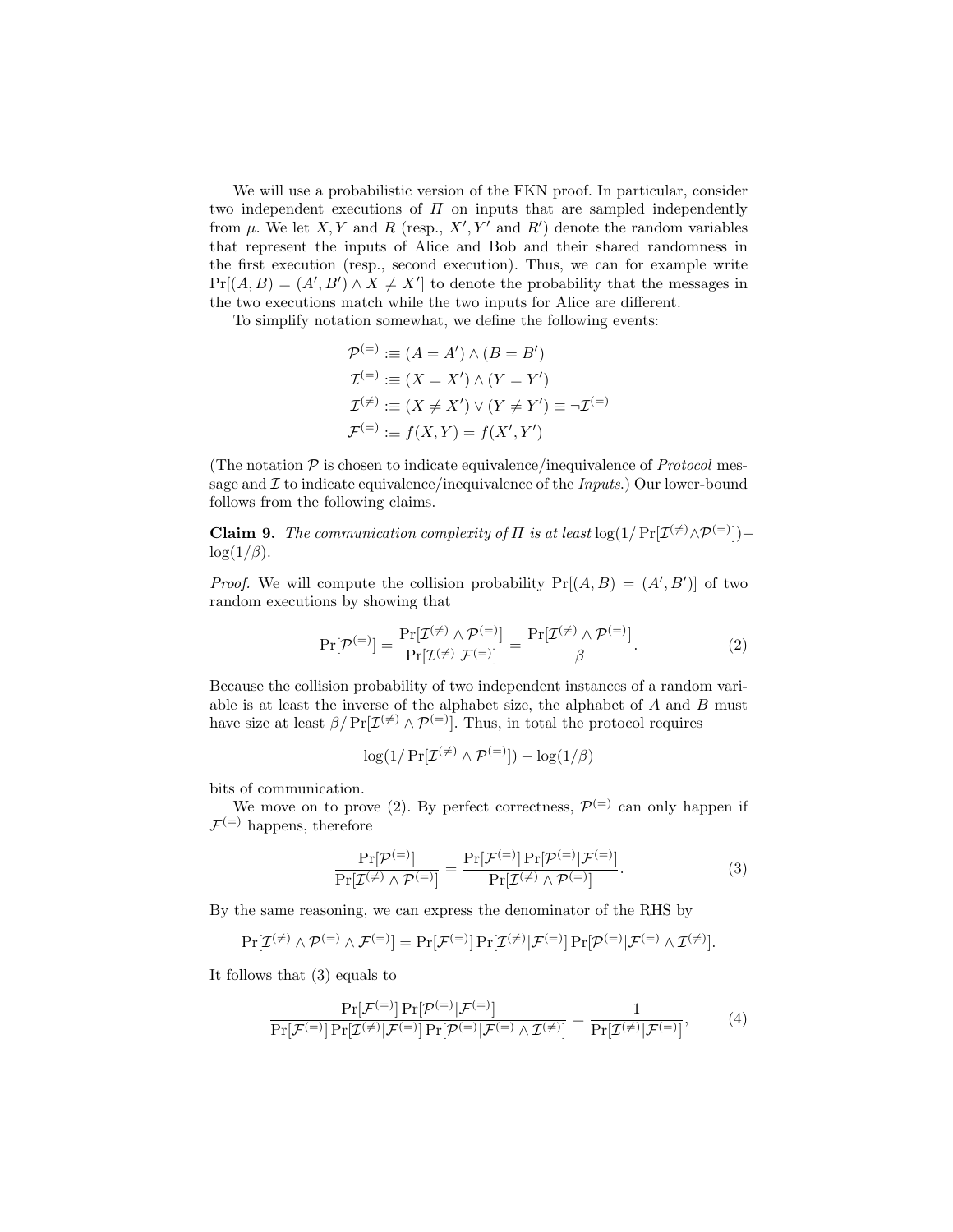where equality follows by noting that  $Pr[\mathcal{P}^{(=)}|\mathcal{F}^{(=)}] = Pr[\mathcal{P}^{(=)}|\mathcal{F}^{(=)} \wedge \mathcal{I}^{(\neq)}]$ (due to perfect privacy). Multiplying the LHS of (3) and the RHS of (4) by  $\Pr[\mathcal{I}^{(\neq)} \wedge \mathcal{P}^{(=)}],$  we conclude (2).

**Claim 10.** For any pair of strings  $r \neq r'$ ,

$$
\Pr[\mathcal{P}^{(=)} \wedge \mathcal{I}^{(\neq)} | R = r, R' = r'] \le 2\alpha(\mu)2^{-H_{\infty}(\mu)}
$$

.

Proof. We see that

$$
\Pr[\mathcal{P}^{(=)} \wedge \mathcal{I}^{(\neq)} | R = r \wedge R' = r'] \le \Pr[\mathcal{P}^{(=)} \wedge (X \neq X') | R = r \wedge R' = r'] + \Pr[\mathcal{P}^{(=)} \wedge (Y \neq Y') | R = r \wedge R' = r'] .
$$

Due to symmetry it suffices to bound the first summand by  $\alpha(\mu)2^{-H_{\infty}(\mu)}$ .

Say that x collides with x' if  $\Pi_A(x,r) = \Pi_A(x',r')$ . Restricting our attention to x's in the support of  $\mu_A$ , we claim that every x can collide with at most a single x'. Indeed, if this is not the case, then  $\Pi_A(x,r) = \Pi_A(x',r') = \Pi_A(x'',r')$ . The second equality implies that when the randomness is  $r'$ , for every  $y$ , the messages  $(a, b)$  communicated under  $(x', y)$  are equal to the ones communicated under  $(x'', y)$ . By perfect correctness, this implies that  $f(x', y) = f(x'', y)$  for every y, contradicting the non-degeneracy of f under  $\mu$ . Analogously, let us say that y collides with y' if  $\Pi_B(y, r) = \Pi_B(y', r')$ . The same reasoning shows that every y in the support of  $\mu_B$  can collide with at most a single y' in the support of  $\mu_B$ .

Let  $\mathbf{x} = (x_1, \dots, x_m)$  and  $\mathbf{x}' = (x'_1, \dots, x'_m)$  be a complete list of entries for which  $x_i$  collides with  $x'_i$  and  $x_i \neq x'_i$  and  $\mu_A(x_i), \mu_A(x'_i) > 0$ . Analogously let  $\mathbf{y} = (y_1, \dots, y_n)$  and  $\mathbf{y}' = (y'_1, \dots, y'_n)$  be a complete list for which  $y_i$  collides with  $y'_i$  and  $\mu_B(y_i), \mu_B(y'_i) > 0$ . (Note that we do not require  $y_i \neq y'_i$ .) Since collisions are unique (as explained above), the tuples  $x, x', y, y'$  are uniquely determined up to permutation.

By definition, the tuples  $(x, y, x', y')$  with  $x \neq x'$ , and  $(a, b) = (a', b')$  are exactly those of the form  $(x_i, y_j, x'_i, y'_j)$  for some i and j.

Now, consider the two x-disjoint rectangles  $\rho = (\mathbf{x}, \mathbf{y})$  and  $\rho' = (\mathbf{x}', \mathbf{y}')$  and assume, without loss of generality, that  $\mu(\rho) \leq \mu(\rho')$ . Since Alice and Bob both send the same messages with randomness r on inputs  $(x_i, y_j)$  as they send with randomness r' on inputs  $x'_i, y'_j$ , we see that it must be that  $f(x_i, y_j) = f(x'_i, y'_j)$ if the protocol is correct. Therefore,  $f_{[\rho]} = f_{[\rho']}$ , and so  $\mu(\rho) \leq \alpha(\mu)$ .

To complete the argument, note that  $\mathcal{P}^{(=)} \wedge (X \neq X')$  can only happen if we pick  $(X,Y) = (x_i, y_j)$  and  $(X', Y') = (x'_i, y'_j)$  for some  $i, j$ . The event that there exists i, j for which  $(X, Y) = (x_i, y_j)$  has probability at most  $\alpha(\mu)$ . The event that  $(X', Y') = (x'_i, y'_j)$  for the same  $(i, j)$  has probability at most  $\max_{x,y} \mu(x,y) = 2^{-H_{\infty}(\mu)}$ . . The contract of the contract of the contract of the contract of the contract of the contract of the contract of the contract of the contract of the contract of the contract of the contract of the contract of the contract

Combining Claims 9 and 10, we derive Lemma 4.  $\Box$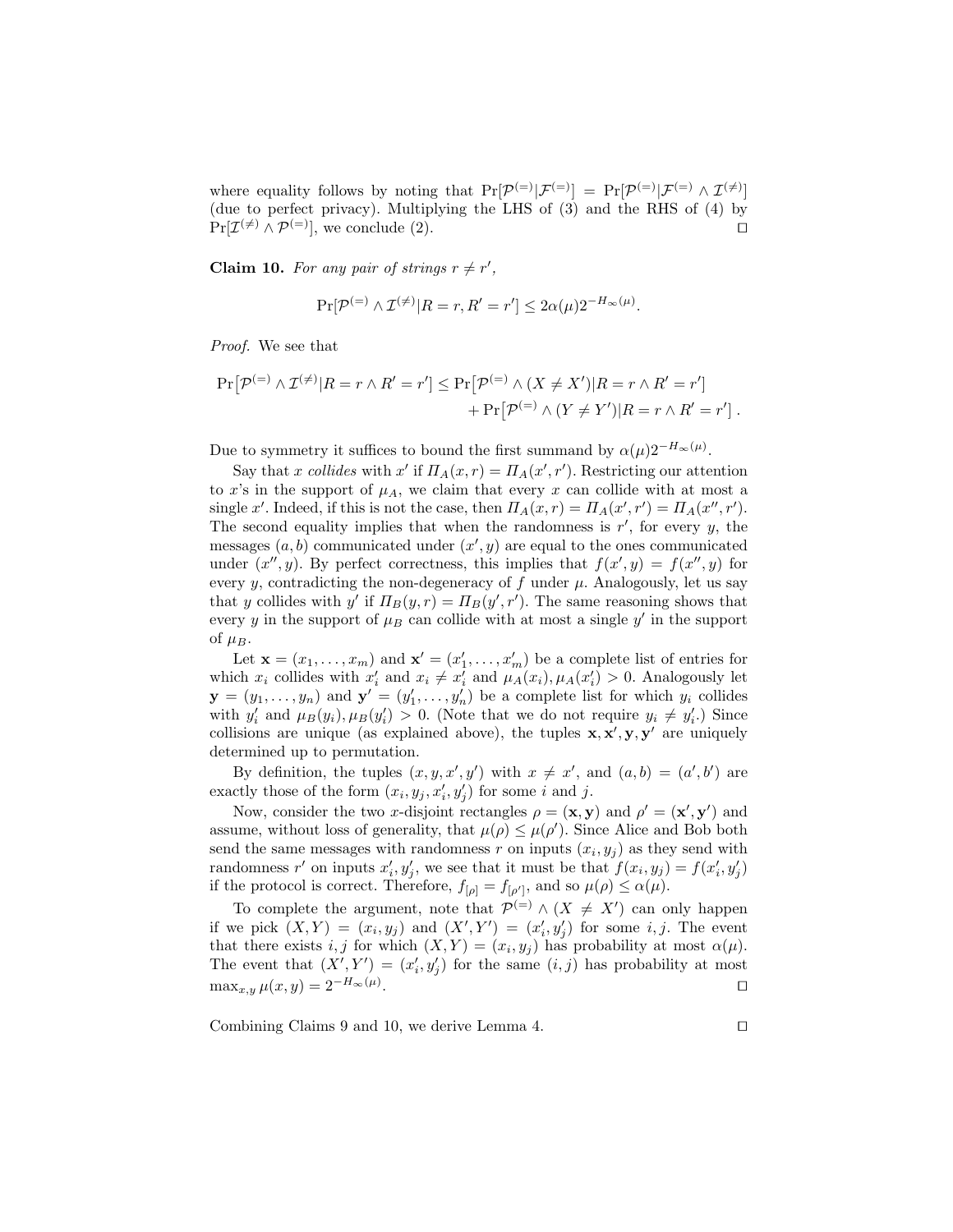### 5 Lower bounds for imperfect PSM protocols

In this section we prove a lower-bound on the communication complexity of imperfect PSM protocols. For this, we will have to strengthen the requirements from the function  $f$ .

We call f strongly non-degenerate if for any  $x \neq x'$  we have  $|\{y|f(x,y) =$  $f(x', y)$ |  $\leq 0.9|\mathcal{Y}|$  and for any  $y \neq y'$  we have  $|\{x | f(x, y) = f(x, y')\}| \leq 0.9|\mathcal{X}|$ . A pair of ordered  $m \times n$  rectangles  $R = (\mathbf{x}, \mathbf{y})$  and  $R' = (\mathbf{x}', \mathbf{y}')$  in which either  $x_i \neq x'_i$  for all  $i \in [m]$ , or  $y_i \neq y'_i$  for all  $i \in [n]$  are called *approximately similar* if for 0.99 of the pairs  $(i, j)$  we have  $f(x_i, y_j) = f(x'_i, y'_j)$ . (The constants 0.9 and 0.99 are somewhat arbitrary and other constants may be chosen.)

In Section 5.1 we prove the following theorem:

**Theorem 11.** Let  $f : \mathcal{X} \times \mathcal{Y} \rightarrow \mathcal{Z}$  be a strongly non-degenerate function whose largest approximately similar pair of rectangles is of size at most M. Then, any PSM for f with privacy error of  $\epsilon$  and correctness error of  $\delta < \frac{1}{100}$ , requires at least

$$
\log |\mathcal{X}| + \log |\mathcal{Y}| + \min \left\{ \frac{\log |\mathcal{X}| + \log |\mathcal{Y}| - \log \left( \frac{1}{\Pr[\mathcal{F}^{(-)}]} \right),}{\log |\mathcal{X}| + \log |\mathcal{Y}| - \log M, \right\}} - c \qquad (5)
$$
  

$$
\log(1/\delta) - \log \left( \frac{1}{\Pr[\mathcal{F}^{(-)}]} \right)
$$

bits of communication, where c is some universal constant (that does not depend on f) and  $Pr[\mathcal{F}^{(=)}] = Pr[f(X, Y) = f(X', Y')]$  when  $(X, Y)$  and  $(X', Y')$  are picked independently and uniformly at random from  $\mathcal{X} \times \mathcal{Y}$ .

In the special case of a Boolean function f, it holds that  $Pr[\mathcal{F}^{(=)}] = Pr[f(X, Y)]$  $f(X', Y') \geq 1/2$ , and the communication lower-bound simplifies to

 $\log |\mathcal{X}| + \log |\mathcal{Y}| + \min \{ \log |\mathcal{X}| + \log |\mathcal{Y}| - \log M, \log(1/\epsilon), \log(1/\delta) \} - c$ 

where  $c$  is some universal constant. In Section 6, we will use Theorem 11 to prove imperfect PSM lower-bounds for random functions and for efficiently computable functions.

#### 5.1 Proof of Theorem 11

In the following, all random variables are defined as in Section 4 where  $\mu$  is simply the uniform distribution over  $\mathcal{X} \times \mathcal{Y}$ . In order to analyze protocols that are not perfectly private or perfectly correct, we first study the mistakes the protocol does in a few more details. Fix a PSM protocol  $\Pi = (\Pi_A, \Pi_B, g)$  for f with correctness error of  $\delta < 1/100$  and privacy error of  $\epsilon$ . We let  $\beta(x, r)$  be the probability that  $f(X, Y) \neq g(A, B)$  conditioned on  $(X, R) = (x, r)$ , and (by abuse of notation) define  $\beta(y, r)$  analogously. That is,

$$
\beta(x, r) := \Pr[f(X, Y) \neq g(A, B)|(X, R) = (x, r)],
$$
  

$$
\beta(y, r) := \Pr[f(X, Y) \neq g(A, B)|(Y, R) = (y, r)].
$$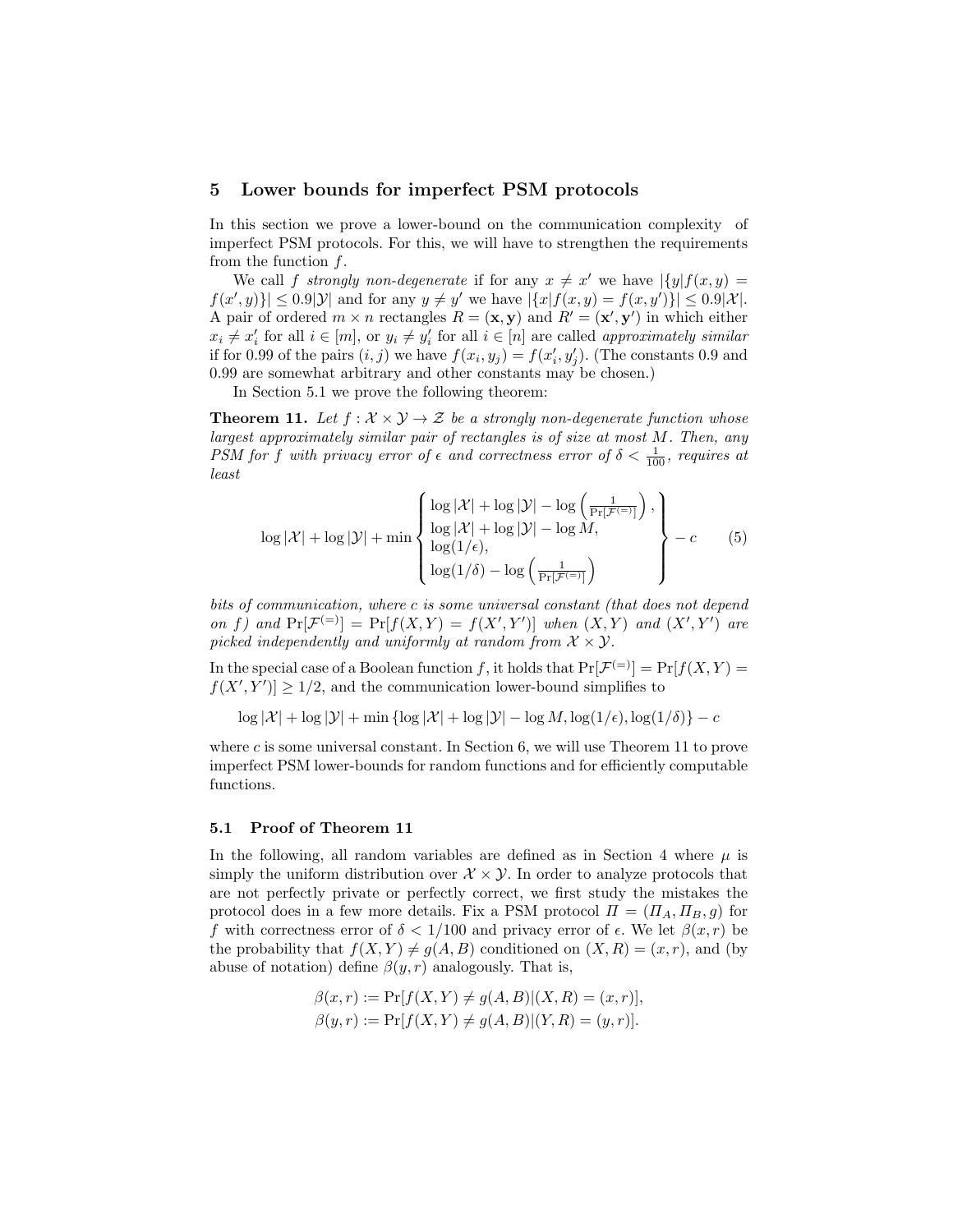We then consider the event

$$
\mathcal{H}_{\delta} := \left(\beta(X,R) \leq 5\delta\right) \wedge \left(\beta(X',R') \leq 5\delta\right) \wedge \left(\beta(Y,R) \leq 5\delta\right) \wedge \left(\beta(Y',R') \leq 5\delta\right).
$$

Intuitively,  $\mathcal{H}_{\delta}$  occurs if what the players see is unlikely to produce an error.

Claim 12.  $Pr[\mathcal{H}_{\delta}] \geq \frac{1}{5}$ .

Proof. We compute

$$
\Pr[\neg \mathcal{H}_{\delta}] \le 2 \Pr[\beta(X, R) > 5\delta \lor \beta(Y, R) > 5\delta] \\
 \le 2 \Pr[\beta(X, R) > 5\delta] + 2 \Pr[\beta(Y, R) > 5\delta],
$$

where we used the union bound. Because

$$
\Pr[f(X, Y) \neq g(A, B)] \geq \Pr[\beta(X, R) > 5\delta] \cdot \Pr[f(X, Y) \neq g(A, B)|\beta(X, R) > 5\delta]
$$
  
> 
$$
\Pr[\beta(X, R) > 5\delta] \cdot 5\delta,
$$

and similarly for  $Pr[\beta(Y, R) > 5\delta]$ , we get  $Pr[\neg \mathcal{H}_{\delta}] \leq 4 \frac{Pr[f(X, Y) \neq g(A, B)]}{5\delta} \leq \frac{4}{5}$ .  $\Box$ 

We derive an upper-bound on  $Pr[\mathcal{P}^{(=)}|\mathcal{H}_{\delta}]$ . Since the event  $\mathcal{H}_{\delta}$  represents a restriction of the alphabets  $\mathcal{X}, \mathcal{Y}, \mathcal{R},$  the conditional collision probability  $\Pr[\mathcal{P}^{(=)}|\mathcal{H}_\delta]$ is indicative of only a subset of the alphabet  $A \times B$ . That is,

$$
\Pr[\mathcal{P}^{(=)}|\mathcal{H}_\delta]\geq \frac{1}{|\mathcal{A}\times \mathcal{B}|}.
$$

The above expression will, as a result, give us a lowerbound on the communication complexity.

Now,

$$
\Pr[\mathcal{P}^{(=)} \wedge \mathcal{H}_{\delta}] = \Pr[\mathcal{P}^{(=)} \wedge \mathcal{I}^{(=)} \wedge \mathcal{H}_{\delta}] + \Pr[\mathcal{P}^{(=)} \wedge \mathcal{I}^{(\neq)} \wedge \mathcal{H}_{\delta}].
$$

We upper-bound each of the two summands. In Section 5.2 we show that

$$
\Pr[\mathcal{P}^{(=)} \wedge \mathcal{I}^{(=)} \wedge \mathcal{H}_{\delta}] \le \frac{1}{|\mathcal{X}||\mathcal{Y}|} \left( \frac{1}{\Pr[\mathcal{F}^{(=)}]} \cdot \left( \frac{1}{|\mathcal{X}||\mathcal{Y}|} + 60\delta \right) + \epsilon \right). \tag{6}
$$

In Section 5.3 we prove that

$$
\Pr[\mathcal{P}^{(=)} \wedge \mathcal{I}^{(\neq)} \wedge \mathcal{H}_{\delta}] \le \max\left\{\tilde{c} \frac{\delta^2}{|\mathcal{X}||\mathcal{Y}|}, \frac{M}{|\mathcal{X}|^2 |\mathcal{Y}|^2}\right\},\tag{7}
$$

where  $\tilde{c}$  is a universal constant. We conclude that

$$
\Pr[\mathcal{P}^{(=)} \wedge \mathcal{H}_{\delta}] \leq \frac{O(1)}{|\mathcal{X}||\mathcal{Y}|} \cdot \max \left\{ \frac{1}{|\mathcal{X}||\mathcal{Y}| \Pr[\mathcal{F}^{(=)}]}, \frac{\delta}{\Pr[\mathcal{F}^{(=)}]}, \epsilon, \frac{M}{|\mathcal{X}||\mathcal{Y}|} \right\}.
$$

Since  $Pr[\mathcal{H}_{\delta}] \geq \frac{1}{5}$ , we get:

$$
\Pr[\mathcal{P}^{(=)}|\mathcal{H}_\delta] \leq \frac{O(1)}{|\mathcal{X}||\mathcal{Y}|} \cdot \max \left\{ \frac{1}{|\mathcal{X}||\mathcal{Y}| \Pr[\mathcal{F}^{(=)}] }, \frac{\delta}{\Pr[\mathcal{F}^{(=)}]}, \epsilon, \frac{M}{|\mathcal{X}||\mathcal{Y}|} \right\}
$$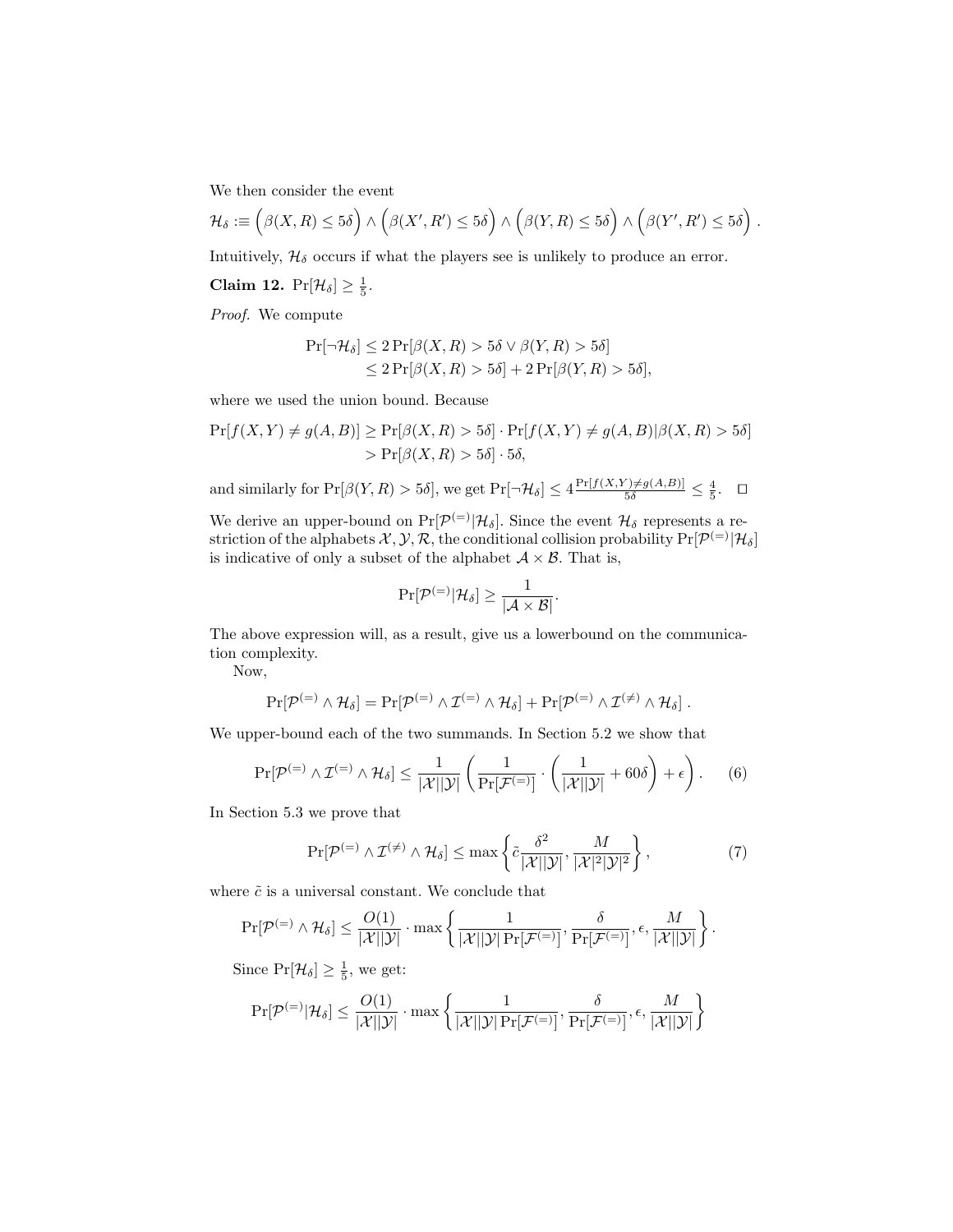Thus,

$$
|\mathcal{A} \times \mathcal{B}| \geq \frac{1}{\Pr[\mathcal{P}^{(=)}|\mathcal{H}_{\delta}]} \geq |\mathcal{X}||\mathcal{Y}| \cdot \Omega\left(\min\left\{|\mathcal{X}||\mathcal{Y}| \Pr[\mathcal{F}^{(=)}], \frac{|\mathcal{X}||\mathcal{Y}|}{M}, \frac{\Pr[\mathcal{F}^{(=)}]}{\delta}, \frac{1}{\epsilon}\right\}\right),
$$

which proves Theorem 11.  $\Box$ 

## 5.2 Proof of Eq. (6)

Eq. (6) follows by combining the following two claims.

**Claim 13.** Suppose that the protocol  $(\Pi_A, \Pi_B, g)$  for f is  $\epsilon$ -private. Then,

$$
\Pr[\mathcal{P}^{(=)}\wedge \mathcal{I}^{(=)}\wedge \mathcal{H}_\delta]\leq \frac{1}{|\mathcal{X}||\mathcal{Y}|}(\Pr[\mathcal{P}^{(=)}|\mathcal{F}^{(=)}]+\epsilon).
$$

Proof. We compute

$$
\Pr[\mathcal{P}^{(=)} \wedge \mathcal{I}^{(=)} \wedge \mathcal{H}_{\delta}] \le \Pr[\mathcal{I}^{(=)} \wedge \mathcal{P}^{(=)}] \\
= \Pr[\mathcal{I}^{(=)}] \Pr[\mathcal{P}^{(=)} | \mathcal{I}^{(=)}].
$$
\n(8)

We now show that for any  $x, y$  we have

$$
\left\| \left( (A, B, A', B') | X = x \wedge Y = y \wedge \mathcal{I}^{(=)} \right) - \left( (A, B, A', B') | X = x \wedge Y = y \wedge \mathcal{F}^{(=)} \right) \right\| \le \epsilon,
$$
\n(9)

i.e., the statistical distance of the distribution of  $(A, B, A', B')$  conditioned on  $(X,Y) = (x,y)$  and  $\mathcal{I}^{(=)}$  from the distribution of  $(A, B, A', B')$  conditioned on  $(X, Y) = (x, y) \wedge \mathcal{F}^{(=)}$  is small.

Clearly, the distribution of  $(A, B)$  is the same. The distribution of  $(A', B')$ in the second case is the convex combination over distributions that are within statistical distance at most  $\epsilon$  from the first one, due to the privacy of the protocol. This implies (9), and we also get the analogue of (9) in case we do not condition on  $(X, Y) = (x, y)$  on both sides.

Let  $S_{\text{collision}} := \{(a, b, a', b') \in (\mathcal{A} \times \mathcal{B})^2 : (a, b) = (a', b')\}.$  We now have:

$$
\epsilon \stackrel{(a)}{\geq} \left\| \left( (A, B, A', B') | \mathcal{I}^{(=)} \right) - \left( (A, B, A', B') | \mathcal{F}^{(=)} \right) \right\|
$$
  
\n
$$
\stackrel{(b)}{=} \max_{S \subset (\mathcal{A} \times \mathcal{B})^2} \left[ \Pr[(A, B, A', B') \in S | \mathcal{I}^{(=)}] - \Pr[(A, B, A', B') \in S | \mathcal{F}^{(=)}] \right]
$$
  
\n
$$
\geq \Pr[(A, B, A', B') \in S_{\text{collision}} | \mathcal{I}^{(=)}] - \Pr[(A, B, A', B') \in S_{\text{collision}} | \mathcal{F}^{(=)}]
$$
  
\n
$$
= \Pr[\mathcal{P}^{(-)} | \mathcal{I}^{(=)}] - \Pr[\mathcal{P}^{(-)} | \mathcal{F}^{(=)}],
$$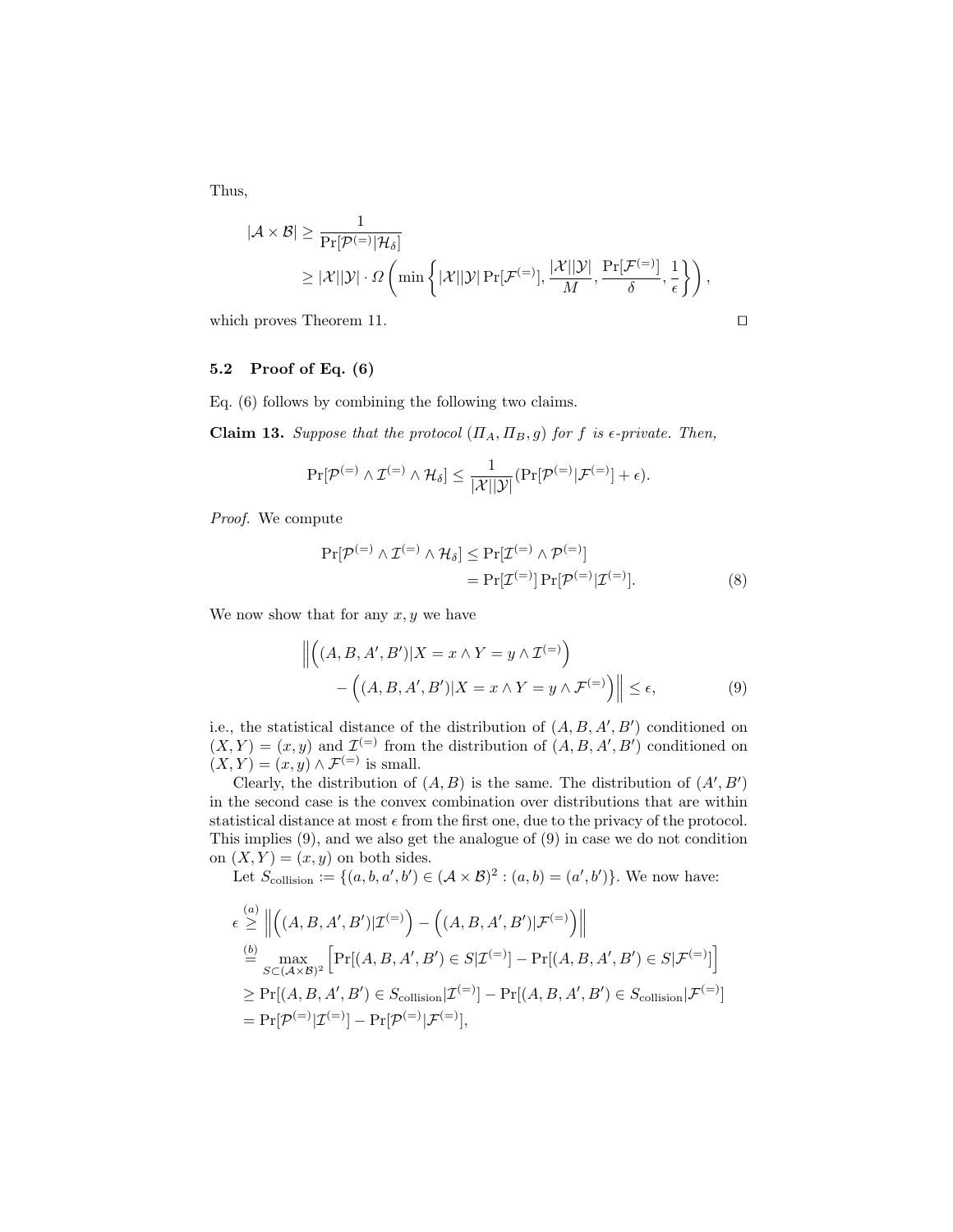where (a) follows from (9) and (b) is a standard identity for statistical distance. Thus,

$$
\Pr[\mathcal{P}^{(=)}|\mathcal{I}^{(=)}] \le \Pr[\mathcal{P}^{(=)}|\mathcal{F}^{(=)}] + \epsilon. \tag{10}
$$

Inserting this into (8) and noting that  $Pr[\mathcal{I}^{(=)}] = \frac{1}{|\mathcal{X}||\mathcal{Y}|}$  finishes the proof.  $\Box$ 

Claim 14. Suppose f is strongly non-degenerate and  $(\Pi_A, \Pi_B, g)$  is a PSM with correctness error of  $\delta$ . Then,

$$
\Pr[\mathcal{P}^{(=)}|\mathcal{F}^{(=)}] \leq \frac{1}{\Pr[\mathcal{F}^{(=)}]} \cdot \left(\frac{1}{|\mathcal{X}||\mathcal{Y}|} + 60\delta\right).
$$

*Proof.* We define  $k(r, a) := |\{x | H_A(x, r) = a\}|$  and  $k(r, b) := |\{y | H_B(y, r) = b\}|$ , the number of inputs to the respective part of a protocol that map to  $a$ , respectively to  $b$ , for a fixed randomness  $r$ .

We first bound  $Pr[\mathcal{P}^{(=)}]$ . Fix randomness r, r', and x, y, and let  $a = \Pi_A(x, r)$ ,  $b = \prod_B(y, r)$ . We see that

$$
\Pr[\mathcal{P}^{(=)}|R=r, R'=r', X=x, Y=y] = \frac{k(r',a)k(r',b)}{|\mathcal{X}||\mathcal{Y}|}.
$$

We can write the RHS as

$$
\frac{1}{|\mathcal{X}||\mathcal{Y}|} + \frac{(k(r',a)-1)|\mathcal{Y}| \cdot (k(r',b)-1)|\mathcal{X}|}{|\mathcal{X}|^2|\mathcal{Y}|^2} + \frac{(k(r',a)-1)|\mathcal{Y}|}{|\mathcal{X}||\mathcal{Y}|^2} + \frac{(k(r',b)-1)|\mathcal{X}|}{|\mathcal{X}|^2|\mathcal{Y}|}.
$$

Thus, by letting  $k(r, a, b) = \max\{(k(r, a) - 1)|\mathcal{Y}|, (k(r, b) - 1)|\mathcal{X}|\}$ , we get

$$
\Pr[\mathcal{P}^{(=)}|R=r,R'=r',X=x,Y=y] \le \frac{1}{|\mathcal{X}||\mathcal{Y}|} + \frac{(k(r',a,b))^2}{|\mathcal{X}|^2|\mathcal{Y}|^2} + \frac{k(r',a,b)}{|\mathcal{X}||\mathcal{Y}|^2} + \frac{k(r',a,b)}{|\mathcal{X}|^2|\mathcal{Y}|}. \tag{11}
$$

Because  $f$  is strongly non-degenerate, we see that for any  $a, b$ , we have

$$
\Pr[f(X', Y') \neq g(A', B')|R' = r']
$$
  
\n
$$
\geq \max \left\{ \frac{1}{20} \cdot \frac{(k(r', a) - 1)}{|\mathcal{X}|}, \frac{1}{20} \cdot \frac{(k(r', b) - 1)}{|\mathcal{Y}|} \right\}
$$
  
\n
$$
= \max \left\{ \frac{1}{20} \cdot \frac{(k(r', a) - 1) \cdot |\mathcal{Y}|}{|\mathcal{X}||\mathcal{Y}|}, \frac{1}{20} \cdot \frac{(k(r', b) - 1)|\mathcal{X}|}{|\mathcal{X}||\mathcal{Y}|} \right\}
$$
  
\n
$$
= \frac{1}{20|\mathcal{X}||\mathcal{Y}|} k(r', a, b).
$$

Indeed, if  $k(r', a) > 1$ , for at least  $k(r', a) - 1$  of the choices of x' that map to a, the protocol makes an error for at least  $\frac{1}{2} \cdot \frac{|\mathcal{Y}|}{10}$  choices of y' (and similarly, for the symmetric case where  $k(r', b) > 1$ . Multiplying both sides by  $Pr[R' = r']$ and summing up the inequalities over all  $r'$ , we get:

$$
\Pr[f(X',Y') \neq g(A',B')] \geq \frac{1}{20|\mathcal{X}||\mathcal{Y}|} \mathsf{E}[k(R',a,b)].
$$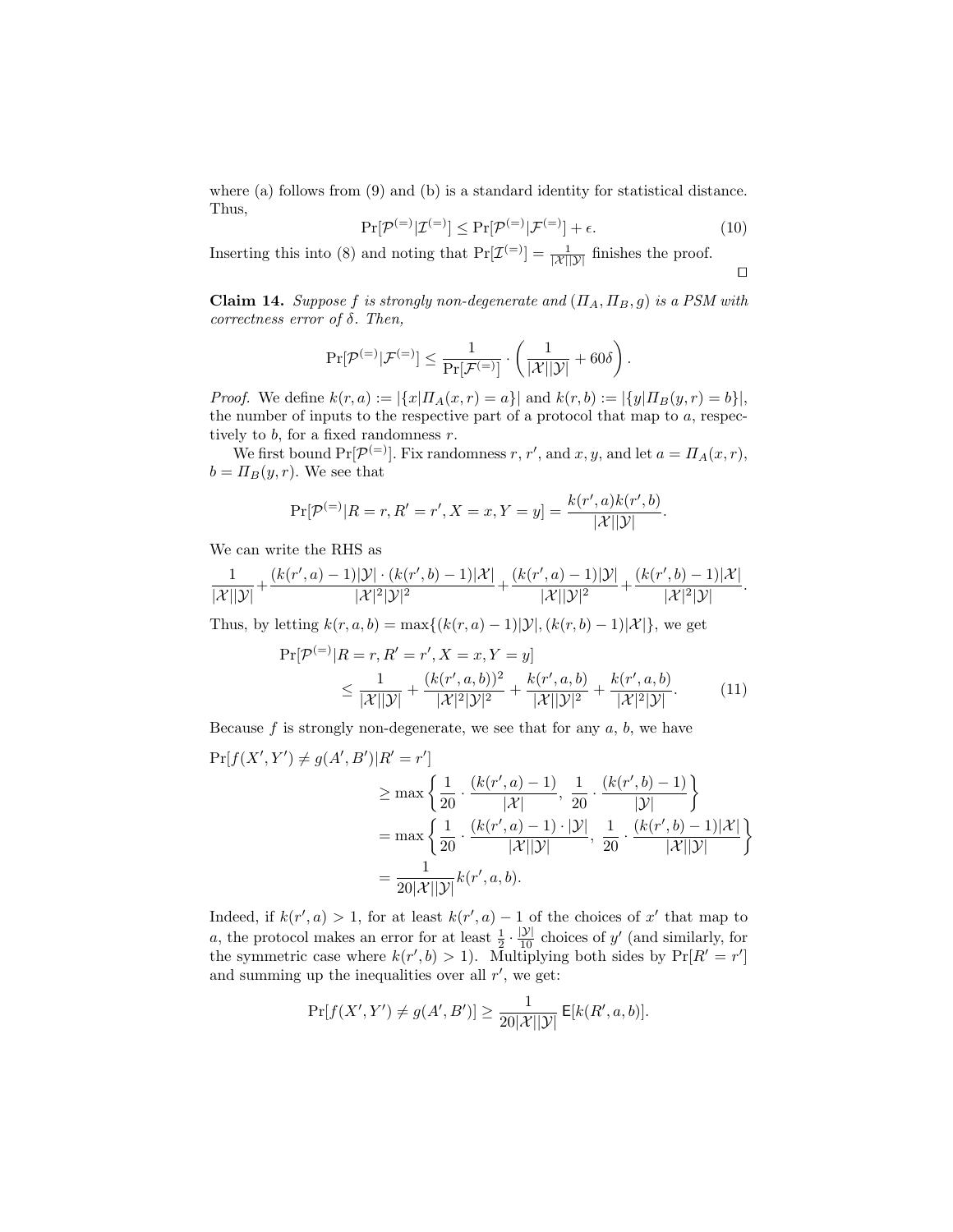Since the PSM is  $\delta$ -correct, the LHS is at most  $\delta$ , and we get:

$$
20\delta \ge \frac{\mathsf{E}(k(R', a, b))}{|\mathcal{X}||\mathcal{Y}|}.
$$

Plugging this into (11), and taking expectations over  $r, r', x, y$ , we conclude that

$$
\Pr[\mathcal{P}^{(=)}] \le \frac{1}{|\mathcal{X}||\mathcal{Y}|} + 20\delta + \frac{20\delta}{|\mathcal{Y}|} + \frac{20\delta}{|\mathcal{X}|}
$$

$$
\le \frac{1}{|\mathcal{X}||\mathcal{Y}|} + 60\delta
$$

Since  $Pr[\mathcal{P}^{(=)}|\mathcal{F}^{(=)}] \leq Pr[\mathcal{P}^{(=)}]/Pr[\mathcal{F}^{(=)}]$ , we get the claim.

## 5.3 Proof of Eq. (7)

Claim 15. Suppose that f is a strongly non-degenerate function whose largest approximately similar pair of rectangles is of size at most M, and assume that  $(\Pi_A, \Pi_B, g)$  is a PSM protocol for f with correctness error of  $\delta < \frac{1}{100}$ . Then, for any fixed choice  $r$  and  $r'$  of the randomness, we have

$$
\Pr[\mathcal{P}^{(=)} \wedge \mathcal{I}^{(\neq)} \wedge \mathcal{H}_{\delta} \mid R = r \wedge R' = r'] \leq \max \left\{ \tilde{c} \frac{\delta^2}{|\mathcal{X}||\mathcal{Y}|}, \frac{M}{|\mathcal{X}|^2 |\mathcal{Y}|^2} \right\},\,
$$

where  $\tilde{c}$  is some universal constant.

*Proof.* We see that  $Pr[\mathcal{P}^{(=)} \wedge \mathcal{I}^{(\neq)} \wedge \mathcal{H}_{\delta} | R = r \wedge R' = r']$  is at most

$$
\Pr[\mathcal{P}^{(=)} \land (X \neq X') \land \mathcal{H}_{\delta} | R = r \land R' = r'] + \Pr[\mathcal{P}^{(=)} \land (Y \neq Y') \land \mathcal{H}_{\delta} | R = r \land R' = r'] .
$$

Due to symmetry it suffices to bound the first summand.

As in the proof of the perfect case, we say that  $x$  and  $x'$  are colliding (under r and r') if  $\Pi_A(x,r) = \Pi_A(x',r')$ . We restrict our attention to inputs x and x' for which  $\beta(x,r) \leq 5\delta$  and  $\beta(x',r') \leq 5\delta$ .

**Claim.** Suppose that  $\beta(x,r) \leq 5\delta$ . Then x can collide with at most a single x' for which  $\beta(x', r') \leq 5\delta$ .

*Proof.* If this is not the case, then there exist  $x' \neq x''$  for which  $\Pi_A(x,r) =$  $\Pi_A(x',r') = \Pi_A(x'',r')$  and  $\beta(x',r'), \beta(x'',r') \leq 5\delta$ . We claim that such a selfcollision  $(x', x'')$  contradicts correctness. Let  $Y_{x',x''} := \{y \in \mathcal{Y} : f(x', y) \neq$  $f(x'', y)$ . Since f is strongly non-degenerate, we know that  $|Y_{x',x''}| > \frac{1}{10}|\mathcal{Y}|$ . For at least one of  $x', x''$ , it must be the case that at least half of the elements of  $Y_{x',x''}$ , along with r', cause the PSM to decode incorrectly. Let us assume that it is for  $x'$ . Then,

$$
\beta(x',r') = \Pr[f(X,Y) \neq g(A,B)|X=x',R=r'] \ge \frac{\frac{1}{2}|Y_{x',x''}|}{|\mathcal{Y}|} > \frac{\frac{1}{2} \cdot \frac{1}{10}|\mathcal{Y}|}{|\mathcal{Y}|} = \frac{1}{20}.
$$

Since  $\beta(x', r') \le 5\delta$  and  $\delta < 1/100$ , the above inequality is a contradiction.  $\Box$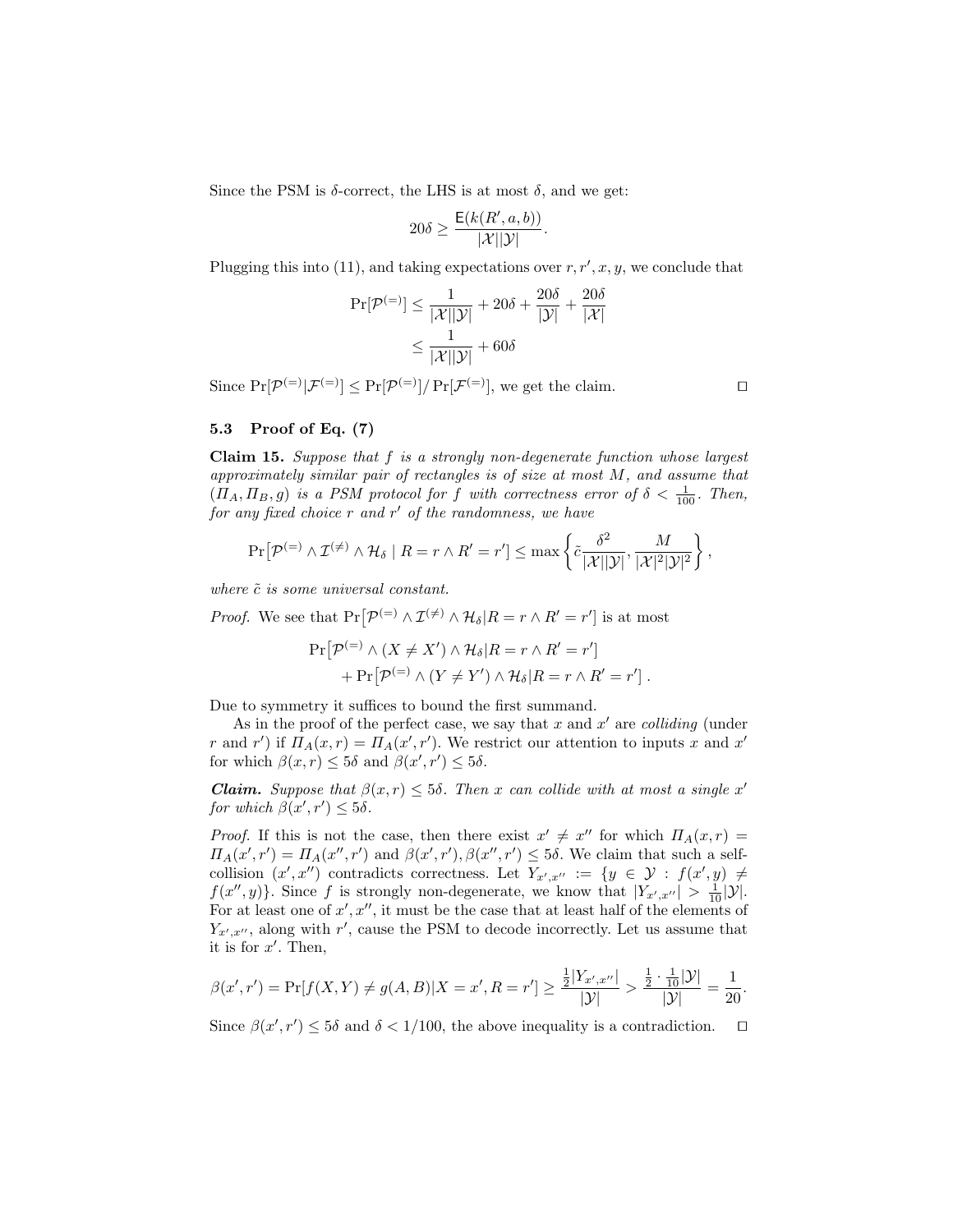A similar conclusion for  $y, y' \in \mathcal{Y}$ , holds as well. That is, for every  $y \in \mathcal{Y}$  with  $\beta(y,r) \leq 5\delta$  there exists at most a single y' with  $\beta(y',r') \leq 5\delta$  for which a collision  $\Pi_B(y,r) = \Pi_B(y',r')$  occurs.

Let  $\mathbf{x} = (x_1, \dots, x_n)$  and  $\mathbf{x}' = (x'_1, \dots, x'_n)$  be a complete list of colliding elements for which all of the following hold for all  $i$ :

$$
H_A(x_i, r) = H_A(x'_i, r')
$$
  
\n
$$
\beta(x_i, r) \le 5\delta,
$$
  
\n
$$
\beta(x'_i, r') \le 5\delta.
$$

Analogously, let  $y = (y_1, \ldots, y_m)$  and  $y' = (y'_1, \ldots, y'_m)$  be a complete list of colliding elements for which

$$
\Pi_B(y_i, r) = \Pi_B(y'_i, r'), \quad \beta(y_i, r) \le 5\delta, \quad \text{and } \beta(y'_i, r') \le 5\delta.
$$

(In the latter case, pairs  $(y_i, y'_i)$  are allowed to be equal.) By definition, the resulting rectangles  $\rho = (\mathbf{x}, \mathbf{y})$  and  $\rho' = (\mathbf{x}', \mathbf{y}')$  are x-disjoint. Note that Alice and Bob both send the same messages with randomness r on inputs  $(x_i, y_j)$ as they send with randomness r' on inputs  $x'_i, y'_j$ , for any  $(i, j)$ . Also, by the above claim, the tuples  $x, x', y, y'$  are uniquely determined up to permutation. We conclude that the event  $\mathcal{P}^{(=)} \wedge (X \neq X') \wedge \mathcal{H}_{\delta}$  happens if and only if we pick  $(X, Y) = (x_i, y_j)$  from  $\rho$  and  $(X', Y') = (x'_i, y'_j)$  from  $\rho'$ , for some  $(i, j)$ . The probability of this is  $\frac{mn}{|\mathcal{X}||\mathcal{Y}|} \cdot \frac{1}{|\mathcal{X}||\mathcal{Y}|}.$ 

If  $n \leq 200 \cdot 5\delta \cdot |\mathcal{X}|$  and  $m \leq 200 \cdot 5\delta \cdot |\mathcal{Y}|$ , then  $\frac{mn}{|\mathcal{X}|^2 |\mathcal{Y}|^2}$  is at most  $\frac{40\,000 \cdot 25\delta^2}{|\mathcal{X}||\mathcal{Y}|}$ , and we are done. Otherwise, either  $n > 200 \cdot 5\delta \cdot |\mathcal{X}|$  or  $m > 200 \cdot 5\delta \cdot |\mathcal{Y}|$  holds. We will show that in this case  $\rho$  and  $\rho'$  are approximately similar rectangles and conclude that  $mn \leq M$ , giving us  $\frac{mn}{|\mathcal{X}|^2|\mathcal{Y}|^2} \leq \frac{M}{|\mathcal{X}|^2|\mathcal{Y}|^2}$ .

**Claim.** Suppose that  $n > 200 \cdot 5\delta \cdot |\mathcal{X}|$  or  $m > 200 \cdot 5\delta \cdot |\mathcal{Y}|$ . Then the rectangles  $\rho$  and  $\rho'$  are approximately similar.

*Proof.* Let us assume that  $m > 200 \cdot 5\delta \cdot |\mathcal{Y}|$ . (The other case is handled symmetrically). For every  $(i, j) \in [n] \times [m]$  it holds that

$$
g_r(x_i, y_j) = g_{r'}(x'_i, y'_j),
$$

where  $g_r = g(\Pi_A(x,r), \Pi_B(y,r))$ . Hence, to prove that  $f_{\lbrack \rho' \rbrack}$  agrees with  $f_{\lbrack \rho' \rbrack}$ on all but  $1/100$  of the inputs, it suffices to show that  $g_r$  (resp.,  $g_{r'}$ ) disagrees with f over at most 1/200-fraction of the entries of  $\rho$  (resp.,  $\rho'$ ). Indeed, for every  $x_i \in \mathbf{x}$  (resp.,  $x'_i \in \mathbf{x}'$ ) the number of y's for which the PSM errs over r (resp., over r') is at most  $5\delta|\mathcal{Y}|$ . Overall, for each of the rectangles  $\rho$  and  $\rho'$ , the number of decoding errors produced by the PSM (over  $r$  and  $r'$  respectively) is bounded above by  $n \times 5\delta |\mathcal{Y}|$ . As a result, f disagrees with  $g_r$  (resp.,  $g_{r'}$ ) on at most  $\frac{n \times 5\delta|\mathcal{Y}|}{mn} \leq 1/200$  fraction of the inputs in  $\rho$  (resp.,  $\rho'$ ). The claim follows.

This completes the proof of Claim 15.  $\Box$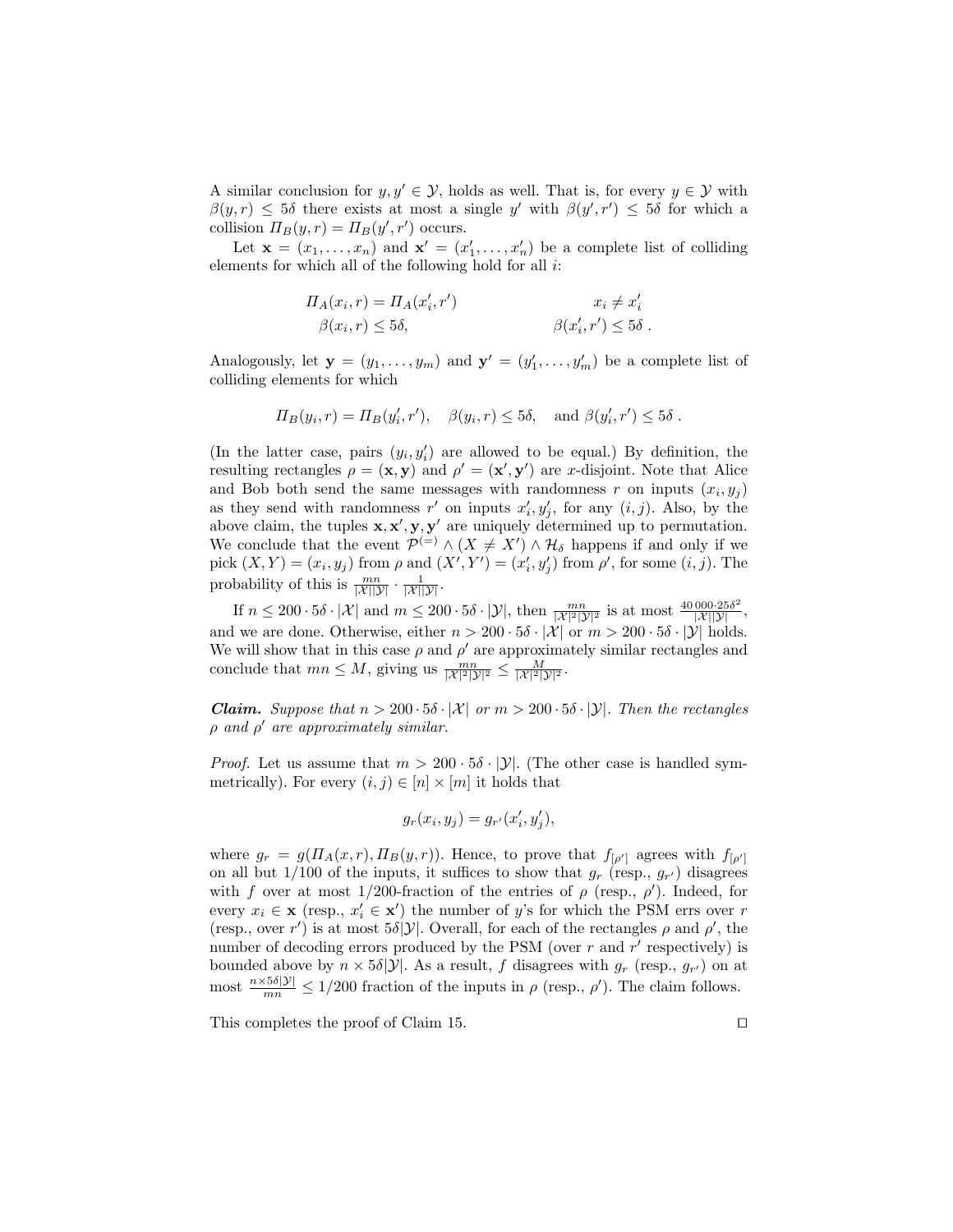## 6 Imperfect PSM lower-bounds for random and explicit functions

In this section we will show that most functions have non-trivial imperfect PSM complexity, and establish the existence of an explicit function that admits a nontrivial imperfect PSM lower-bound. Formally, in Section 6.1 we will prove the following theorem (which strengthens Corollary 1 from the introduction).

**Theorem 16.** For a 1 – o(1) fraction of the functions  $f: \{0,1\}^k \times \{0,1\}^k \to$  ${0, 1}$  any PSM protocol for f with privacy error of  $\epsilon$  and correctness error of  $\delta$ ,  $\delta < \frac{1}{100}$ , requires at least

 $\ell(k, \epsilon, \delta) = \min \{3k - 2 \log(k), 2k + \log(1/\epsilon), 2k + \log(1/\delta)\} - c$  (12)

bits of communication, where c is some universal constant.

By de-randomizing the proof, we derive (in Section 6.2) the following theorem (which strengthens Theorem 4 from the introduction).

**Theorem 17.** There exists a sequence of polynomial-size circuits

$$
f = \{f_k : \{0, 1\}^k \times \{0, 1\}^k \to \{0, 1\}\}\
$$

such that any  $\delta$ -correct  $\epsilon$ -private PSM for  $f_k$  has communication complexity of at least  $\ell(k, \epsilon, \delta)$  bits (as defined in (12)). Moreover, assuming the existence of a hitting-set generator against co-nondeterministic uniform algorithms, there exists an explicit family f which is computable by a polynomial-time Turing machine whose imperfect PSM communication complexity is at least  $\ell(k, \epsilon, \delta)$  –  $O(\log k)$ .

The reader is advised to read the following subsections sequentially since the proof of Theorem 17 builds over the proof of Theorem 16.

#### 6.1 Lower bounds for random functions (Proof of Thm. 16)

We will need the following definition.

**Definition 5** (good function). We say that a function  $f: \{0,1\}^k \times \{0,1\}^k \rightarrow$  ${0, 1}$  is good if it satisfies the following conditions:

- 1. For every  $x \neq x'$  and every set y of  $k^2$  consecutive strings (according to some predefined order over  $\{0,1\}^k$ , it holds that  $f(x,y) = f(x',y)$  for at most 0.9-fraction of the elements  $y \in y$ .
- 2. Similarly, for every  $y \neq y'$  and set **x** of  $k^2$  consecutive strings (according to some predefined order over  $\{0,1\}^k$ , it holds that  $f(x,y) = f(x,y')$  for at most 0.9-fraction of  $x \in \mathbf{x}$ .
- 3. For every pair of  $k^2 \times k^2$  x-disjoint or y-disjoint rectangles R, R', it holds that  $f_{[R]}$  disagrees with  $f_{[R']}$  on at least 0.01 fraction of the entries.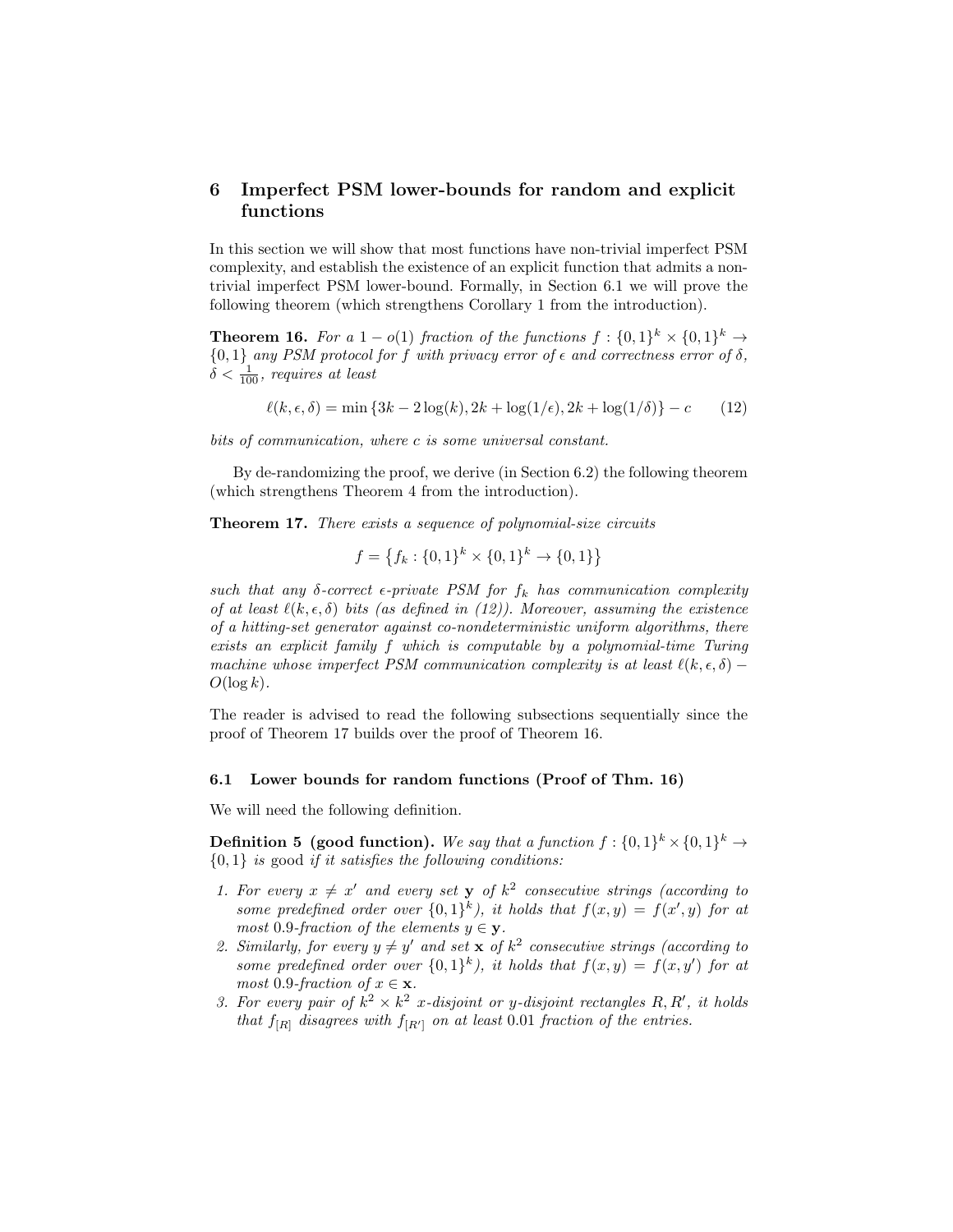**Claim 18.** Any good  $f: \{0,1\}^k \times \{0,1\}^k \rightarrow \{0,1\}$  satisfies the conditions of Theorem 11 with  $M = 2^k \cdot k^2$ , and therefore any  $\delta$ -correct  $\epsilon$ -private PSM for f,  $\delta < \frac{1}{100}$ , requires communication of

 $\ell(k, \epsilon, \delta) = \min \{3k - 2 \log(k), 2k + \log(1/\epsilon), 2k + \log(1/\delta)\} - c,$ 

for some universal constant c.

*Proof.* Fix some good f. Condition (1) guarantees that  $f(x, \cdot)$  and  $f(x', \cdot)$  differ on 0.1 fraction of each  $k^2$  block of consecutive y's, and therefore, overall, they must differ on a 0.1 fraction of all possible y's. Applying the same argument on the y-axis (using condition (2)), we conclude that a good f must be strongly non-degenerate.

Similarly, a good  $f$  cannot have a pair of  $x$ -disjoint approximately similar  $m \times n$  rectangles  $R, R'$  of size  $mn \geq 2^k \cdot k^2$ . To see this, observe that the latter condition implies that  $m, n$  are both larger than  $k^2$ , and therefore, again by an averaging argument, there must exists a pair of  $k^2 \times k^2$  x-disjoint subrectangles  $R'_0 \subseteq R_0, R'_1 \subseteq R_1$  which are also approximately similar. Applying the same argument to y-disjoint rectangles we conclude that any good  $f$  satisfies the conditions of Theorem 11.  $\Box$ 

We say that a family of functions  $\{f_z : \mathcal{A} \to \mathcal{B}\}_{z \in \mathcal{Z}}$  is t-wise independent functions if for any t-tuple of distinct inputs  $(a_1, \ldots, a_t)$  and for a uniformly chosen  $z \stackrel{\$}{\leftarrow} \mathcal{Z}$ , the joint distribution of  $(f_z(a_1), \ldots, f_z(a_t))$  is uniform over  $\mathcal{B}^t$ .

**Claim 19.** Pick  $f : \{0,1\}^k \times \{0,1\}^k \rightarrow \{0,1\}$  uniformly at random among all such functions. Then, with probability  $1 - o(1)$ , the resulting function is good. Moreover, this holds even if f is chosen from a family of  $k^4$ -wise independent functions.

*Proof.* Choose f randomly from a family of  $k^4$ -wise independent hash functions. Fix a pair of  $x \neq x'$  and a  $k^2$ -subset  $y \subset \{0,1\}^k$  of consecutive y's. By a Chernoff bound, the probability that  $f(x, y) = f(x', y)$  for more than 0.9 of  $y \in y$  is at most  $2^{-\Omega(k^2)}$ . There are at most  $2^{2k}$  pairs of x, x', and at most  $2^k$  different sets y of consecutive y's, therefore by a union bound the probability that condition (1) does not hold is  $2^{3k}2^{-\Omega(k^2)} = 2^{-\Omega(k^2)}$ . A similar argument, shows that (2) fails with a similar probability.

We move on to prove there is no pair of approximately similar  $x$ -disjoint rectangles of size exactly  $k^2 \times k^2$ . (Again, the case of y-disjoint rectangles is treated similarly.)

Let  $m = k^2$ . Fix two x-disjoint  $m \times m$ -rectangles  $R = (\mathbf{x}, \mathbf{y})$  and  $R' = (\mathbf{x}', \mathbf{y}')$ . We want to give an upper bound on the probability that  $f_{[R]}$  agrees with  $f_{[R']}$  on 99% of their entries. This event happens only if the entries of  $f$  satisfy all but  $1\%$ of the the  $m^2$  equations  $f(x_i, y_j) = f(x'_i, y'_j)$  for  $(i, j) \in \{1, ..., m\} \times \{1, ..., m\}$ . The probability that any such equation is satisfied is  $\frac{1}{2}$ : since the rectangles are x-disjoint the equation is non-trivial. We can further find a subset  $T$  of at least  $m^2/2$  such equations such that each equation in the subset uses an entry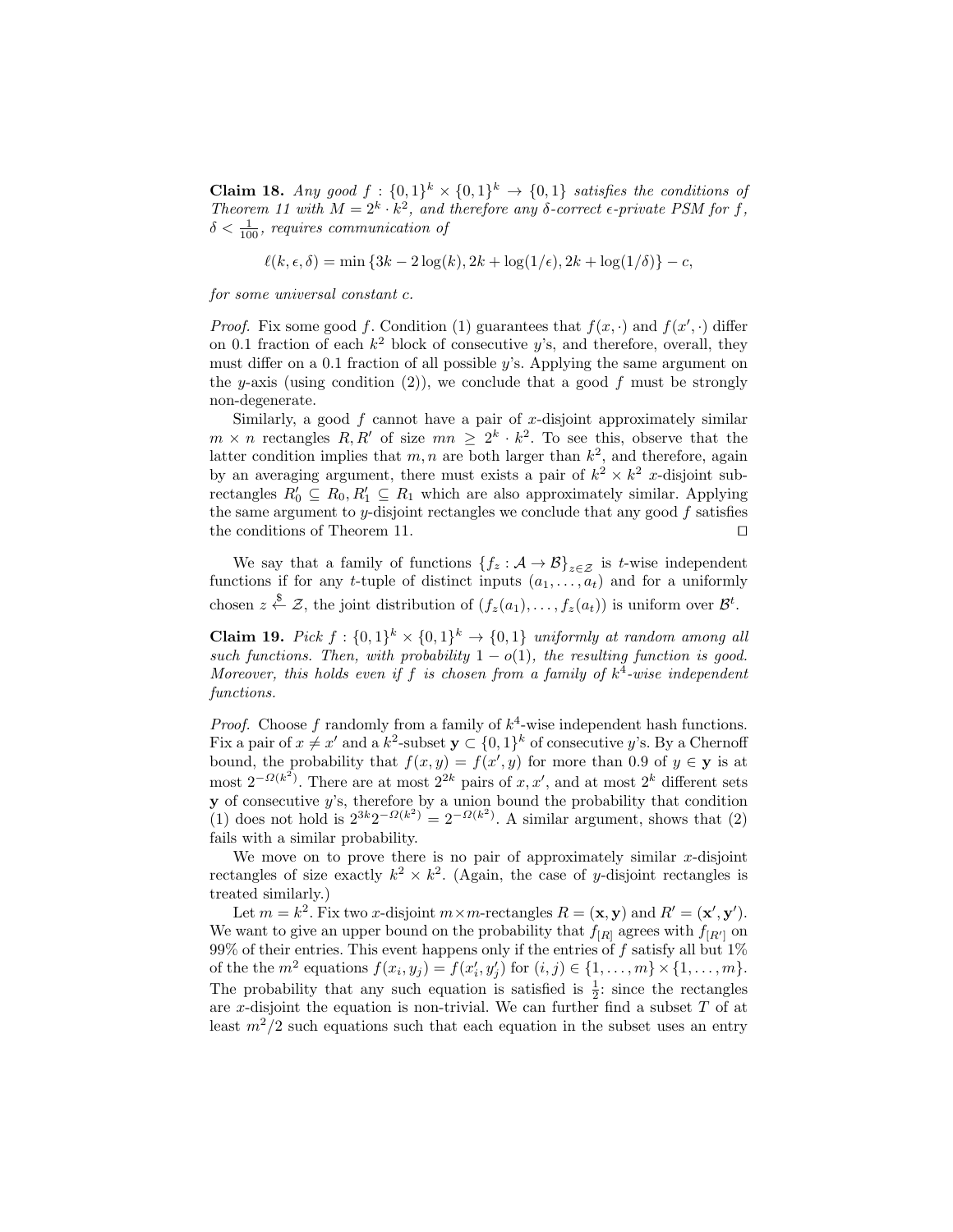$f(x, y)$  that is not used in any other equation. Let us fix some  $0.01m^2$  subset S of equations that are allowed to be unsatisfied. After removing S from  $T$ , we still have at least  $0.49m^2$  equations that are simultaneously satisfied with probability of at most  $2^{-0.49m^2}$ . There are at most  $2^{H_2(0.01)m^2}$  sets S (where  $H_2$ is the binary entropy function), and at most  $2^{2mk}$  choices for R and  $2^{2mk}$  choices for  $R'$ . Hence, by a union bound, the probability that  $(3)$  fails is at most

$$
2^{-0.49m^2 + 0.081m^2 + 4m^{3/2}} < 2^{-\Omega(m^2)},
$$

the claim follows.  $\Box$ 

Theorem 16 follows from Claims 18 and 19.  $\Box$ 

#### 6.2 Explicit lower-bound (Proof of Thm. 17)

Our next goal is to obtain an explicit lower-bound. We begin by noting that good functions (as per definition 5) can be identified by efficient co-nondeterministic algorithms.

**Definition 6.** A co-nondeterministic algorithm  $M(x, y)$  is a Turing machine that takes z as its primary input and v as a witness. For each  $z \in \{0,1\}^*$  we define  $M(z) = 1$  if there exist a witness v such that  $M(z, v) = 0$ .

Claim 20. There exists a co-nondeterministic algorithm that given some s-bit representation of a function  $f: \{0,1\}^k \times \{0,1\}^k \to \{0,1\}$  accepts f if and only if f is good with complexity of  $O(k^4t)$  where t is the time complexity of evaluating f on a given point.

Proof. It suffices to describe a polynomial-time verifiable witness for the failure of each of the goodness conditions. If  $f$  is not good due to  $(1)$ , then the witness is a pair  $x \neq x'$  and a  $k^2$ -set y of consecutive y's. Since  $f_z$  can be efficiently evaluated we can verify that  $f(x, y) = f(x', y)$  for more than 0.9-fraction of the y's in **y** in times  $O(k^2t)$ . A violation of (2) is treated similarly. If f is not good due to (3), then the witness is a pair of x-disjoint or y-disjoint  $k^2 \times k^2$  rectangles  $R, R'$  that are approximately similar. Again, we can verify the validity of this witness in time  $O(k^4)$ t).  $\square$ 

Let  $s(k) = \text{poly}(k)$  and let  $\{f_z: \{0,1\}^k \times \{0,1\}^k \to \{0,1\}\}_{z \in \{0,1\}^s}$  be a family of  $k^4$ -wise independent functions with an *evaluator* algorithm  $\overline{F}$  which takes an index  $z \in \{0,1\}^s$  and input  $(x, y) \in \{0,1\}^k \times \{0,1\}^k$  and outputs in time  $t(k)$  the value of  $f_z(x, y)$ . (Such an F can be based on  $k^4$ -degree polynomials over a field of size  $\Theta(k^4)$ ). Claims 18 and 19 imply that for most choices of z, the function  $f_z$  has an imperfect PSM complexity of at least  $\ell(k, \epsilon, \delta)$ . Since F is efficiently computable, for every  $z$  there is a polynomial-size circuit that computes  $f_z$ . Hence, there exists a polynomial-size computable function for which the  $\ell(k, \epsilon, \delta)$  lower-bound holds, and the first part of Theorem 17 follows.

To prove the second part, we use a properly chosen pseudorandom generator  $(PRG) G : \{0,1\}^{O(\log k)} \longrightarrow \{0,1\}^s$  to "derandomize" the family  $\{f_z\}$ . That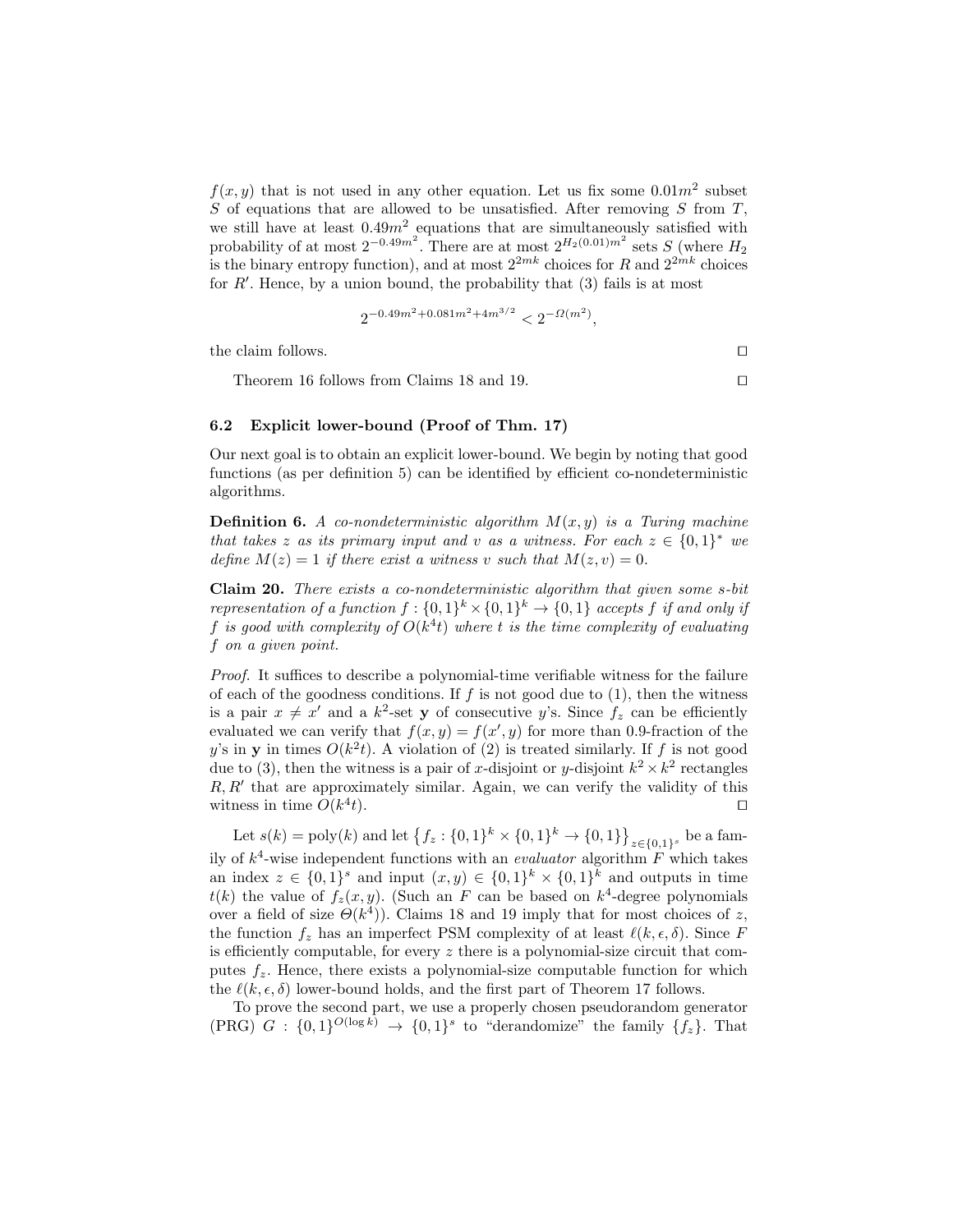is, we define the function  $g: \{0,1\}^{O(\log k)} \times \{0,1\}^k \times \{0,1\}^k \rightarrow \{0,1\}$  which takes  $(w, x, y)$  and outputs  $f_z(x, y)$  where  $z = G(w) \in \{0, 1\}^s$ . Concretely, we require  $G$  to "hit" the image of any co-nondeterministic algorithms of complexity  $T = O(k<sup>4</sup>t)$ . Formally, this means that for every T-time co-nondeterministic algorithm M it holds that if  $Pr_z[M(z) = 1] \ge \frac{1}{2}$  then there exists a "seed" r for which  $M(G(r)) = 1$ .

Taking M to be the algorithm from Claims 20, we conclude, by Claims 19 and 18, that for some seed w, the function  $f_{G(w)}$  has an imperfect PSM complexity of at least  $\ell(k, \epsilon, \delta)$ . Let us parse g as a two-party function, say by partitioning w to two halves  $w_A, w_B$  and giving  $(x, w_A)$  to Alice, and  $y, w_B$  to Bob. We conclude that g must have an imperfect PSM complexity of at least  $\ell(k, \epsilon, \delta)$ . Since the input length  $k'$  of Alice and Bob becomes longer by an additional  $O(\log k)$ bits, the lower-bound becomes at least  $\ell(k', \epsilon, \delta) - O(\log k')$ , as claimed. The part of Theorem 17 follows.  $\Box$ 

## 7 Lower-bounds for Conditional Disclosure of Secrets

In this section we derive CDS lower bounds. We begin with a reduction from fully revealing weakly hiding PSM (Definition 4) to CDS.

**Claim 21.** Let  $h : \mathcal{X} \times \mathcal{Y} \rightarrow \{0,1\}$  be a predicate. Define the function f:  $\mathcal{X}' \times \mathcal{Y} \to \{0,1\}$  where  $\mathcal{X}' = \mathcal{X} \times \{0,1\}$  by  $f((x,s),y) = s \wedge h(x,y)$ . If h has a perfect CDS with communication complexity of c then f has a weakly-private fully-revealing PSM with complexity of  $c + \log |\mathcal{X}| + \log |\mathcal{Y}|$ .

*Proof.* Given a CDS protocol  $\Pi = (\Pi_A, \Pi_B, g)$  for h we construct a weaklyprivate fully-revealing PSM for f as follows. Given an input  $(x, s)$ , Alice sends  $(x, a = \Pi_A(x, s, r))$  where x plays the role of the Alice's input in the CDS, s plays the role of the secret, and  $r$  is a shared string uniformly sampled from  $\mathcal{R}$ . Bob takes his input y, and sends  $(y, b = \Pi_B(y, r))$ . Charlie outputs  $h(x, y) \wedge$  $g(x, y, a, b)$ .

It is not hard to verify that the protocol is perfectly correct and fully revealing. Indeed, a PSM decoding error happens only if  $g(x, y, a, b)$  fails to decode the secret s (which happens with probability zero). To prove weak privacy observe that if f agrees on a pair of inputs,  $((x, 0), y)$  and  $((x, 1), y)$ , then  $h(x, y)$  must be zero. By CDS privacy, for  $R \stackrel{\$}{\leftarrow} \mathcal{R}$  the distribution  $(x, y, \Pi_A(x, 0, R), \Pi_B(y, R))$ is identical to the distribution  $(x, y, \Pi_A(x, 1, R), \Pi_B(y, R))$ , as required.

Next, we show that the properties of  $f$  needed for applying Theorem 8, follow from simple requirements on h. In the following, we say that  $x \in \mathcal{X}$  is a null *input* if the residual function  $h(x, \cdot)$  is the constant zero function.

#### Claim 22. Let h and f be as in Claim 21. Then

1. The size of the largest complement similar rectangle of f equals to the size of the largest 0-monochromatic rectangle of h.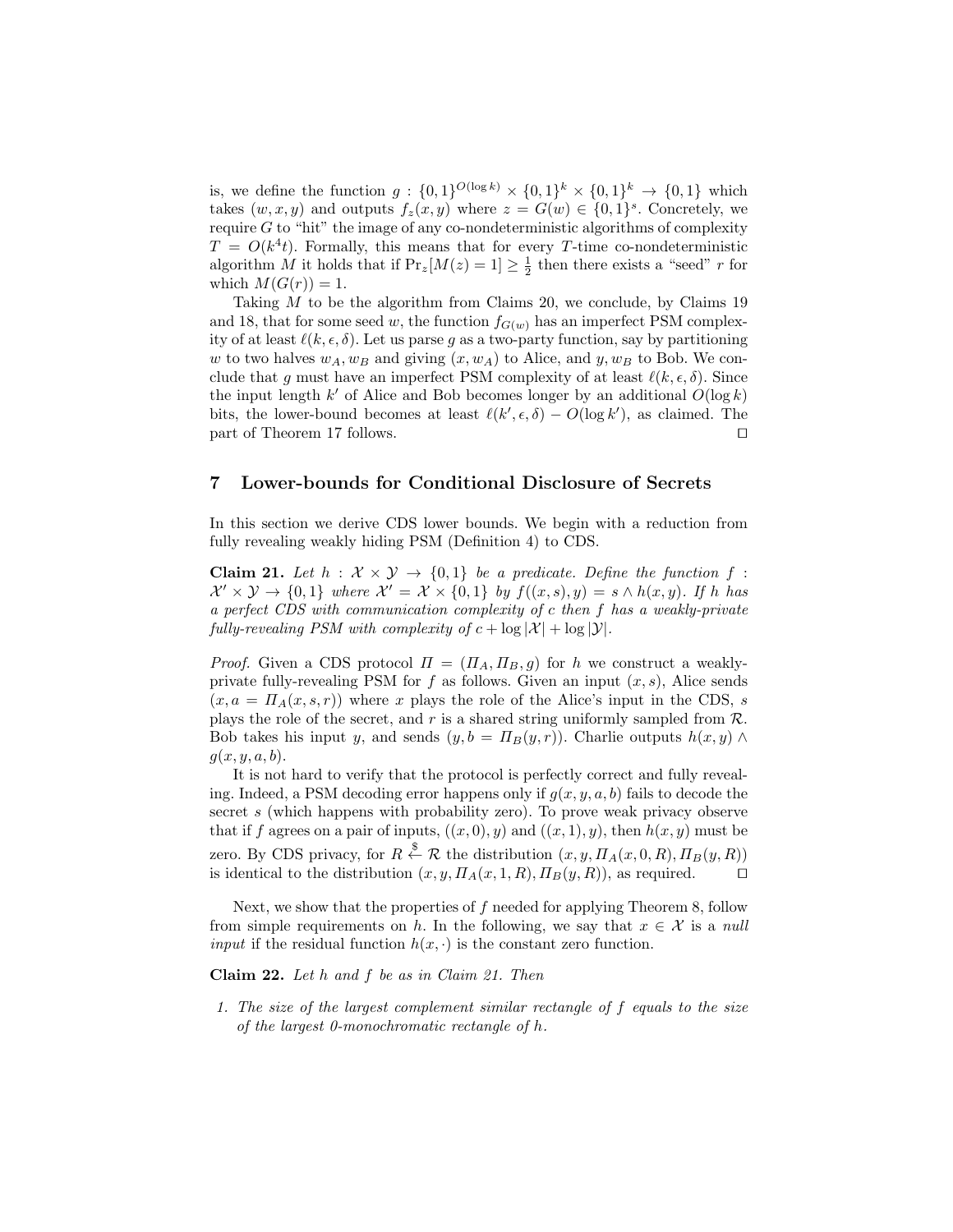- 2. The number U of useful inputs of f is exactly two times larger than the number of inputs that are mapped by h to zero.
- 3. If h has no input x for which the residual function  $h(x, \cdot)$  is the constant zero function, then f is weakly non-degenerate.

*Proof.* The claim follows immediately by noting that for every  $(x, y)$  it holds that  $f((x, 1), y) = f((x, 0), y)$  if and only if  $h(x, y) = 0$ . We proceed with a formal argument.

1. Consider some complement similar rectangle  $R = (\mathbf{x}' \times \mathbf{y})$  of f. For every  $(x, b) \in \mathbf{x}'$  and  $y \in \mathbf{y}$ , it holds that

$$
f((x, b), y) = f((x, 1 - b), y),
$$

and therefore  $h(x, y) = 0$  and R is a 0-monochromatic rectangle of h.

- 2. Every input  $(x, y)$  that does not satisfy h induces an unordered pair,  $((x, 1), y)$ and  $((x, 0), y)$ , of useful inputs for f. Therefore, the number of (ordered) useful inputs of f is exactly  $2|h^{-1}(0)|$ .
- 3. Fix some  $(x, s) \in \mathcal{X}'$  and assume, towards a contradiction, that for every y it holds that  $f((x, s), y) = f((x, 1-s), y)$ . By the definition of f this means that  $h(x, y) = 0$  for every y, contradicting our assumption on h.

 $\Box$ 

Theorem 5 (restated here for convenience) now follows immediately from the lower-bound on weakly-private fully revealing PSM (Theorem 8).

**Theorem 23 (Theorem 5 restated).** Let  $h : \mathcal{X} \times \mathcal{Y} \rightarrow \{0, 1\}$  be a predicate. Suppose that M upper-bounds the size of the largest  $\theta$ -monochromatic rectangle of h and that for every  $x \in \mathcal{X}$ , the residual function  $h(x, \cdot)$  is not the constant zero function. Then, the communication complexity of any perfect CDS for h is at least

$$
2\log|f^{-1}(0)| - \log M - \log|\mathcal{X}| - \log|\mathcal{Y}| - 1,
$$

where  $|f^{-1}(0)|$  denotes the number of inputs  $(x, y)$  that are mapped to zero.

*Proof.* Let  $h : \mathcal{X} \times \mathcal{Y} \rightarrow \{0,1\}$  be a predicate that satisfies the theorem requirement. That is, M upper-bounds the size of the largest 0-monochromatic rectangle of  $h$ , there at least  $S$  inputs that are mapped to zero, and for every  $x \in \mathcal{X}$ , the residual function  $h(x, \cdot)$  is not the constant zero function.

Suppose that h has a perfect CDS with communication complexity of  $c$ . By Claim 21, the function  $f$  (defined in the claim) has a weakly-private fullyrevealing PSM with complexity of at most

$$
c + \log |\mathcal{X}| + \log |\mathcal{Y}|,
$$

which, by Claim 22 and Theorem 8, is at least

$$
2\log U - \log M - 2 = 2\log S - \log M - 1.
$$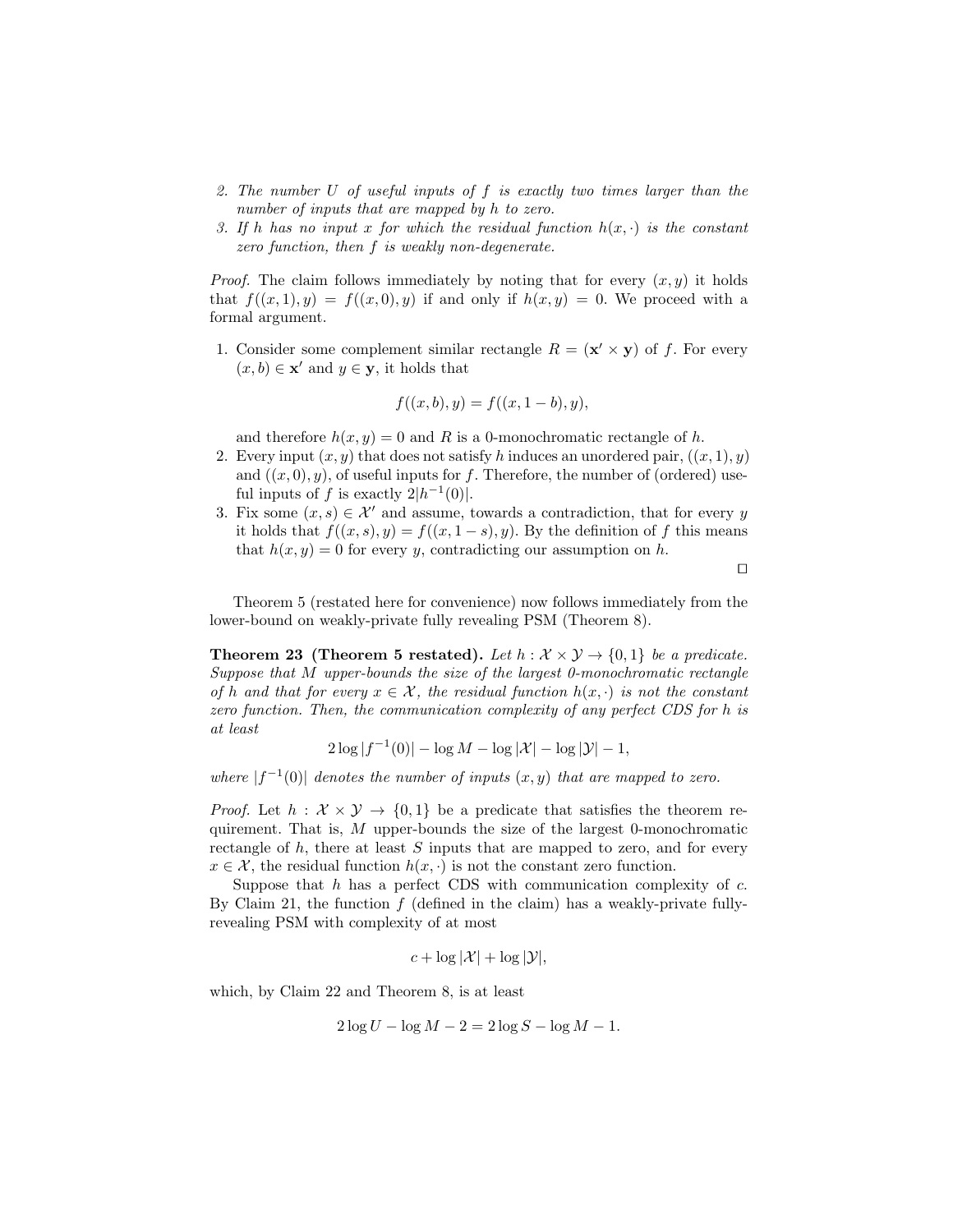It follows that

$$
c \ge 2\log S - \log M - 1 - (\log |\mathcal{X}| + \log |\mathcal{Y}|),
$$

as required.  $\Box$ 

Example 1 (The index predicate). As a sanity check, consider the index predicate  $f_{ind}: [k] \times \{0,1\}^k \to \{0,1\}$  which given an index  $i \in [k]$  and a string  $y \in \{0,1\}^k$ outputs  $y[i]$ , the *i*-th bit of y. Clearly exactly half of all inputs are mapped to 0. Also, for every i the residual function  $f(i, \cdot)$  is not the constant zero. Finally, every zero rectangle is of the form  $I \times \{y : y[i] = 0, \forall i \in I\}$  where  $I \subseteq [k]$ . This implies that the size of any such rectangle is exactly  $|I| \cdot 2^{k-|I|} \leq 2^{k-1}$ . Plugging this into Theorem 23, we get a lower-bound of

$$
2(k + \log k - 1) - (k - 1) - k - \log k - 1 \ge \log k - 2.
$$

## References

- 1. William Aiello, Yuval Ishai, and Omer Reingold. Priced oblivious transfer: How to sell digital goods. In EUROCRYPT, pages 119–135, 2001.
- 2. Benny Applebaum. Garbled circuits as randomized encodings of functions: a primer. In Yehuda Lindell, editor, Tutorials on the Foundations of Cryptography., pages 1–44. Springer International Publishing, 2017.
- 3. Benny Applebaum and Barak Arkis. Conditional disclosure of secrets and \$d\$ uniform secret sharing with constant information rate. Electronic Colloquium on Computational Complexity (ECCC), 24:189, 2017.
- 4. Benny Applebaum, Barak Arkis, Pavel Raykov, and Prashant Nalini Vasudevan. Conditional disclosure of secrets: Amplification, closure, amortization, lowerbounds, and separations. In CRYPTO, pages 727–757, 2017.
- 5. Benny Applebaum, Yuval Ishai, and Eyal Kushilevitz. Cryptography in  $NC<sup>0</sup>$ . In FOCS, pages 166–175, 2004.
- 6. Benny Applebaum and Pavel Raykov. From private simultaneous messages to zeroinformation arthur-merlin protocols and back. In Theory of Cryptography - 13th International Conference, TCC 2016-A, Tel Aviv, Israel, January 10-13, 2016, Proceedings, Part II, pages 65–82, 2016.
- 7. Boaz Barak, Shien Jin Ong, and Salil P. Vadhan. Derandomization in cryptography. SIAM J. Comput., 37(2):380–400, 2007.
- 8. Donald Beaver, Silvio Micali, and Phillip Rogaway. The round complexity of secure protocols (extended abstract). In STOC, pages 503–513, 1990.
- 9. Amos Beimel, Yuval Ishai, Ranjit Kumaresan, and Eyal Kushilevitz. On the cryptographic complexity of the worst functions. In TCC, pages 317–342, 2014.
- 10. Michael Ben-Or, Shafi Goldwasser, and Avi Wigderson. Completeness theorems for non-cryptographic fault-tolerant distributed computation (extended abstract). In STOC, pages 1–10, 1988.
- 11. Ernest F. Brickell and Daniel M. Davenport. On the classification of ideal secret sharing schemes. J. Cryptology, 4(2):123–134, 1991.
- 12. Renato M. Capocelli, Alfredo De Santis, Luisa Gargano, and Ugo Vaccaro. On the size of shares for secret sharing schemes. J. Cryptology, 6(3):157–167, 1993.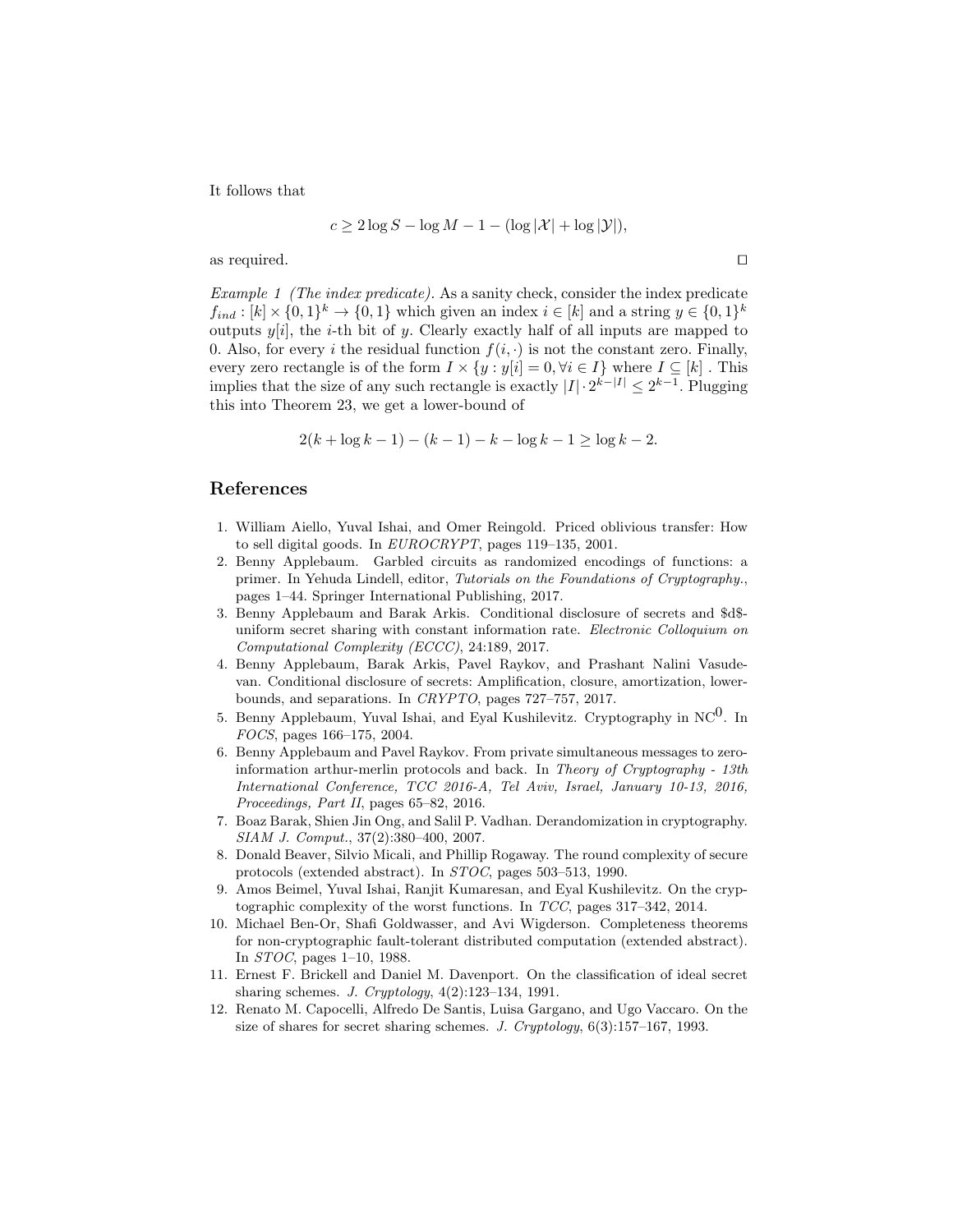- 13. David Chaum, Claude Crépeau, and Ivan Damgård. Multiparty unconditionally secure protocols (extended abstract). In STOC, pages 11–19, 1988.
- 14. Benny Chor, Eyal Kushilevitz, Oded Goldreich, and Madhu Sudan. Private information retrieval. J. ACM, 45(6):965–981, 1998.
- 15. Deepesh Data, Vinod M. Prabhakaran, and Manoj M. Prabhakaran. Communication and randomness lower bounds for secure computation. IEEE Trans. Information Theory, 62(7):3901–3929, 2016.
- 16. Uriel Feige, Joe Kilian, and Moni Naor. A minimal model for secure computation (extended abstract). In  $STOC$ , pages 554–563, 1994.
- 17. Romain Gay, Iordanis Kerenidis, and Hoeteck Wee. Communication complexity of conditional disclosure of secrets and attribute-based encryption. In Rosario Gennaro and Matthew Robshaw, editors, Advances in Cryptology - CRYPTO 2015 - 35th Annual Cryptology Conference, Santa Barbara, CA, USA, August 16-20, 2015, Proceedings, Part II, volume 9216 of Lecture Notes in Computer Science, pages 485–502. Springer, 2015.
- 18. Yael Gertner, Yuval Ishai, Eyal Kushilevitz, and Tal Malkin. Protecting data privacy in private information retrieval schemes. J. Comput. Syst. Sci., 60(3):592– 629, 2000.
- 19. Oded Goldreich, Silvio Micali, and Avi Wigderson. How to play any mental game or a completeness theorem for protocols with honest majority. In STOC, 1987.
- 20. Vipul Goyal, Omkant Pandey, Amit Sahai, and Brent Waters. Attribute-based encryption for fine-grained access control of encrypted data. In Ari Juels, Rebecca N. Wright, and Sabrina De Capitani di Vimercati, editors, Proceedings of the 13th ACM Conference on Computer and Communications Security, CCS 2006, Alexandria, VA, USA, Ioctober 30 - November 3, 2006, pages 89–98. ACM, 2006.
- 21. Dan Gutfreund, Ronen Shaltiel, and Amnon Ta-Shma. Uniform hardness versus randomness tradeoffs for arthur-merlin games. Computational Complexity, 12(3- 4):85–130, 2003.
- 22. Yuval Ishai. Randomization techniques for secure computation. In Manoj Prabhakaran and Amit Sahai, editors, Secure Multi-Party Computation, volume 10 of Cryptology and Information Security Series, pages 222–248. IOS Press, 2013.
- 23. Yuval Ishai and Eyal Kushilevitz. Private simultaneous messages protocols with applications. In ISTCS (Israel Symposium on Theory of Computing and Systems), pages 174–184, 1997.
- 24. Yuval Ishai and Eyal Kushilevitz. Randomizing polynomials: A new representation with applications to round-efficient secure computation. In FOCS, pages 294–304, 2000.
- 25. Yuval Ishai and Hoeteck Wee. Partial garbling schemes and their applications. In Javier Esparza, Pierre Fraigniaud, Thore Husfeldt, and Elias Koutsoupias, editors, Automata, Languages, and Programming - 41st International Colloquium, ICALP 2014, Copenhagen, Denmark, July 8-11, 2014, Proceedings, Part I, volume 8572 of Lecture Notes in Computer Science, pages 650–662. Springer, 2014.
- 26. Eyal Kushilevitz and Noam Nisan. Communication complexity. Cambridge University Press, 1997.
- 27. Tianren Liu, Vinod Vaikuntanathan, and Hoeteck Wee. Conditional disclosure of secrets via non-linear reconstruction. In CRYPTO, pages 758–790, 2017.
- 28. Peter Bro Miltersen and N. V. Vinodchandran. Derandomizing arthur-merlin games using hitting sets. In FOCS, pages 71–80, 1999.
- 29. Amit Sahai and Brent Waters. Fuzzy identity-based encryption. In Ronald Cramer, editor, Advances in Cryptology - EUROCRYPT 2005, 24th Annual International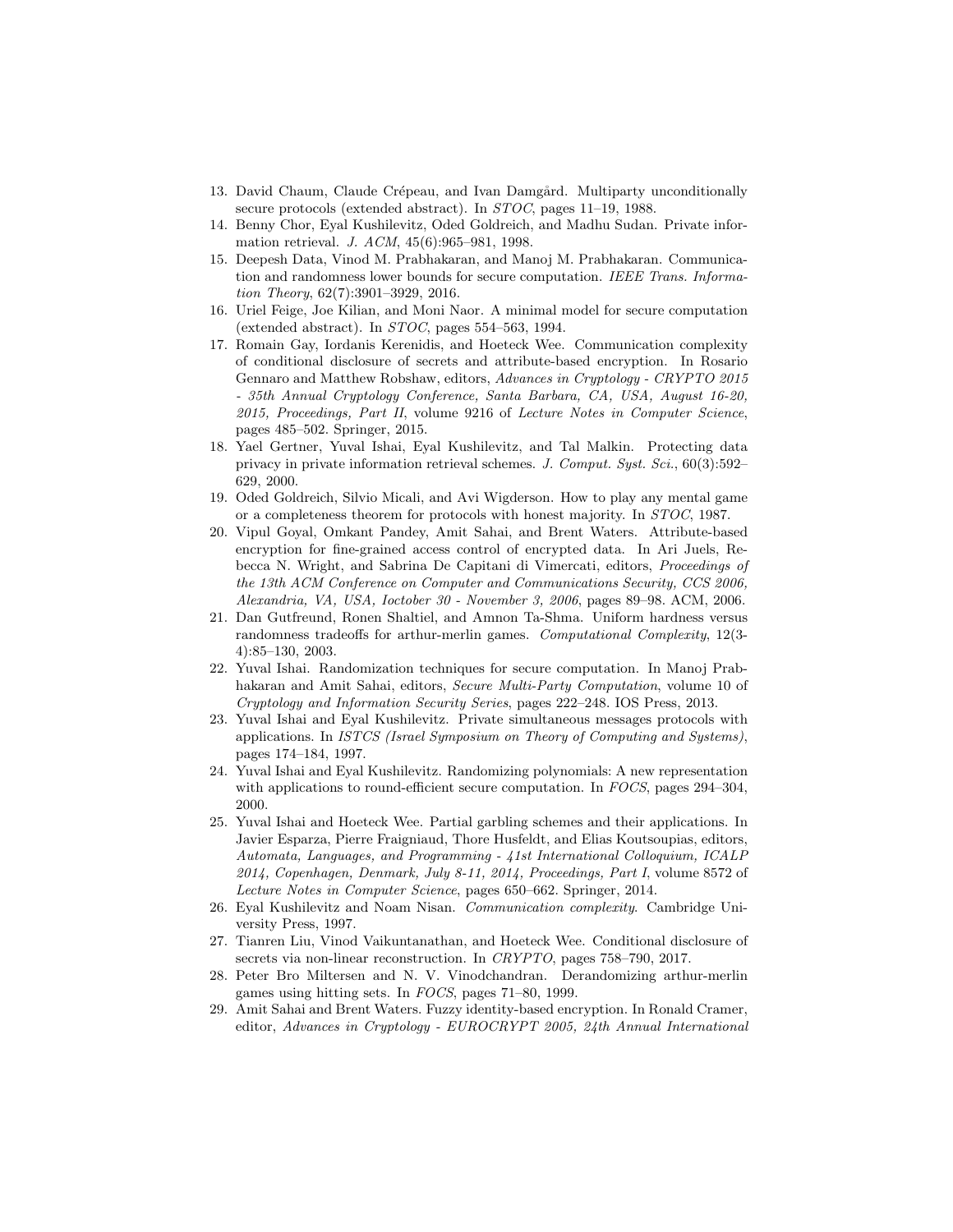Conference on the Theory and Applications of Cryptographic Techniques, Aarhus, Denmark, May 22-26, 2005, Proceedings, volume 3494 of Lecture Notes in Computer Science, pages 457–473. Springer, 2005.

- 30. Claude E. Shannon. Communication theory of secrecy systems. Bell Systems Technical Journal, 28:656–715, 1949.
- 31. Hung-Min Sun and Shiuh-Pyng Shieh. Secret sharing in graph-based prohibited structures. In Proceedings IEEE INFOCOM '97, The Conference on Computer Communications, Sixteenth Annual Joint Conference of the IEEE Computer and Communications Societies, Driving the Information Revolution, Kobe, Japan, April 7-12, 1997, pages 718–724. IEEE, 1997.
- 32. Brent Waters. Ciphertext-policy attribute-based encryption: An expressive, efficient, and provably secure realization. In Dario Catalano, Nelly Fazio, Rosario Gennaro, and Antonio Nicolosi, editors, Public Key Cryptography - PKC 2011 - 14th International Conference on Practice and Theory in Public Key Cryptography, Taormina, Italy, March 6-9, 2011. Proceedings, volume 6571 of Lecture Notes in Computer Science, pages 53–70. Springer, 2011.
- 33. Andrew Chi-Chih Yao. Protocols for secure computations (extended abstract). In FOCS, pages 160–164, 1982.

## A Lower-bound for weakly-private fully-revealing protocols

In this section we provide an alternative combinatorial proof to Theorem 8 by following the outline of the original FKN argument. Recall that  $f$  is weakly non-degenerate if for every x there exists y such that  $f(x, y) \neq f(\bar{x}, y)$ .

Let  $\Pi = (\Pi_A, \Pi_B, g)$  be a perfect PSM protocol for f whose shared randomness is sampled uniformly from the set  $\mathcal R$ . In the following we let  $C_r(x, y)$  $(\Pi_A(x, r), \Pi_B(x, r))$  denote the function that for randomness r, maps the inputs of Alice and Bob,  $x, y$ , to the messages  $(a, b)$ . To prove Theorem 8 we show that at least  $U^2/(2M)$  different messages  $(a, b)$  are being sent in  $\Pi$ . In fact, we will show that this happens even if we restrict our attention to some well chosen (ordered) subset of random strings  $\mathbf{r} = (r_1, \ldots, r_L)$ . We will also restrict our attention only to useful inputs  $(x, y)$  (for which  $f(x, y) = f(\bar{x}, y)$ ). That is, we will prove that

$$
\left| \bigcup_{r \in \mathbf{r}} \left\{ C_r(x, y) : (x, y) \text{ is useful} \right\} \right| \ge U^2 / (4M) \tag{13}
$$

For a given  $\mathbf{r} = (r_1, \dots, r_L)$  consider the following counting scheme.

1. Initialize  $S$  to be an empty set. 2. For  $i = 1, ..., L$  do: (a) For every useful  $(x, y)$ : If  $c = C_{r_i}(x, y)$  does not appear in S add it to S. Else, discard it and call it a collision. 3. Output  $|S|$ .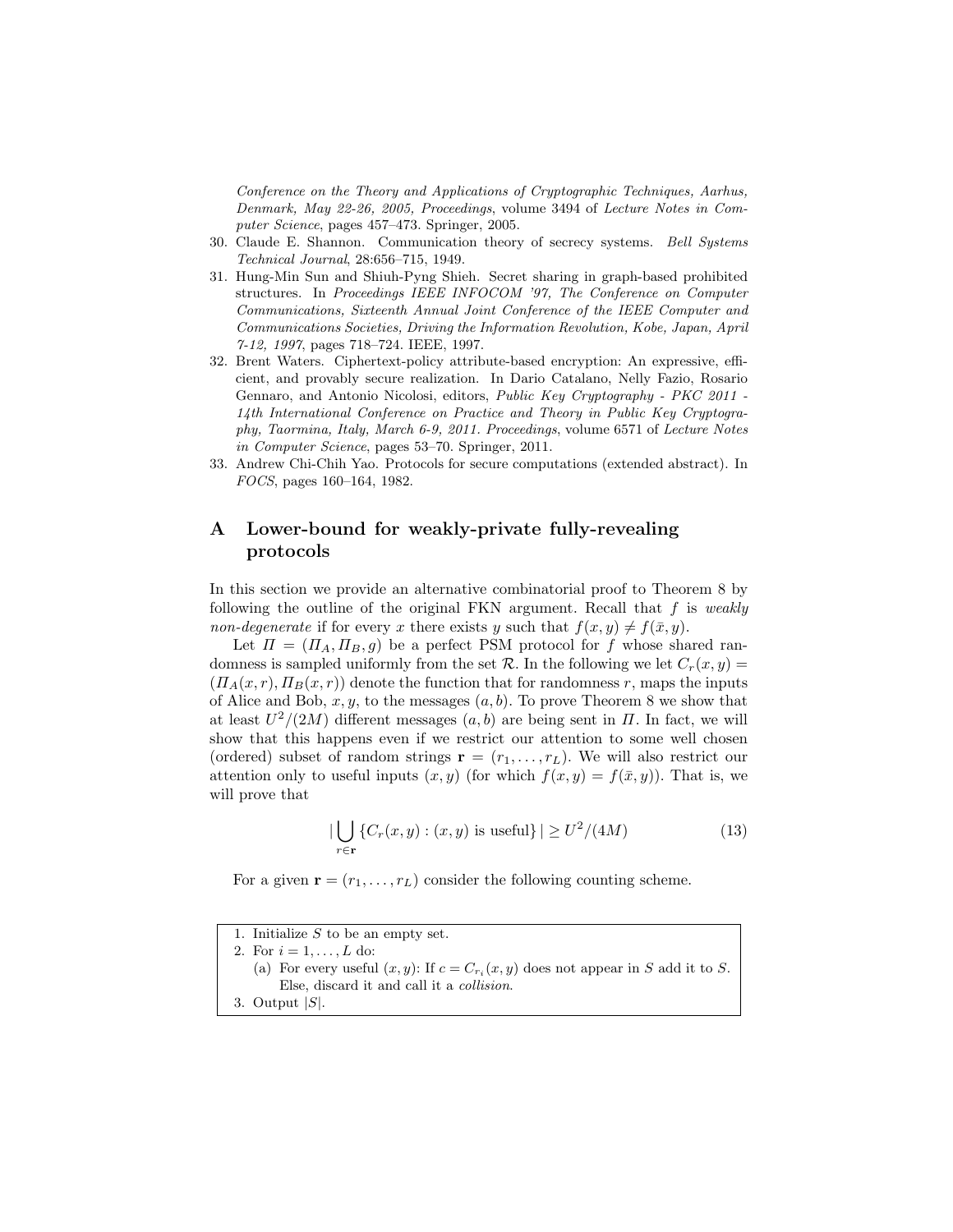Clearly, the output equals to the LHS of (13). The lower-bound will be established by showing that there are not too many collisions. We begin by noting that  $C_r$  is injective for any r.

**Claim 24.** For every r, the function  $C_r(\cdot)$  is injective.

*Proof.* Suppose that  $C_r(x,y) = C_r(x',y')$  for some r. Since the protocol is fully revealing it must hold that  $y = y'$  and  $x' \in \{x, \bar{x}\}.$  Assume, towards a contradiction, that  $x' = \bar{x}$ , and let  $a = \Pi_A(x,r) = \Pi_A(\bar{x},r)$ . For any y, let  $b(y) = \Pi_B(y; r)$ . Then, by perfect correctness, it holds that

$$
f(x, y) = g(a, b(y)) = f(\bar{x}, y)
$$

for every y. Contradicting the fact that f is weakly non-degenerate.  $\Box$ 

Suppose that  $(x, y)$  and  $(x', y')$  collide over r and r'. That is,  $c = C_r(x, y) =$  $C_{r'}(x',y')$ . Then either the collision is trivial, i.e.,  $(x,y) = (x',y')$ , or  $(x,y) \neq$  $(x', y')$ . In the latter case, it must hold that  $x' = \bar{x}$  and  $y' = y$  since the protocol is fully revealing. Indeed, otherwise, the value of  $(x[1 : k - 1], y)$  cannot be recovered from c. We refer to this type of collision as *non-trivial*.<sup>11</sup>

While it easy to get some upper-bound on the amount of non-trivial collisions, it is somewhat tricky to upper-bound the number of trivial collisions. For this reason, we treat the two cases asymmetrically. In particular, getting back to our counting algorithm, consider a useful  $(x, y)$  which is excluded in the *i*-th step. We refer to this exclusion as *non-trivial* if there exists some  $r_j, j \lt i$  for which  $C_{r_i}(x, y) = C_{r_j}(\bar{x}, y)$ . Otherwise, we refer to the exclusion as *trivial*. In the latter case,  $c = C_{r_i}(x, y)$  appears in the image of  $C_{r_j}$  for (one or more)  $r_j, j \leq i$  but only as an image of  $(x, y)$ .

The following claim relates the number of non-trivial collisions to the size of the largest complement similar rectangle of  $f$ . (Recall that the latter is upperbounded by  $M$ .)

**Claim 25.** Every pair of distinct random string  $r \neq r'$  has at most M nontrivial collisions. Consequently, for every choice of  $\mathbf{r} = (r_1, \ldots, r_L)$ , the total number of non-trivial exclusions in the above process is at most  $ML^2/2$ .

*Proof.* Fix a pair of random strings  $r \neq r'$  and consider all their non-trivial collisions  $(x_1, y_1), \ldots, (x_t, y_t)$ . For every i, it holds that  $C_r(x_i, y_i) = C_{r'}(\bar{x}_i, y_i)$ and therefore  $\Pi_A(x_i, r) = \Pi_A(\bar{x}_i, r')$  and  $\Pi_B(y_i, r) = \Pi_B(y_i, r')$ . It follows that for every  $i, j, C_r(x_i, y_j) = C_{r'}(\bar{x}_i, y_j)$ , and so by perfect correctness the rectangle  $R = \{(x_i, y_j) : 1 \leq i, j \leq t\}$  is complement similar. We conclude that r and r' can have at most  $M$  non-trivial collisions, which implies that the total number of non-trivial collisions over **r** is at most  $\sum_{i=1}^{L-1} iM \leq ML^2/2$ .

The next claim handles trivial collisions by relating their number to the number of trivial collisions.

 $11$  This is the point where the additional property of fully revealing is being used.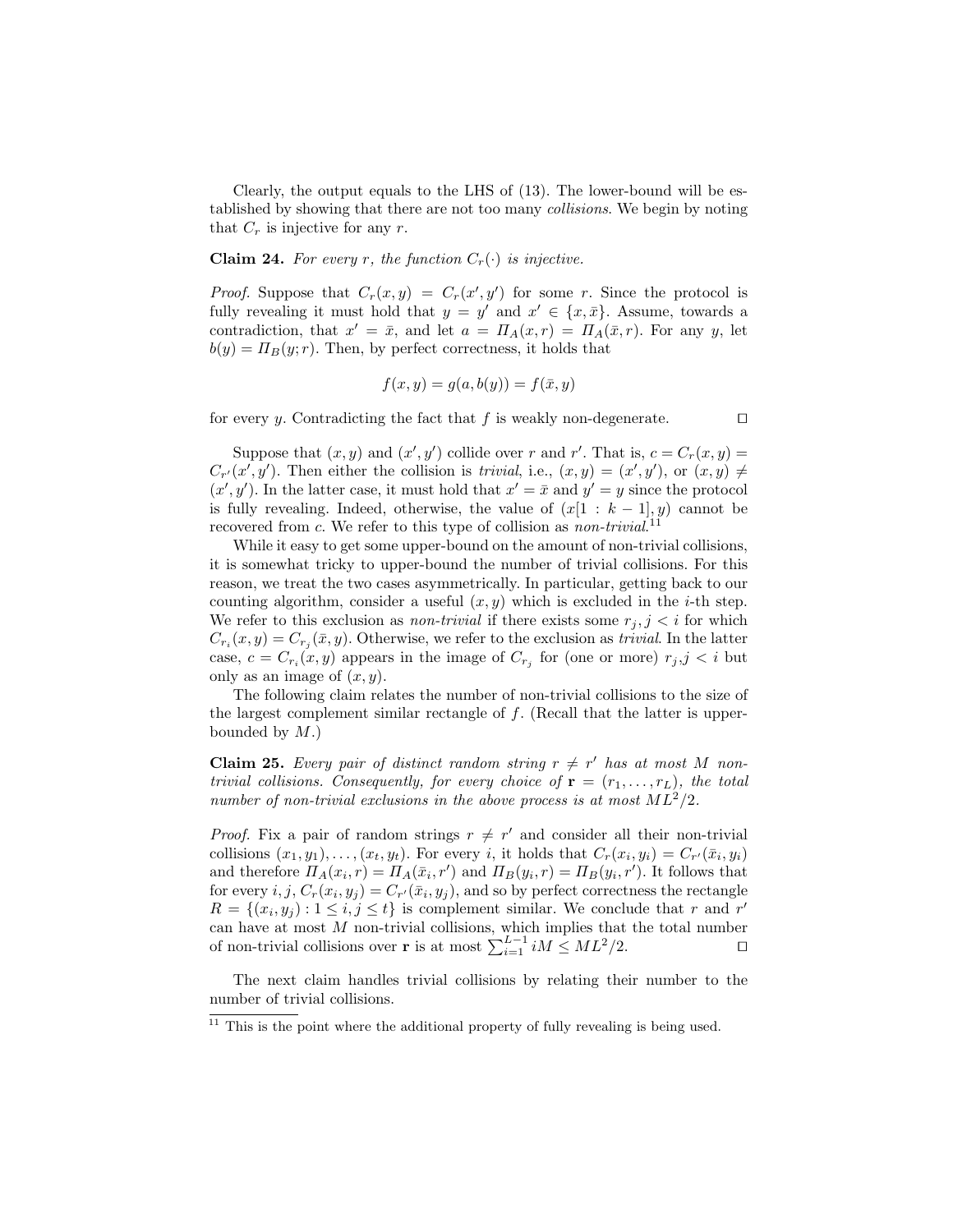**Claim 26.** For every  $1 \leq L \leq |\mathcal{R}|$ , there exists a sequence of L distinct strings  $\mathbf{r} = (r_1, \ldots, r_L)$  for which the total number of trivial exclusions in the above process is upper-bounded by the number of non-trivial exclusions.

*Proof.* By induction on L. The case of  $L = 1$  trivially holds. Fix some sequence  $\mathbf{r} = (r_1, \ldots, r_{L-1})$  of length  $L-1$  for which the claim holds. We show that we can always extend r by an additional string  $r \notin r$  such that  $T(r)$ , the number of trivial exclusions contributed by r, is upper-bounded by  $N(r)$ , the number of non-trivial exclusions contributed by  $r$ . For this aim, we will show that the expectation, over a random  $r \notin \mathbf{r}$ , of  $\delta(r) = N(r) - T(r)$  is positive.

For every useful  $(x, y)$  and transcript c, let  $N_{x,y,c}(r)$  be an indicator that takes the value 1 if  $C_r(x, y) = c$  and there exists  $r' \in \mathbf{r}$  for which  $C_{r'}(\bar{x}, y) = c$ . Similarly, let  $T_{x,y,c}(r)$  be an indicator that takes the value 1 if  $C_r(x,y) = c$  and there exists  $r' \in \mathbf{r}$  for which  $C_{r'}(x,y) = c$  but there is no  $r'' \in \mathbf{r}$  for which  $C_{r''}(\bar{x},y) = c.$  Note that  $N(r) = \sum_{x,y,c} N_{x,y,c}(r)$  and  $T(r) = \sum_{x,y,c} T_{x,y,c}(r)$ . It will be useful to "symmetrize"  $N(r) - T(r)$  around x and  $\bar{x}$  and write it as

$$
\frac{1}{2}\sum_{x,y,c} (N_{x,y,c}(r) - T_{x,y,c}(r)) + (N_{\bar{x},y,c}(r) - T_{\bar{x},y,c}(r)).
$$

Hence, by the linearity of expectation, it suffices to show that for every  $x, y, c$ ,

$$
\mathsf{E}_{r:r\notin\mathbf{r}}[(N_{x,y,c}(r) - T_{x,y,c}(r)) + (N_{\bar{x},y,c}(r) - T_{\bar{x},y,c}(r))] \ge 0.
$$
 (14)

We establish this via case analysis.

- 1. c is new. That is, for every  $r' \in \mathbf{r}$ , neither  $C_{r'}(x,y) = c$  nor  $C_{r'}(\bar{x},y) = c$ . Then, for every r,  $N_{x,y,c}(r) = T_{x,y,c}(r) = N_{\bar{x},y,c}(r) = T_{\bar{x},y,c}(r) = 0$  and (14) holds.
- 2. c already appears both under  $(x, y)$  and  $(\bar{x}, y)$ . That is, there exists  $r', r'' \in \mathbf{r}$ for which  $C_{r'}(x,y) = C_{r''}(\bar{x},y) = c$ . Then, for every  $r \notin \mathbf{r}$ ,

$$
N_{x,y,c}(r) = N_{\bar{x},y,c}(r) \ge 0
$$
, and  $T_{x,y,c}(r) = T_{\bar{x},y,c}(r) = 0$ ,

where the inequality is strict when  $C_r(x, y) = c$ . Eq. (14) follows.

- 3. c already appears under  $(x, y)$  (i.e.,  $\exists r' \in \mathbf{r}$  s.t.  $C_{r'}(x, y) = c$ ) but never appeared under  $(\bar{x}, y)$  (i.e.,  $\bar{\beta}r' \in \mathbf{r}$  s.t.  $C_{r'}(\bar{x}, y) = c$ ). In this case, we can partition all the  $r \notin \mathbf{r}$  to three types.
	- (Bad)  $C_r(x, y) = c$ . In this case,  $N_{x, y, c}(r) T_{x, y, c}(r) = -1$  and  $N_{\bar{x}, y, c}(r) =$  $T_{\bar{x},y,c}(r) = 0$  (since  $C_r(\bar{x}, y) \neq c$  due to injectivity).
	- (Good)  $C_r(\bar{x}, y) = c$ . In this case  $N_{\bar{x},y,c}(r) T_{\bar{x},y,c}(r) = 1$  and  $N_{x,y,c}(r) = 1$  $T_{x,y,c}(r) = 0$  (since  $C_r(x,y) \neq c$  due to injectivity).
	- (Neutral)  $C_r(x, y), C_r(\bar{x}, y) \neq c$ . In this case,  $N_{x, y, c}(r) = T_{x, y, c}(r)$  $N_{\bar{x},y,c}(r) = T_{\bar{x},y,c}(r) = 0.$

We argue that, outside  $r$ , there are more Good r's than Bad r's. Indeed, by perfect privacy, the total number of Good r's among all  $r \in \mathcal{R}$  is equal to the total number of Bad r's among all  $r \in \mathcal{R}$ . Since **r** contains at least one Bad string but not a single Good string, the set  $\mathcal{R} \setminus \mathbf{r}$  contains more Good strings than bad strings. Hence, (14) follows.